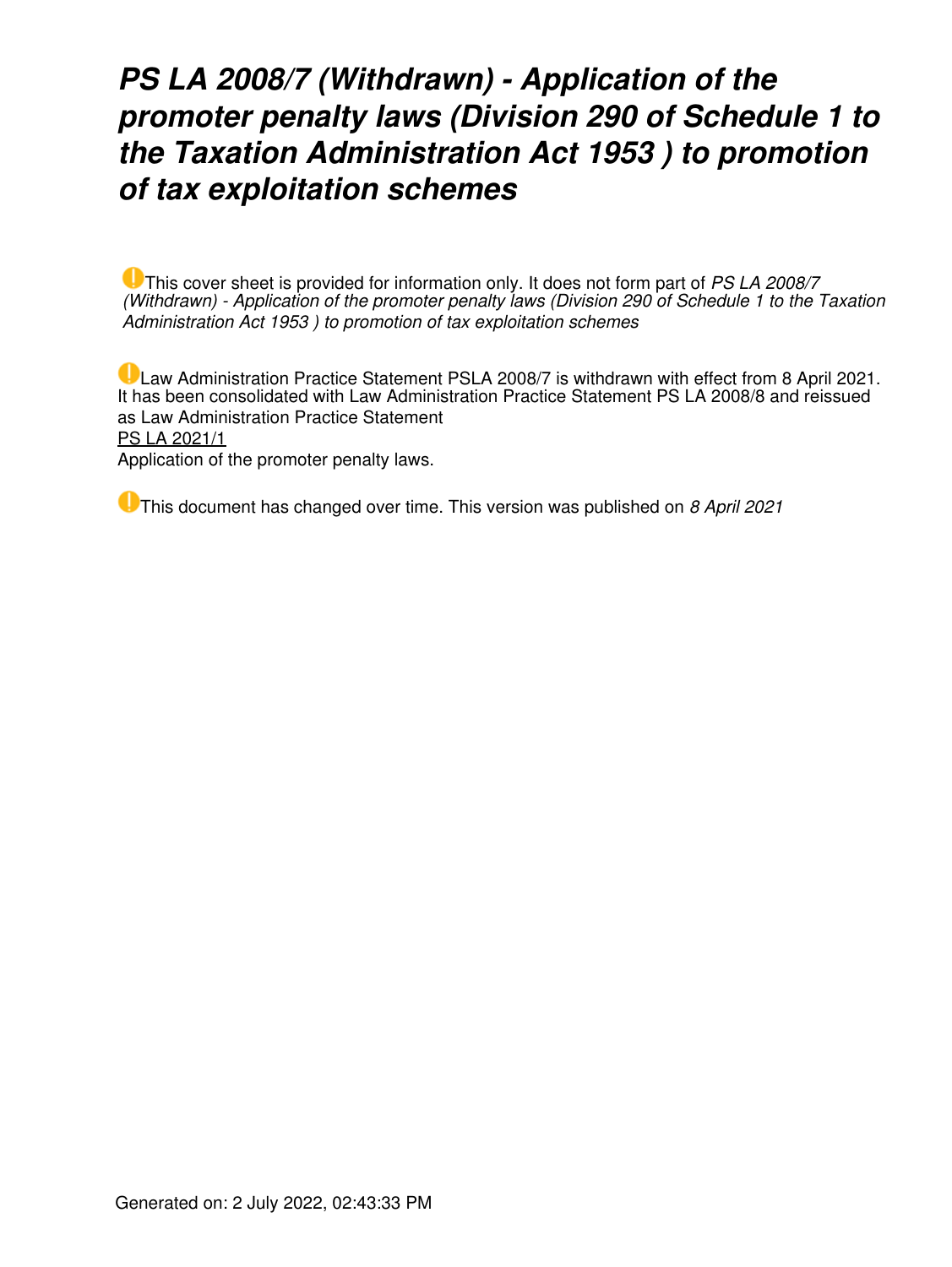

**Australian Government Australian Taxation Office** 

# **Practice Statement Law Administration**

**PS LA 2008/7**

Law Administration Practice Statement PSLA 2008/7 is withdrawn with effect from 8 April 2021. It has been consolidated with Law Administration Practice Statement PS LA 2008/8 and reissued as Law Administration Practice Statement **PS [LA 2021/1](http://ato.gov.au/law/view/document?DocID=PSR/PS20211/NAT/ATO/00001)** *Application of the promoter penalty laws*.

#### **FOI status: may be released**

*This practice statement is issued under the authority of the Commissioner of Taxation and must be read in conjunction with Law Administration Practice Statement PS LA 1998/1. It must be followed by tax officers unless doing so creates unintended consequences or is considered incorrect. Where this occurs, tax officers must follow their business line's escalation process.*

## **SUBJECT: Application of the promoter penalty laws (Division 290 of Schedule 1 to the** *Taxation Administration Act 1953***) to promotion of tax exploitation schemes PURPOSE: To provide guidance to staff on the principles to be followed in**

**application of the promoter penalty laws to potential tax exploitation schemes**

| <b>TABLE OF CONTENTS</b>                                                                 | Paragraph      |
|------------------------------------------------------------------------------------------|----------------|
| <b>STATEMENT</b>                                                                         | 1              |
| Interpretation                                                                           | 5              |
| <b>SECTION 1: PROMOTION AND IMPLEMENTATION OF TES - OVERVIEW</b>                         | $\overline{7}$ |
| Exclusions from the promoter penalty laws                                                | 11             |
| Exceptions to the promoter penalty laws                                                  | 14             |
| <b>SECTION 2: ADMINISTRATION OF THE PROMOTER PENALTY LAWS</b>                            | 17             |
| Referrals of potential cases to ATPBSL                                                   | 17             |
| Selecting the appropriate remedy under the promoter penalty laws                         | 24             |
| Voluntary undertakings                                                                   | 30             |
| Statutory injunctions                                                                    | 36             |
| Civil penalty applications                                                               | 41             |
| Making a recommendation regarding promoter penalty action                                | 46             |
| The role of the Promoter Penalty Decision Maker                                          | 48             |
| The role of the Promoter Penalty Review Panel                                            | 52             |
| Litigation principles and the role of LSB and TCN                                        | 59             |
| Collection of promoter penalties                                                         | 62             |
| Schemes involving suspected criminal behaviour and the role of<br>Serious Non-Compliance | 64             |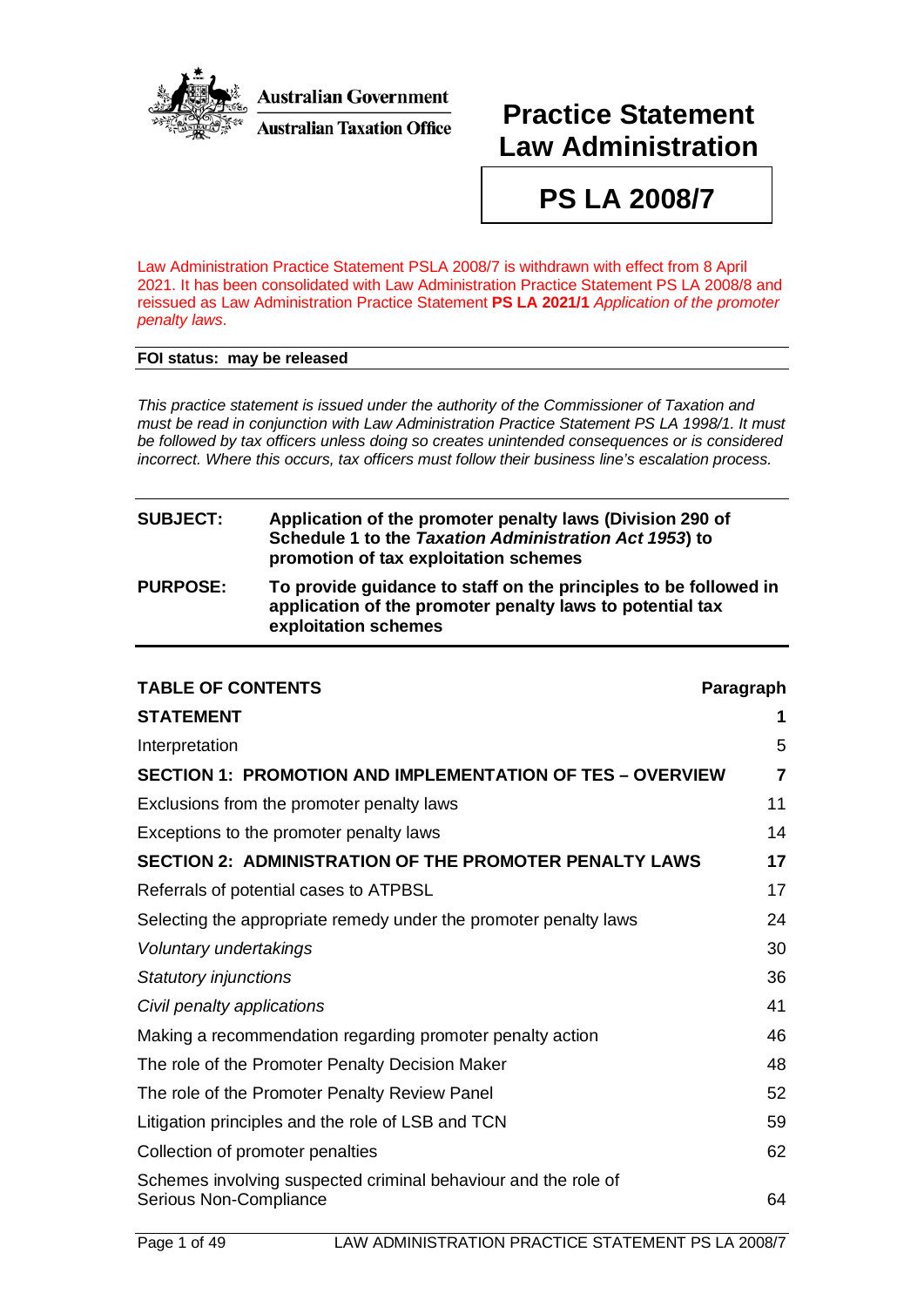| <b>SECTION 3: WHAT IS A TES?</b>                                                     | 70  |
|--------------------------------------------------------------------------------------|-----|
| Time of conduct                                                                      | 72  |
| Scheme implementation                                                                | 73  |
| Example 1                                                                            | 75  |
| Sole or dominant purpose                                                             | 76  |
| Example 2                                                                            | 80  |
| Scheme                                                                               | 81  |
| Tax related liability                                                                | 85  |
| Accounting period                                                                    | 86  |
| Availability of the scheme benefit sought                                            | 87  |
| Reasonably arguable                                                                  | 92  |
| Example 3                                                                            | 97  |
| At law                                                                               | 103 |
| Circumstances of relevant entities                                                   | 105 |
| Example 4                                                                            | 110 |
| Example 5                                                                            | 113 |
| <b>SECTION 4: IDENTIFYING ENTITIES THAT HAVE</b>                                     |     |
| <b>ENGAGED IN PROHIBITED CONDUCT FOR THE</b><br>PURPOSE OF THE PROMOTER PENALTY LAWS | 118 |
| Is an entity a promoter?                                                             | 121 |
| Marketing or encouragement element                                                   | 125 |
| Example 6                                                                            | 126 |
| <b>Consideration element</b>                                                         | 131 |
| Example 7                                                                            | 134 |
| Substantial role element                                                             | 137 |
| Exclusions                                                                           | 139 |
| Advice exclusion                                                                     | 140 |
| Example 8                                                                            | 142 |
| Example 9                                                                            | 147 |
| Example 10                                                                           | 150 |
| Example 11                                                                           | 158 |
| Example 12                                                                           | 165 |
| <b>Employee exclusion</b>                                                            | 169 |
| Is an entity engaging in conduct that would result in another entity being a         |     |
| promoter?                                                                            | 171 |
| Example 13                                                                           | 173 |
| Example 14                                                                           | 175 |
| Example 15                                                                           | 177 |
| Conduct of an Australian entity facilitating an offshore promoter                    | 178 |
| Selecting the appropriate entity for action under the promoter penalty laws          | 180 |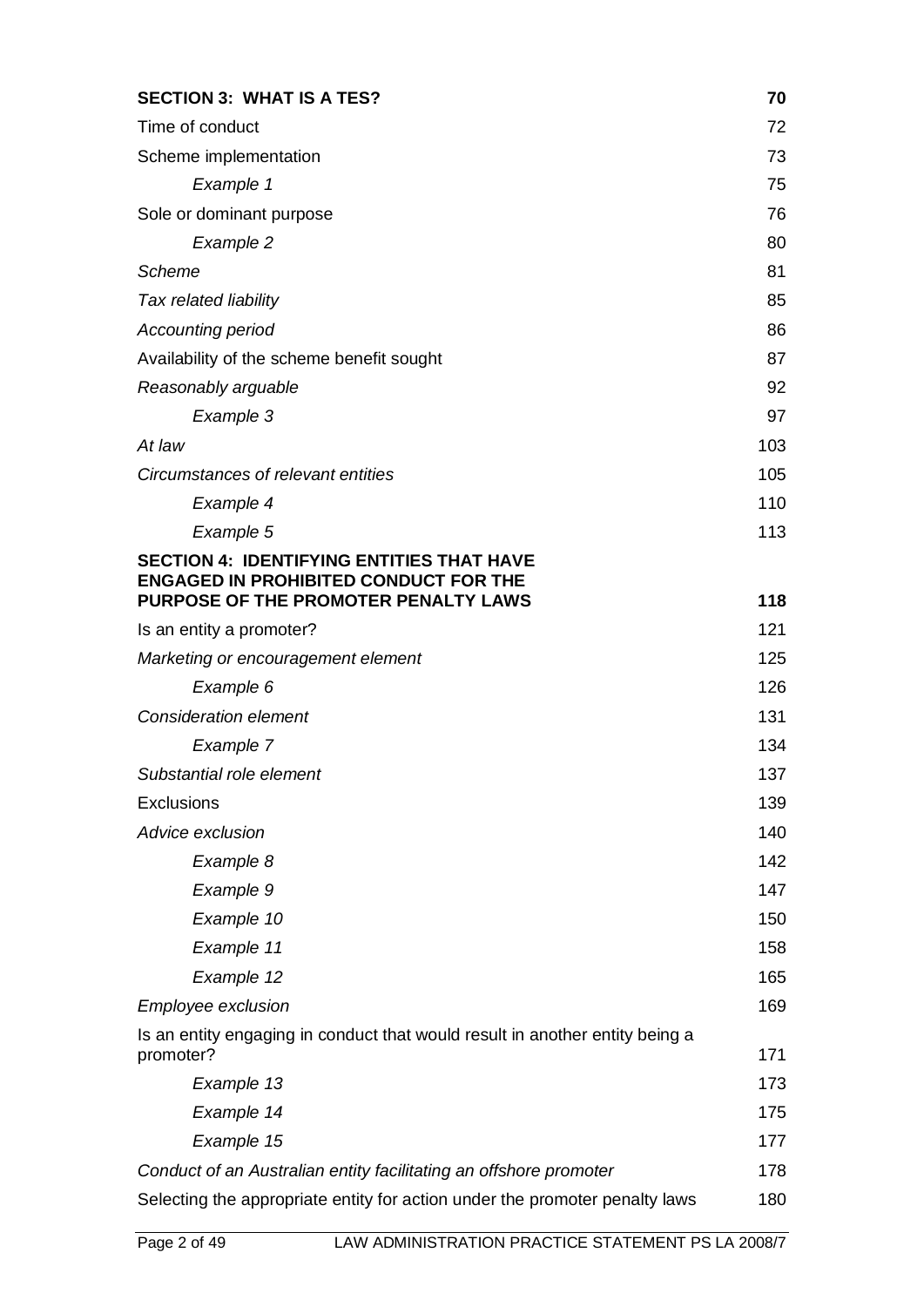| Application in regard to the controlling mind of entity structures                                | 184     |
|---------------------------------------------------------------------------------------------------|---------|
| Example 16                                                                                        | 185     |
| Application in regard to agency                                                                   | 189     |
| Example 17                                                                                        | 196     |
| Example 18                                                                                        | 200     |
| Example 19                                                                                        | 206     |
| Example 20                                                                                        | 210     |
| Application in regard to in-house advisers                                                        | 217     |
| Example 21                                                                                        | 222     |
| Application in regard to financial services                                                       | 228     |
| Example 22                                                                                        | 230     |
| Example 23                                                                                        | 233     |
| Application in regard to partners and partnerships                                                | 235     |
| Example 24                                                                                        | 241     |
| Example 25                                                                                        | 243     |
| Example 26                                                                                        | 244     |
| Example 27                                                                                        | 246     |
| Application in regard to joint venture arrangements                                               | 251     |
| Example 28                                                                                        | 252     |
| Application in regard to consolidated groups                                                      | 254     |
| Application in regard to trustees and trust arrangements                                          | 255     |
| <b>SECTION 5: EXCEPTIONS</b>                                                                      | 257     |
| Exceptions that apply to the Commissioner                                                         | 260     |
| Exceptions that apply to the Federal Court                                                        | 263     |
| <b>SECTION 6: ACCESS AND INFORMATION GATHERING PRINCIPLES</b><br><b>FOR PROMOTER PENALTY LAWS</b> | 268     |
| Access powers                                                                                     | 273     |
| Notice powers                                                                                     | 274     |
| Access and notice powers not to be used when civil proceedings commenced                          | 275     |
| Information that has been gathered for other purposes                                             | 276     |
| <b>Attachment 1</b>                                                                               | Page 42 |
| <b>Attachment 2</b>                                                                               | Page 44 |
| <b>Attachment 3</b>                                                                               | Page 45 |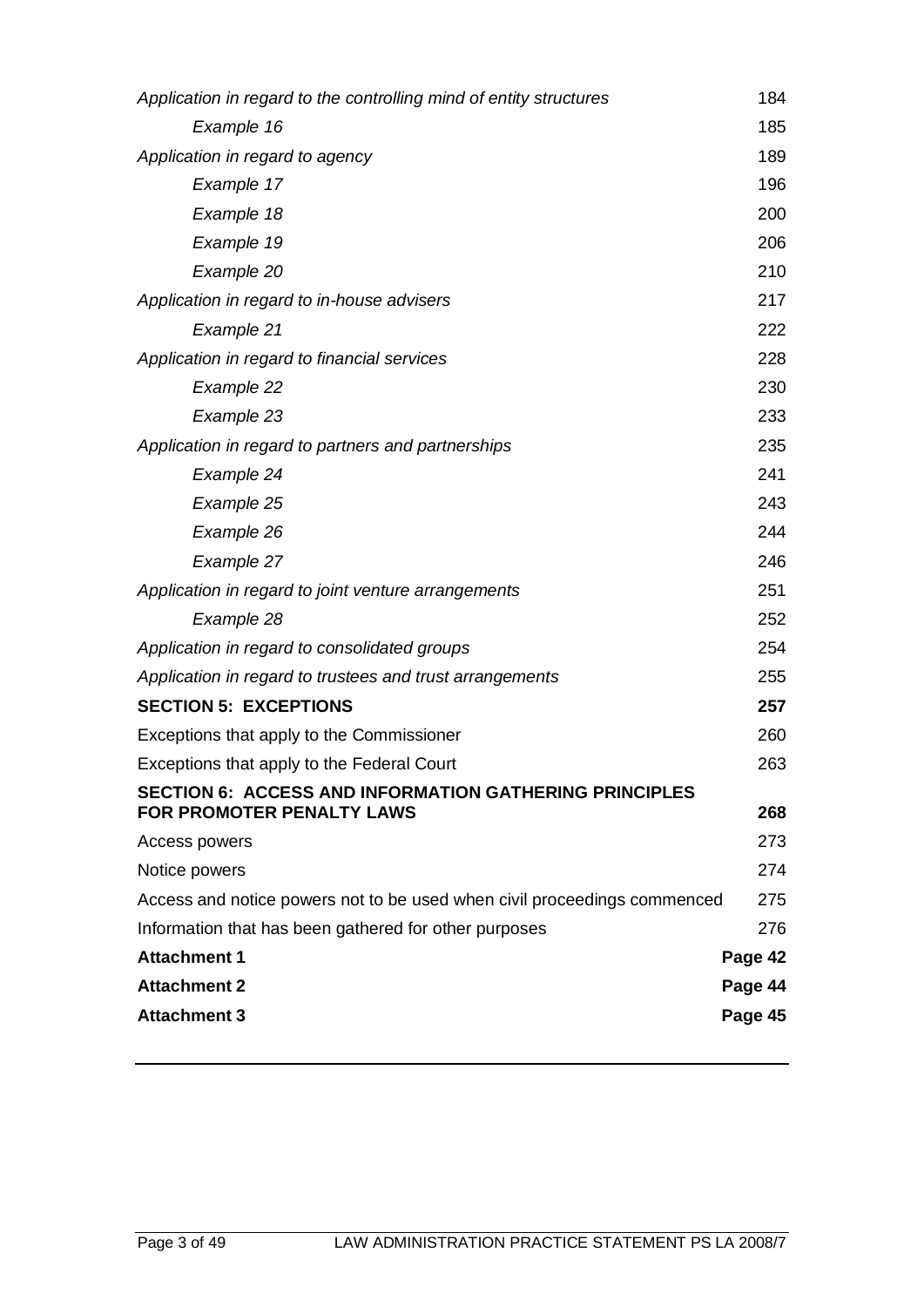## **STATEMENT**

- 1. Division 290 of Schedule 1 to the *Taxation Administration Act 1953* (the promoter penalty laws) applies to conduct engaged in, on or after 6 April 2006. The objects of the promoter penalty laws are to deter:
	- the promotion of tax avoidance schemes and tax evasion schemes (the first limb), and
	- the implementation of schemes that have been promoted on the basis of conformity with a product ruling in a way that is materially different from that described in the product ruling (the second limb).
- 2. This practice statement provides guidance to staff on the application of the promoter penalty laws to entities that may have engaged in conduct relating to the first limb of the promoter penalty laws. It sets out:
	- an explanation of the laws, including the key defined terms, and
	- the principles to be followed in applying these laws, including consideration of the exceptions and some examples.
- 3. For guidance on the second limb of the promoter penalty laws, please see Law Administration Practice Statement PS LA 2008/8 Administration of Division 290 of Schedule 1 to the *Taxation Administration Act 1953*: Promotion and implementation of schemes (the promoter penalty laws) – application to schemes in relation to product rulings*.*
- 4. This practice statement has three attachments:
	- **Attachment 1** is a flowchart for the process outlined in Section 3: What is a tax exploitation scheme?
	- **Attachment 2** is a flowchart for the process outlined in Section 4: Identifying entities that have engaged in prohibited conduct for the purposes of the promoter penalty laws.
	- **Attachment 3** is a flowchart for the process outlined in Section 5: Exceptions.

## **Interpretation**

- 5. All legislative references in this practice statement are to Schedule 1 to the *Taxation Administration Act 1953*, unless otherwise stated.
- 6. For the purposes of this practice statement:
	- 'ATPBSL' means the Tax Office's Aggressive Tax Planning business service line
	- 'Commissioner' includes relevant SES officers delegated with responsibilities in respect of the promoter penalty laws
	- 'prohibited conduct' means conduct covered by the first limb of the promoter penalty laws
	- 'promoter' means an entity engaged in prohibited conduct under the promoter penalty laws<sup>1</sup>

<span id="page-4-0"></span><sup>1</sup> This term may be otherwise used in wider commercial contexts and mere promotion by itself does not create liability under the promoter penalty laws.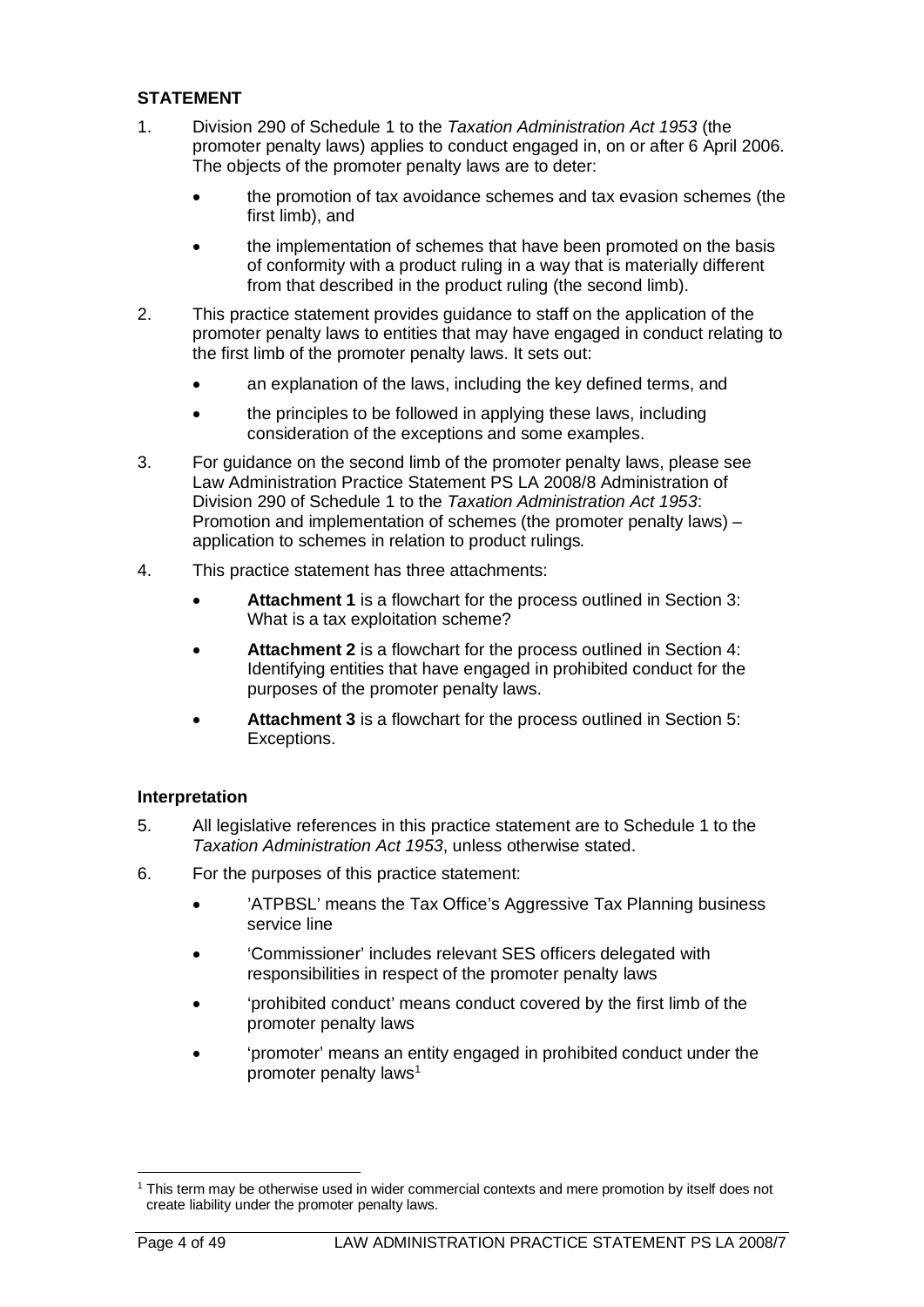- 'promoter penalty application' means an application by the Commissioner to the Federal Court for:
	- orders relating to the breach of a voluntary undertaking
	- an injunction (including an interim injunction), or
	- an order that the entity pay a civil penalty,<sup>[2](#page-5-0)</sup>
- 'LSB' means Legal Services Branch
- 'SES' means a member of the Senior Executive Service in the Tax Office, and
- 'TCN' means a member of the Tax Counsel Network
- 'TES' means tax exploitation scheme*[3](#page-5-1)* under the promoter penalty laws.

## **SECTION 1: PROMOTION AND IMPLEMENTATION OF TES – OVERVIEW**

- 7. The purpose of the first limb of the promoter penalty laws is to deter the promotion of tax avoidance and evasion schemes.
- 8. The first limb applies to an entity that engages in conduct that results in it, or another entity, being a promoter of a  $TES<sup>4</sup>$  (the prohibited conduct).
- 9. The laws provide the Commissioner with several flexible options to achieve this deterrence, being:
	- accepting voluntary undertakings from entities to further the objects of the Division
	- applying to the Federal Court for orders to remedy a breach of a voluntary undertaking
	- applying to the Federal Court for injunctions where an entity has engaged, is engaging or is proposing to engage, in the prohibited conduct, and
	- applying to the Federal Court for the imposition of a civil penalty upon an entity that has engaged in the prohibited conduct.
- 10. In Federal Court proceedings, the Tax Office has to prove on the balance of probabilities that a contravention of the promoter penalty laws has occurred, is occurring or may occur in the future.

#### **Exclusions from the promoter penalty laws**<sup>[5](#page-5-3)</sup>

- 11. An entity that merely provides independent and objective tax advice, including advice regarding tax planning, will not be a promoter for the purposes of the promoter penalty laws.
- 12. Conversely, an entity will be a promoter if they have a substantial role in marketing or otherwise encouraging the growth of, or interest in, a TES. The promoter penalty laws will not apply to entities or employees that are peripherally involved in conduct prohibited by the promoter penalty laws.

<span id="page-5-0"></span><sup>&</sup>lt;sup>2</sup> This term excludes the acceptance of a voluntary undertaking by the Commissioner, as this does not require an application to the Federal Court.

 $3$  See section 290-65(1)

<span id="page-5-2"></span><span id="page-5-1"></span><sup>4</sup> Subsection 290-50(1) states that: [A]n entity must not engage in conduct that results in that or another entity being a \*promoter of a \*tax exploitation scheme.

<span id="page-5-3"></span><sup>5</sup> See paragraphs 139 to 170 of this practice statement.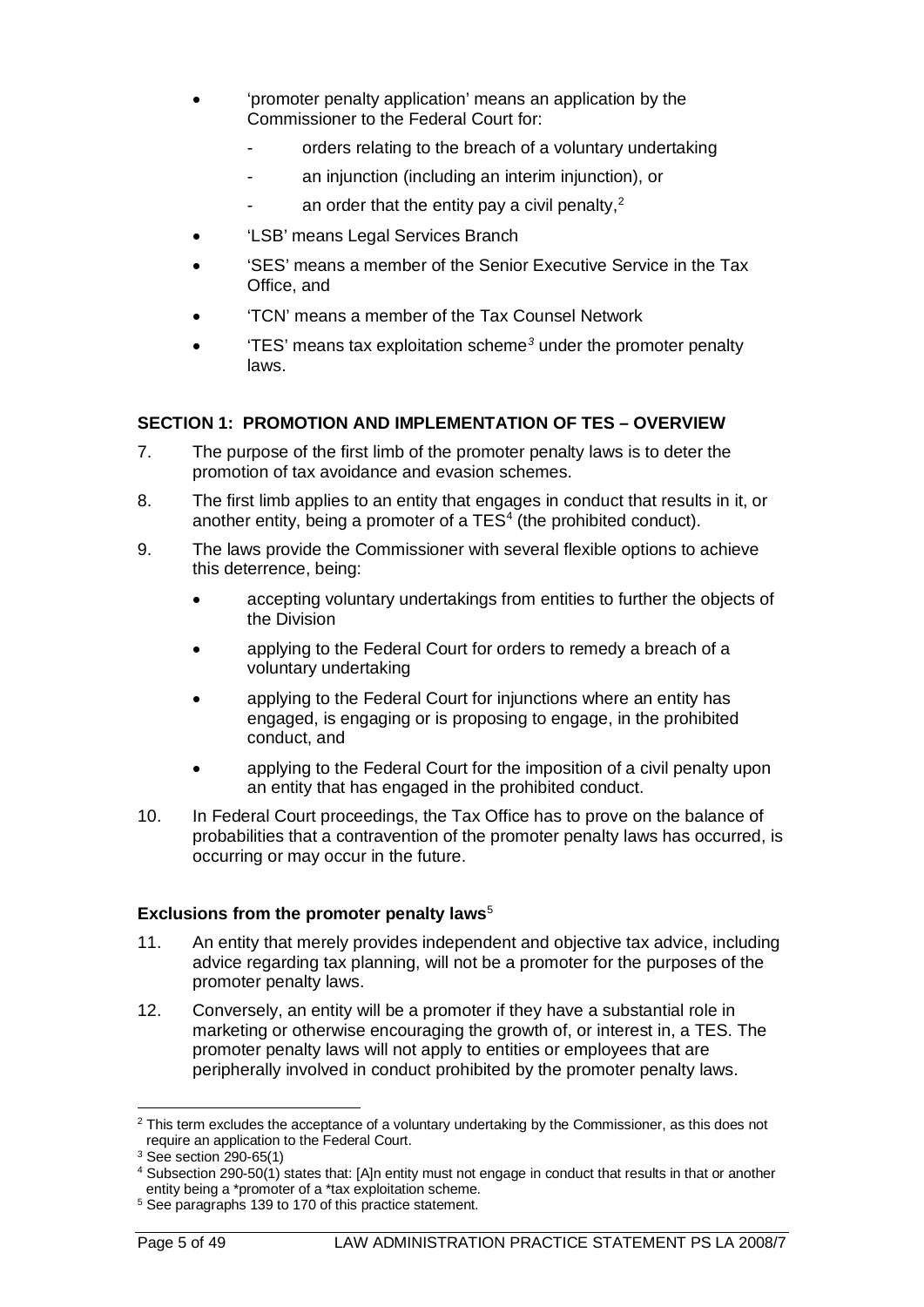13. In order to achieve their deterrent effect, the promoter penalty laws are designed to prevent individuals from using a business entity to avoid personal liability. As a result, individuals who are the 'controlling mind' (rather than an agent or employee) behind another entity's prohibited conduct will usually be the more appropriate subject for application of these laws than the controlled entity. Promoter penalty applications will therefore not generally be made in respect of employees or agents who are not the controlling mind of another entity.

## **Exceptions to the promoter penalty laws**[6](#page-6-0)

- 14. An entity is not liable for a civil penalty if:
	- The conduct in respect of which the proceedings are instituted is due to:
		- (i) a reasonable mistake of fact, or
		- (ii) the act or default of another, or due to an accident or some other cause beyond the entity's control, if that entity took reasonable precautions and exercised due diligence to avoid the conduct.
	- The scheme in question treats the taxation law as applying in a way that agrees with:
		- (i) advice given to the entity or the entity's agent by or on behalf of the Commissioner, or
		- (ii) a statement in a publication approved in writing by the Commissioner.
	- More than four years have elapsed since the entity last engaged in the prohibited conduct.[7](#page-6-1)
- 15. The Commissioner cannot seek penalties in regard to an employee if a civil penalty has already been imposed on the employer entity under the promoter penalty laws.
- 16. Although not expressed as an exception, a scheme will not fall within the definition of a TES if it is reasonably arguable that the scheme benefit obtained from the scheme is available at law.[8](#page-6-2)

## **SECTION 2: ADMINISTRATION OF THE PROMOTER PENALTY LAWS**

## **Referrals of potential cases to ATPBSL**

- 17. Staff who become aware of information that may relate to the potential promotion of a suspected TES must refer this information to the Promoter Intelligence Branch of ATPBSL. There is an ATPBSL Referral Template for this purpose. Guidance for staff on the hallmarks of promotion, the hallmarks of a TES and the ATPBSL Referral Template are available on the Australian Taxation Office (Tax Office) intranet. Staff requiring advice or information about the promoter penalty laws, including whether a referral should be made should also contact ATPBSL via the contact points on the Tax Office intranet.
- 18. Information referred to the ATPBSL about potential promotional activity of a TES will be assessed by Promoter Intelligence according to the objects of the promoter penalty laws. On the basis of a risk assessment, Promoter Intelligence will then refer suitable cases to ATPBSL Promoter Compliance Branch.

<span id="page-6-0"></span><sup>&</sup>lt;sup>6</sup> See paragraphs 257 to 267 of this practice statement.

<span id="page-6-1"></span><sup>&</sup>lt;sup>7</sup> Except where tax evasion is present.

<span id="page-6-2"></span> $8$  See section 290-65(1)(b).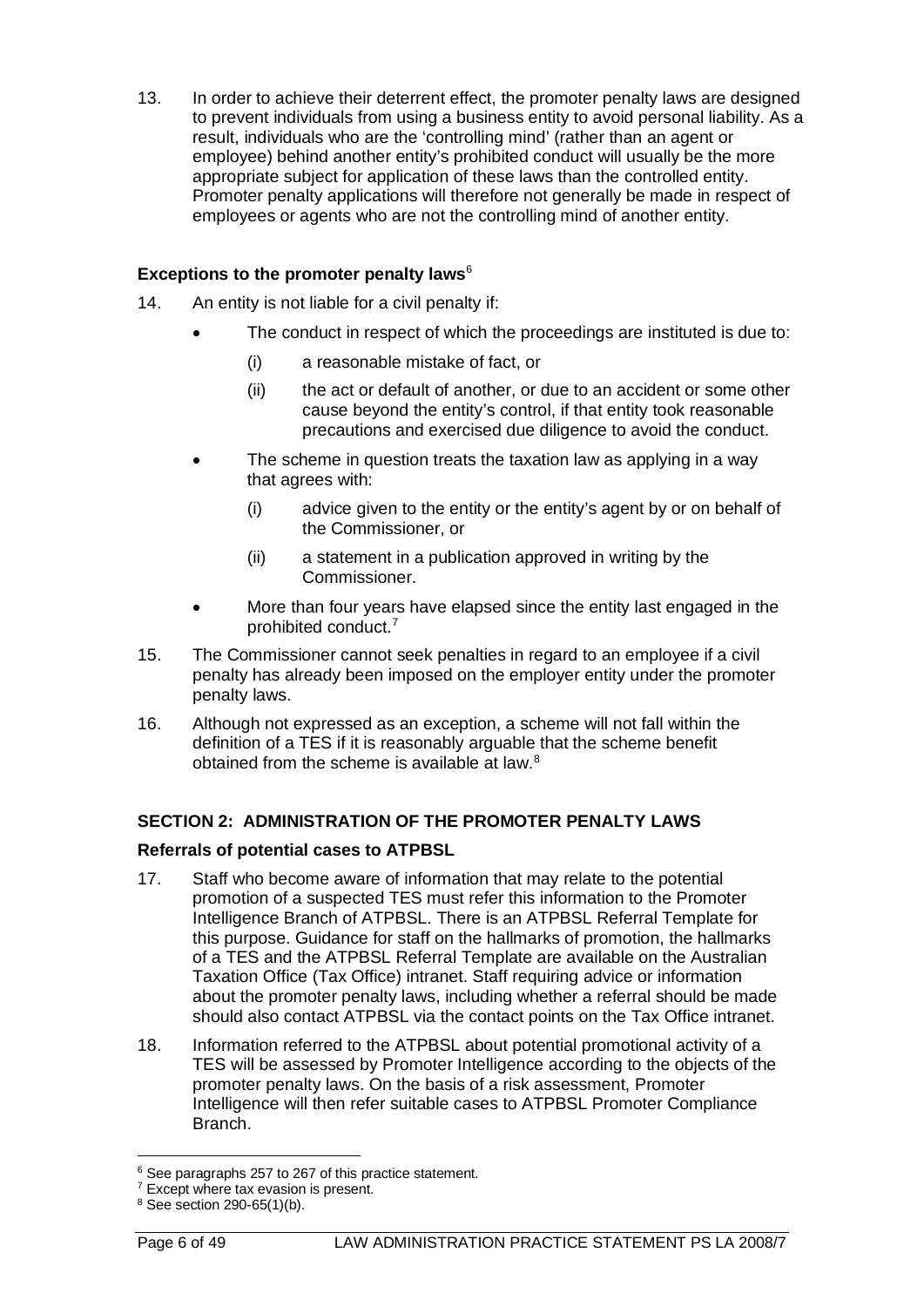- 19. Promoter Compliance Branch staff will then undertake active compliance functions regarding the promoter penalty laws, including promoter risk reviews and civil investigations.
- 20. Throughout their activity, Promoter Compliance must consider whether sanctions under the promoter penalty laws may be appropriate in the circumstances. In this context, Promoter Compliance will seek relevant technical support, including support from the Legal Services Branch (LSB), Centres of Expertise (CoE) and Tax Counsel Network (TCN).
- 21. As the application of the promoter penalty laws is a serious matter that may damage an entity's reputation, staff outside ATPBSL must not refer to the potential application of the promoter penalty laws in their dealings and communications with any entity (either potential promoters of, or suspected participants in, a possible TES). Instead, they should escalate the matter to ATPBSL via the ATPBSL Referral Template. Specialist ATPBSL staff will then deal with the entities concerned regarding promoter penalty law issues, as considered appropriate.
- 22. Staff must refer any advice requests (for example, private ruling, class ruling or product ruling applications) which involve questions that may relate to the application of the promoter penalty laws (such as whether an entity is a promoter, whether an arrangement is a TES or whether it is reasonably arguable that the scheme benefit obtained from a scheme is available at law for the purposes of the TES definition, etcetera) to ATPBSL prior to providing the advice. ATPBSL will then provide guidance and support to the other area of the Tax Office regarding the potential application of the promoter penalty laws to the particular arrangement, whether it is appropriate to provide such advice and, if so, the wording of the relevant parts of the advice to be provided.
- 23. Staff should note that the application of the promoter penalty laws is not dependent upon other compliance action being undertaken in relation to participants or other entities involved in a TES.

## **Selecting the appropriate remedy under the promoter penalty laws**

- 24. As discussed in paragraph 9 of this practice statement, the promoter penalty laws provide the Commissioner with a flexible range of remedies to deter promotion of TESs. As with all Tax Office compliance responses, the facts and circumstances of the conduct will determine the most appropriate response.
- 25. The Taxpayers' Charter, the Compliance Model and associated publications<sup>[9](#page-7-0)</sup> which provide guiding principles for staff in the administration of the tax laws will also guide the potential application of the promoter penalty laws in the selection of the appropriate remedy.
- 26. The following factors are examples of matters that may be relevant in determining the most appropriate action or actions to deter promotion of TES:
	- the facts and circumstances of the conduct, such as the entity's motivations for engaging or not engaging in the conduct, the availability of alternative income sources, and other factors that may impact on its behaviour, such as the entity's health
	- the seriousness of the prohibited conduct including:
		- the revenue potentially at risk
		- the level and extent of consideration received or payable

<span id="page-7-0"></span><sup>9</sup> Examples include the Access and Information Gathering Manual and the 2006 Large Business and Tax Compliance booklet.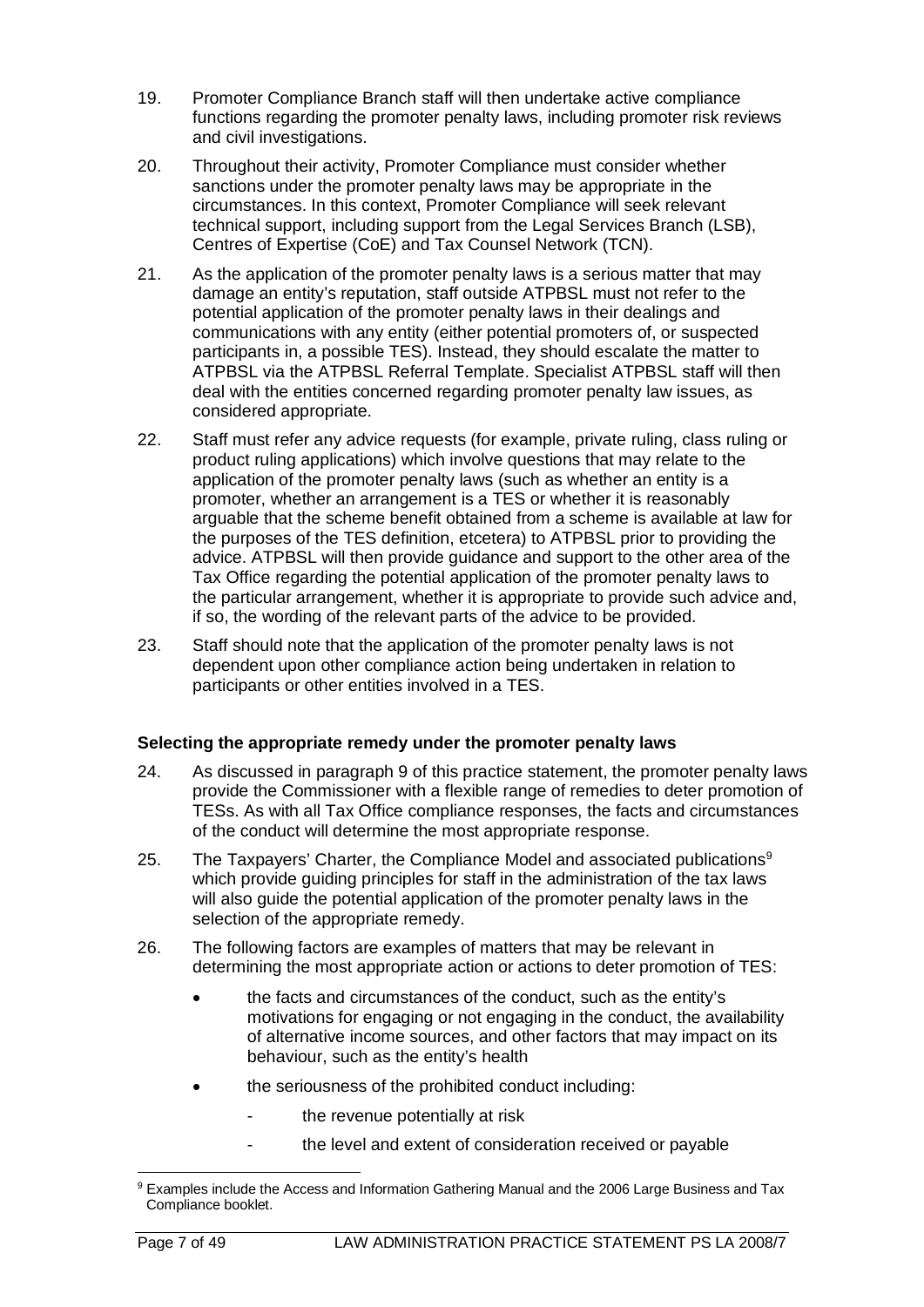- the potential level and extent of participation (both generally and within industries or sectors of the economy)
- the consequences for participants such as the loss or damage suffered
- the degree to which the scheme benefit is arguably available at law, and
- the duration of the prohibited conduct.
- the deliberateness of the prohibited conduct, including whether the entity was wilfully blind to the result of its conduct and whether the results of its conduct were reasonably foreseeable
- the steps the entity took, if any, to restrict the effect of its conduct, such as internal governance procedures or controls and caveats or limitations in marketing documents
- the entity's compliance history and any relevant or related past promotional conduct
- the level of the entity's cooperation with the Tax Office's enquiries about their own conduct and the conduct of others
- the entity's willingness to address the potential prohibited conduct in the current case, including recompensing participants as well as altering its own future behaviour
- the merits and deterrent effect of each remedy including the effect of litigation on the entity and other relevant entities that may be affected
- balancing deterrence of prohibited conduct with the legal. administrative and commercial risks resulting from the action, and
- the current availability of other sanctions that are more appropriate for the entity's behaviour and circumstances.
- 27. The Commissioner has a choice of the appropriate remedy and there may be circumstances where it will be appropriate to seek more than one remedy to effectively address the conduct. In this context, civil penalties are focused upon providing a sanction against past prohibited conduct and voluntary undertakings and injunctions are focused upon deterring future prohibited conduct.
- 28. As a consequence of these differing purposes, where a remedy is required in respect of deterring future prohibited conduct, Promoter Compliance should consider seeking a voluntary undertaking in most cases where this is appropriate (see paragraphs 30 to 35 of this practice statement). Cases where an injunction is more likely to achieve future deterrence will include situations where the promoter is unwilling to make such an undertaking or an undertaking is unlikely to be complied with because of the entity's tax compliance history or record of promotion of other TES (see paragraphs 36 to 40 of this practice statement).
- 29. Similarly, in circumstances where there has been past prohibited conduct, a civil penalty may not be appropriate in all cases (see paragraphs 41 to 45 of this practice statement). This may include where the promoter entity has otherwise made restitution for the consequences of their promotion of the TES (for example, by payment of relevant participant penalties). The level of cooperation shown by the entity may also be relevant, such as where a voluntary undertaking has been entered into and the promoter has then complied fully with it (for example, immediate removal of advertising content, changes to website materials, cessation of seminar presentations, etcetera).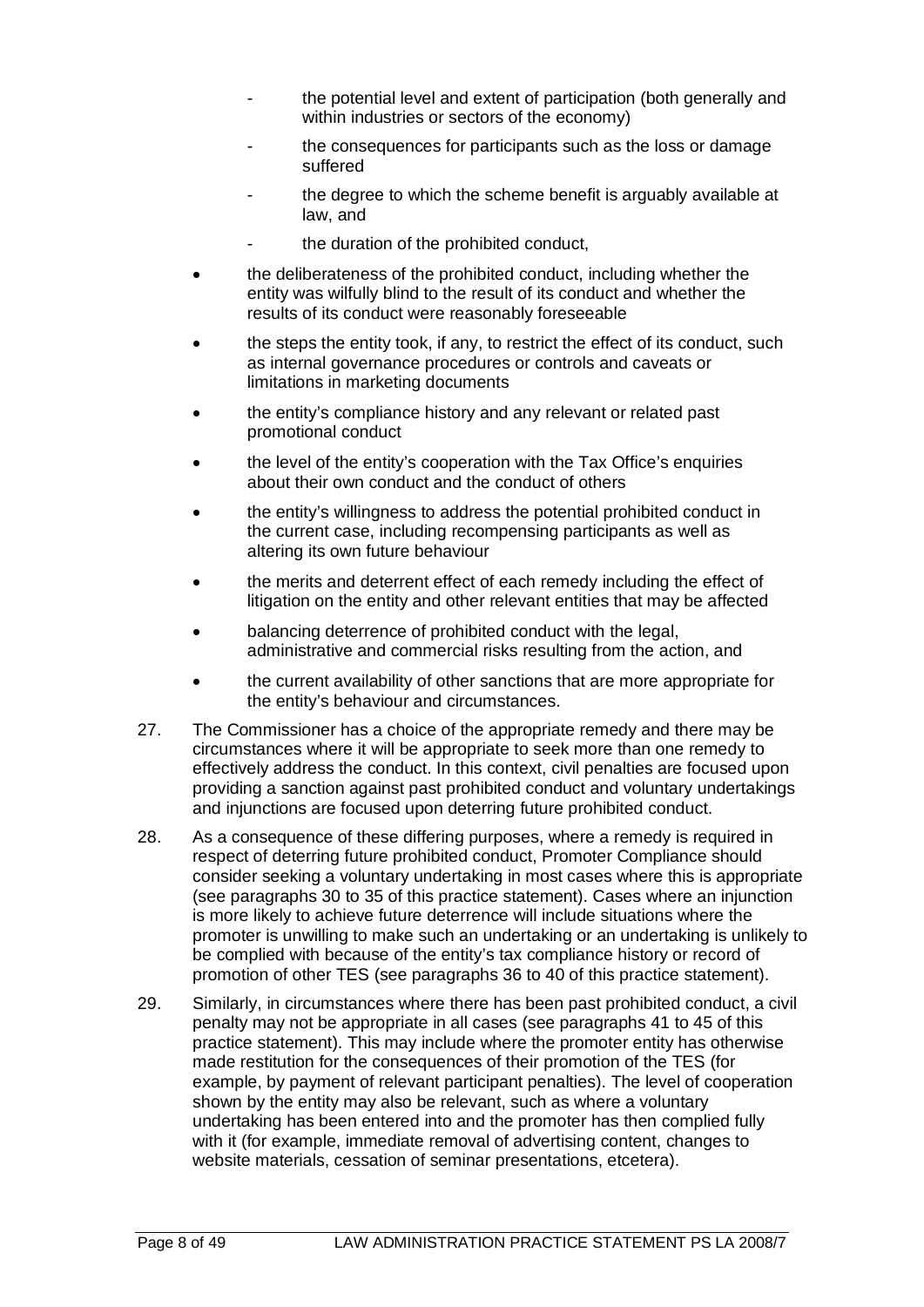## *Voluntary undertakings*

- 30. The Commissioner may accept a voluntary undertaking from an entity in order to deter future promotion of TES. This will be appropriate in cases where there is a high likelihood of the entity voluntarily complying with the undertaking and where other factors do not argue more strongly in favour of seeking an injunction. The content of voluntary undertakings will be kept confidential.
- 31. In many circumstances, a voluntary undertaking will be a more flexible, timely, and cost-effective outcome than an injunction or civil penalty application. This also provides entities with the option of voluntarily modifying their conduct and therefore potentially avoiding the reputational damage that may arise from proceedings in the Federal Court.
- 32. After a voluntary undertaking has been accepted, it may only be varied or withdrawn with the consent of the Commissioner.
- 33. If an entity breaches its voluntary undertaking after it has been accepted by the Commissioner, the Commissioner may make an application to the Federal Court. The Court may issue an order instructing the entity to comply with its undertaking, or make any other order it considers appropriate.
- 34. The Commissioner cannot require an entity to furnish an undertaking, and the Commissioner is not required to accept an undertaking from an entity. However, in appropriate circumstances staff may suggest that the entity consider offering the Commissioner a voluntary undertaking.
- 35. Factors that might weigh in favour of an undertaking as the appropriate remedy include that:
	- the entity is willing to provide full disclosure about its own activities and the activities of others involved in the scheme
	- the entity is willing to rectify its conduct including by recompensing participants
	- the entity has alternative sources of income to engaging in the prohibited conduct
	- the entity was lower in the chain of command/decision making structure than other entities involved in the scheme
	- the risk to revenue is low
	- the argument in relation to the availability of the scheme benefit is not clear cut, and/or
	- the conduct was apparently inadvertent.

#### **Statutory injunctions**

- 36. Injunctions allow the Commissioner to take immediate action where there is evidence of contemplated or current and ongoing prohibited conduct, thereby potentially limiting the period in which there is a risk of prohibited conduct. This would be more appropriate than a voluntary undertaking if the entity is unwilling to voluntarily modify its behaviour.
- 37. The Commissioner may apply to the Federal Court for injunctive relief, in the form of a restraining injunction (an order to refrain from doing something) or a performance injunction (an order to do something).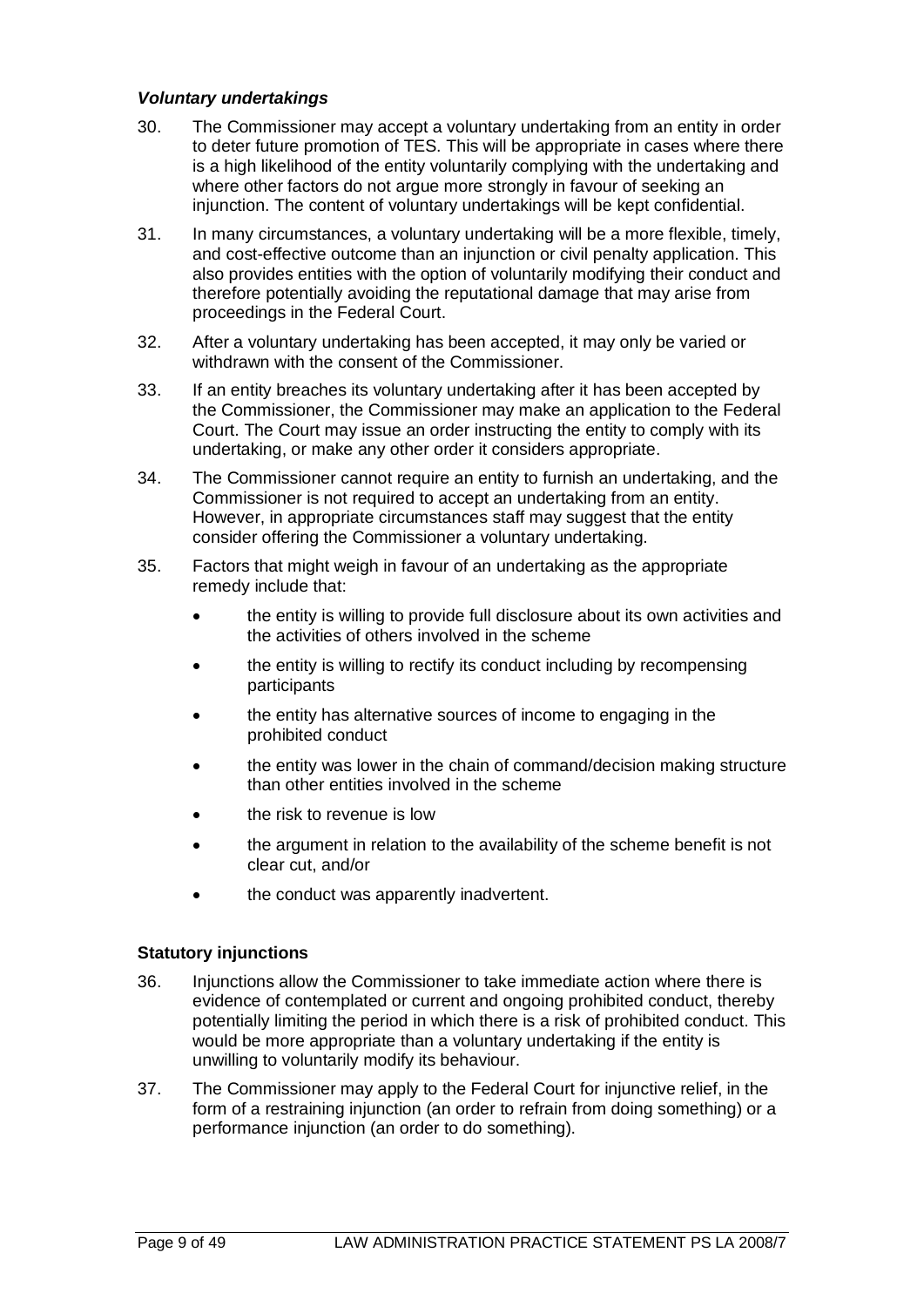- 38. The Federal Court may:
	- grant an injunction against an entity on such terms as it considers appropriate, and may discharge or vary an injunction granted, at any time, and/or
	- grant an interim restraining injunction against an entity to restrict its conduct prior to the full consideration of the Commissioner's application for an injunction.
- 39. The Federal Court may require the Commissioner to give an undertaking as to damages for future compensation as a condition of granting an interim injunction. When making an interim injunction application, staff must take into account the financial risk of the Commissioner's application for a final injunction not being granted.
- 40. Factors that might weigh in favour of an injunction application as the appropriate strategy include where:
	- there is potential for further participation to be obtained as a result of future prohibited conduct
	- there is a significant ongoing level of risk to revenue
	- the entity has an adequate degree of control over whether the prohibited conduct occurs
	- the entity is not willing to assist the Commissioner in resolving the issue or to modify its conduct without compulsion and/or it has breached or circumvented undertakings, and/or
	- there is a need for urgency in addressing prohibited conduct (such as a forthcoming promotional seminar), as this may also be a significant factor in determining whether it is appropriate to seek an interim injunction.

## *Civil penalty applications*

- 41. If the Federal Court is satisfied on the balance of probabilities that an entity has engaged in conduct that results in that or another entity being a promoter of a TES, and that no exception or exclusion applies, it can order the entity to pay a civil penalty to the Commissioner.
- 42. The ability for the Commissioner to seek a civil penalty is a strong deterrent measure and also ensures there is not an imbalance in the consequences of involvement in a TES between promoters and their clients.
- 43. The maximum penalty that may be imposed by the Court is the greater of:
	- 5,000 penalty units for an individual, or 25,000 penalty units for a body corporate[,10](#page-10-0) and
	- twice the consideration received or receivable, directly or indirectly, by the entity or its associates in respect of the scheme.
- 44. It may be appropriate to recommend a civil penalty application where the course of conduct has concluded and involved the promotion of a TES, or where the conduct forms part of a pattern of similar conduct over time which is unlikely to be deterred through other means. The prevalence of such conduct

<span id="page-10-0"></span><sup>10</sup> The value of a penalty unit is contained in section 4AA of the *Crimes Act 1914* and is indexed regularly. A table containing penalty unit values can be found by searching for 'penalty unit' on ato.gov.au.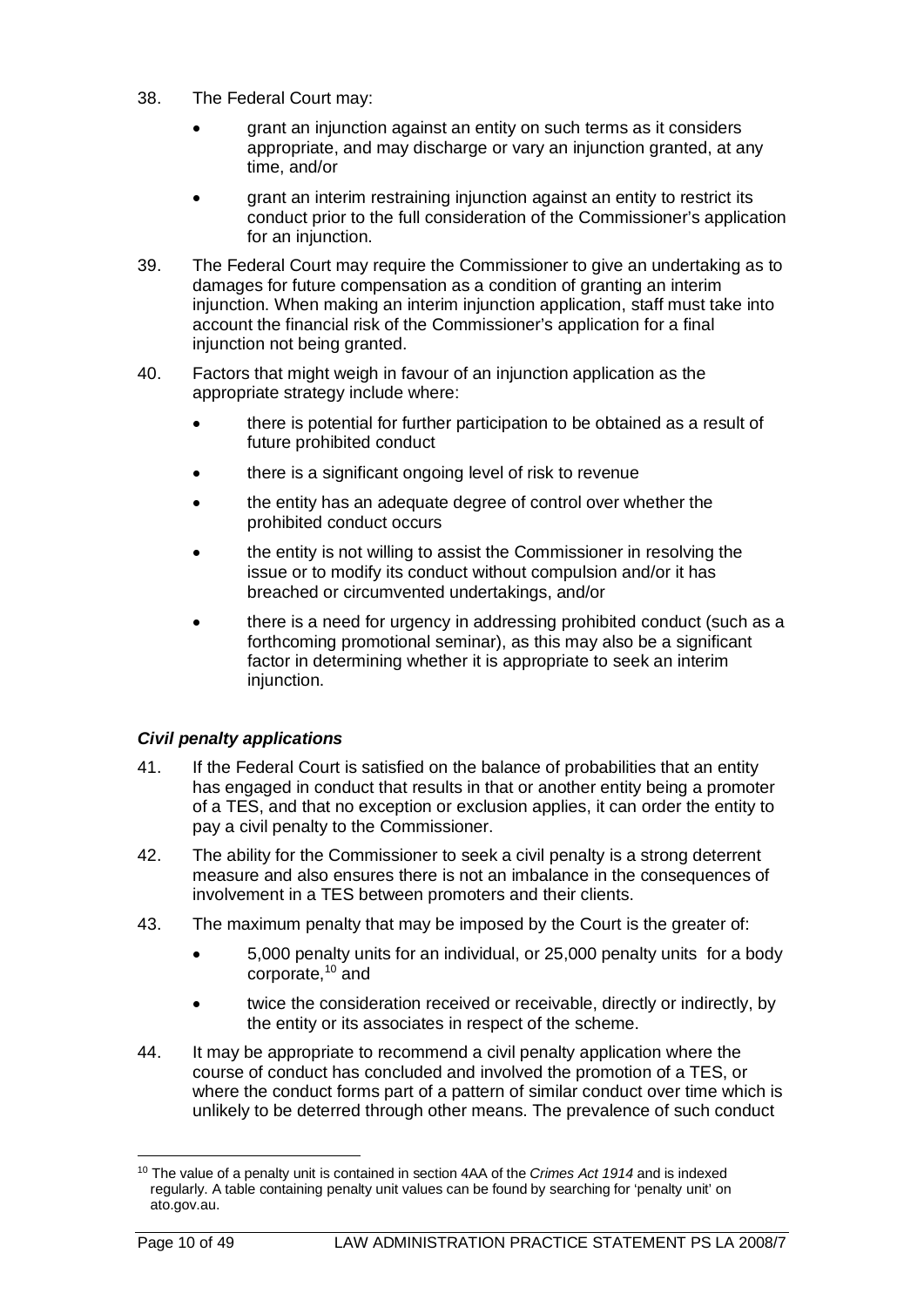can undermine the integrity of the tax system and will greatly affect the wider community.

- 45. Factors that might weigh in favour of a civil penalty application as the appropriate remedy include where the entity:
	- is knowingly engaging in conduct that is likely to be prohibited and evidence indicates that the entity is unwilling to modify its behaviour
	- has as its main income source the promotion of TES
	- has a history of prohibited conduct as a major source of income
	- has a large degree of control or influence over whether the prohibited conduct occurs
	- uses tactics to frustrate the progression of the Tax Office's investigation
	- has engaged in prohibited conduct on a significant scale in terms of the number of entities or amounts involved, and/or
	- has promoted a TES for which participants have or will receive penalties.

#### **Making a recommendation regarding promoter penalty action**

- 46. If active compliance work indicates that prohibited conduct has occurred, Promoter Compliance staff should make a written recommendation about promoter penalty action to an appropriately authorised decision-maker (see paragraph 48 of this practice statement) for the promoter penalty laws. This recommendation should summarise the available evidence and outline the relevant factors in favour for and against the recommendations made.
- 47. Promoter Compliance staff will also monitor compliance with voluntary undertakings and injunctions, as well as liaising with Debt business line staff regarding the collection of civil penalties imposed against an entity.

#### **The role of the Promoter Penalty Decision Maker**

- 48. While all SES officers in ATPBSL and several SES in Law & Practice have been delegated powers from the Commissioner to make decisions under Division 290, in normal circumstances it will be the Assistant Commissioner of Promoter Compliance in ATPBSL who will be the decision maker regarding promoter penalty applications and the acceptance of voluntary undertakings.[11](#page-11-0)
- 49. The promoter penalty decision maker is required to consider the recommendations and decide whether there is sufficient evidence to provide reasonable grounds to support:
	- making a promoter penalty application<sup>12</sup>, or
	- accepting a voluntary undertaking offered.
- 50. Due to the serious consequences of such an application, the decision maker must seek advice from the Promoter Penalty Review Panel (the Panel) before deciding whether or not to commence proceedings, except in exceptional circumstances.

<span id="page-11-0"></span><sup>&</sup>lt;sup>11</sup> Staff should familiarise themselves with the most recent delegation of the promoter penalty law powers by checking the electronic taxation authorisation guidelines prior to making any decisions under the promoter penalty laws.

<span id="page-11-1"></span><sup>&</sup>lt;sup>12</sup> See definition in paragraph 6 of this practice statement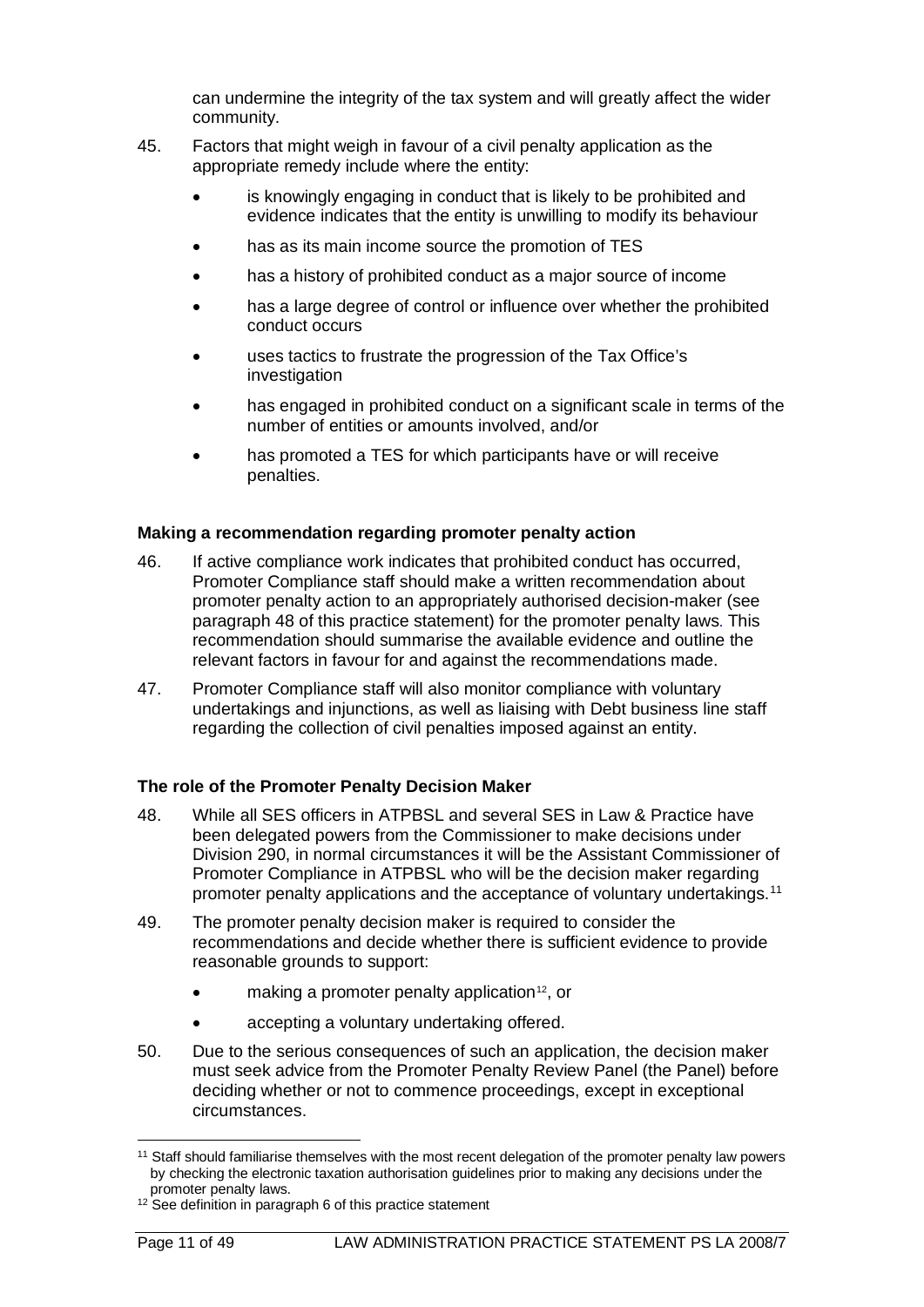51. Where the decision maker and the Chair of the Panel (Deputy Commissioner of ATPBSL) consider that exceptional circumstances exist (for example extreme urgency such as those seeking interim or ex parte injunctions), a decision may be made without obtaining advice from the Panel.

## **The role of the Promoter Penalty Review Panel**

- 52. The primary purpose of the Panel is to assist the Tax Office in its administration of the promoter penalty laws by:
	- considering submissions made to the promoter penalty decision maker, and
	- providing independent advice on whether proposed promoter penalty applications are appropriate in a particular circumstance.
- 53. The Panel is made up of senior tax officers and other professional persons chosen for their ability to provide expert and informed advice.
- 54. The Promoter Compliance case officer responsible for the case would ordinarily be present at the Panel meeting when the case is discussed.
- 55. As set out above, the role of the Panel is purely to provide advice to support the decision maker. The Panel will not investigate or find facts, but rather will provide its advice on the strengths and weaknesses of the case, the appropriateness of remedies (including other options available), the sufficiency of evidence put forward in the submission and may suggest additional evidence be collected.
- 56. The promoter penalty decision maker is not obliged to follow the Panel's advice. However, a decision that is contrary to the advice of the Panel will only be made after discussion with the Chair of the Panel, the Deputy Commissioner ATPBSL.
- 57. The issue of whether an entity's conduct has contravened the promoter penalty laws and whether an order should be made is a matter for determination by the Federal Court.
- 58. The operations of the Panel will be supported by a charter and standardised referral templates to ensure quality.

## **Litigation principles and the role of LSB and TCN**

- 59. LSB is responsible for the management of all Tax Office litigation on behalf of the Commissioner as laid out in the Tax Office's litigation management policies. [13](#page-12-0) Where the promoter penalty decision maker decides that a promoter penalty application should be made, the matter must be discussed with LSB and TCN in accordance with Law Administration Practice Statement PS LA 2005/22: Litigation and priority technical issues.
- 60. When undertaking litigation, the Tax Office will act in accordance with its obligations under the model litigant policy<sup>[14](#page-12-1)</sup> to act honestly and fairly in the conduct of litigation.

<span id="page-12-0"></span><sup>&</sup>lt;sup>13</sup> Which include PS LA 2007/12 (Conduct of Tax Office Litigation in Courts and Tribunals), PS LA 2007/15 (Briefing counsel), PS LA 2007/16 (Risk management in litigation) and PS LA 2007/18 (Tax technical litigation in Federal Court matters).

<span id="page-12-1"></span><sup>&</sup>lt;sup>14</sup> The model litigant policy is one of the Legal Service Directions which have been issued by the Attorney-General pursuant to section 55ZF of the *Judiciary Act 1903*, having regard to the Attorney-General's responsibility, as First Law Officer, for legal services to the Commonwealth and its agencies, including for Commonwealth litigation and for legal advice to Cabinet.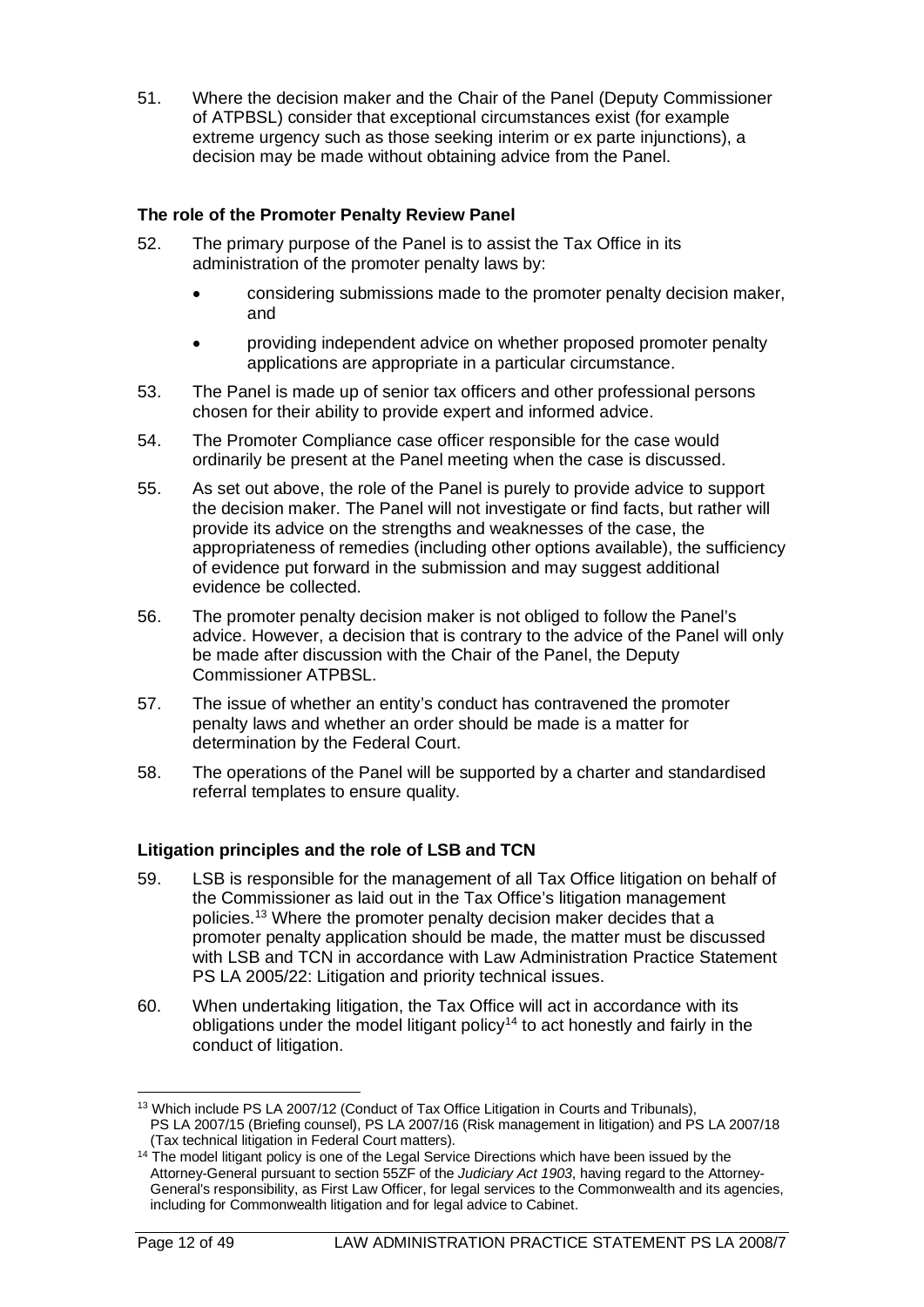61. LSB will also provide advice on the admissibility and the extent of the factual evidence required to support Tax Office litigation.

### **Collection of promoter penalties**

- 62. Under subsection 290-50(6), civil penalties under the promoter penalty laws are a civil debt payable to the Commonwealth. The Commissioner may, on behalf of the Commonwealth, enforce the order of the Court as if it were an order made in civil proceedings against the entity to recover the debt as a judgment debt.
- 63. The penalty is not a tax-related liability.<sup>[15](#page-13-0)</sup> If it is not paid within the time ordered by the Court, the Commissioner may initiate proceedings for its recovery and apply for orders, including judgment interest. The Commissioner will seek to enforce such orders by all appropriate means available.<sup>[16](#page-13-1)</sup>

#### **Schemes involving suspected criminal behaviour and the role of Serious Non-Compliance**

- 64. All cases involving the potential application of the promoter penalty laws should be referred to ATPBSL, including where the same case may also involve criminal behaviour.
- 65. Where suspected criminal behaviour may also be involved, the case should also be referred to Serious Non-Compliance (SNC) in accordance with the SNC referral guidelines, with an explanatory note that the matter has been referred to ATPBSL. ATPBSL and SNC will liaise regarding the approach to be taken in such matters.
- 66. Subdivision 298-B contains provisions governing the interaction between civil and criminal proceedings for conduct that may be the subject of a promoter penalty application, including applications for civil penalties.
- 67. The effect of this Subdivision is that if criminal proceedings are commenced in relation to substantially the same conduct as that for which a civil penalty order might be sought, the civil penalty proceedings are stayed. If a criminal conviction for that conduct is obtained, the civil penalty proceedings are then dismissed.
- 68. Subdivision 298-B does not apply to applications for injunctions or orders relating to a breach of voluntary undertakings.
- 69. However, the promoter penalty decision maker should still consider the appropriateness of making such applications if criminal proceedings are also underway against the promoter.

<span id="page-13-0"></span><sup>15</sup> Subsection 255-1(2).

<span id="page-13-1"></span><sup>&</sup>lt;sup>16</sup> See ATO Receivables Policy.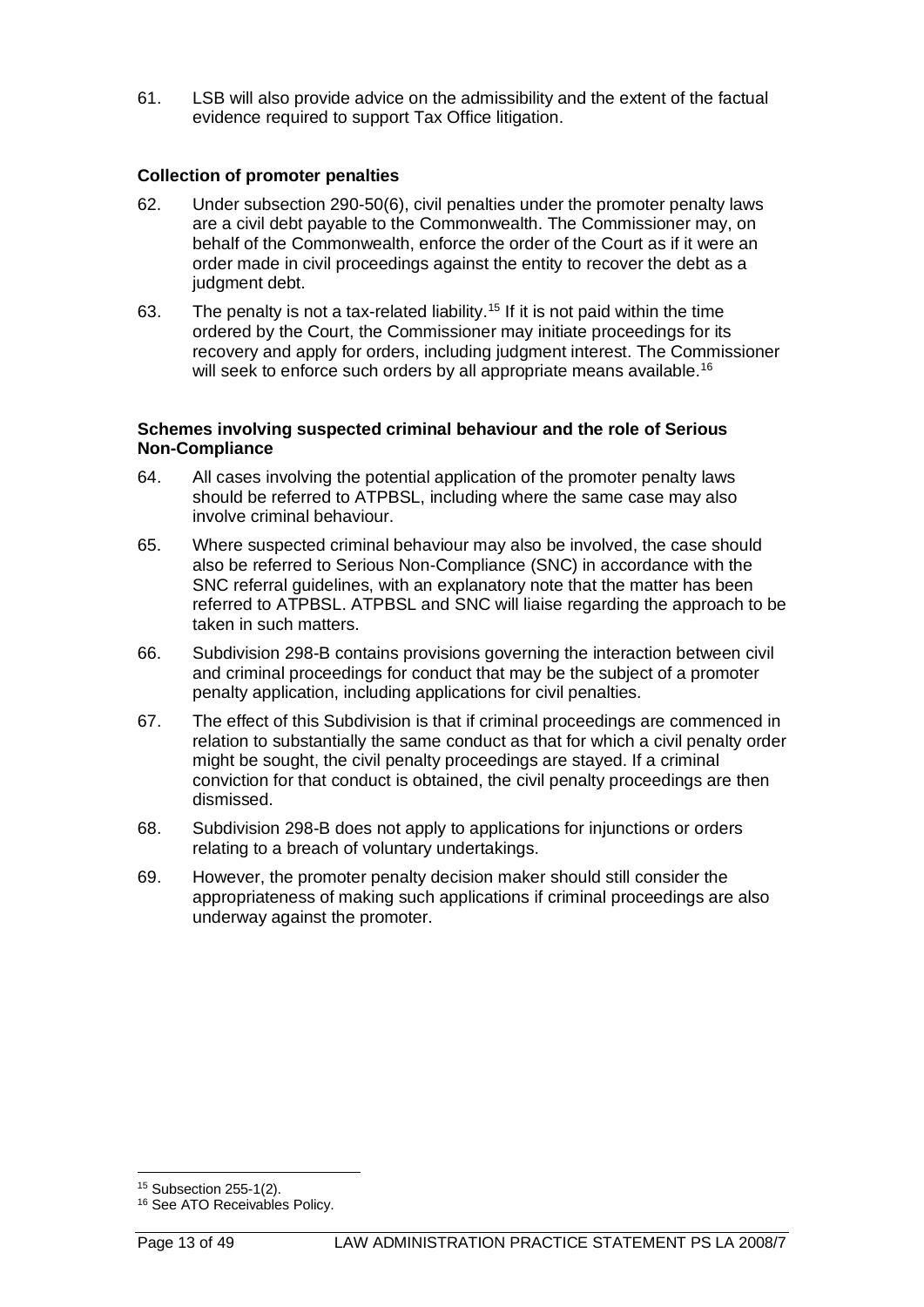## **SECTION 3: WHAT IS A TES?**

- 70. The practice statement on the application of the general anti-avoidance rules provide important context to staff in identifying potential TES[.17](#page-14-0) However, not every case that involves the application of the general anti-avoidance rules will be a TES or involve conduct that warrants the application of the promoter penalty laws. For example, the arrangement may not have been marketed or encouraged, or it may be reasonably arguable at the time of the conduct in question that the anti-avoidance provision would not apply.
- 71. In considering whether a scheme is a TES (defined in section 290-65) staff must review the scheme with respect to:
	- the time of the conduct in question
	- whether or not the scheme has been implemented
	- whether it would be reasonable to conclude that the sole or dominant purpose of an entity entering into or carrying out the scheme was or would be able to obtain a scheme benefit for themselves or another entity, and
	- whether or not it is reasonably arguable that the scheme benefit sought is available at law.

## **Time of conduct**

72. Whether a scheme is a TES must be determined as at the time of the relevant conduct of the entity in question.

#### **Scheme implementation**

- 73. A scheme may be a TES whether or not it has been implemented.
- 74. If the scheme has not been implemented, staff must consider whether:
	- it is reasonable to conclude that if an entity had entered into or carried out the scheme, it would have done so with the sole or dominant purpose of obtaining a scheme benefit for itself or others in entering into or carrying out the scheme if it had been implemented, and
	- it is not reasonably arguable that the scheme benefit would be available at law if the scheme were implemented.

<span id="page-14-0"></span><sup>&</sup>lt;sup>17</sup> The laws include a sole or dominant purpose test that is modelled on the scheme penalty provisions in Subdivision 284-C. These provisions are commonly associated with the potential application of the general anti-avoidance rules. Law Administration Practice Statement PS LA 2005/24 (Application of General Anti-Avoidance Rules) provides instruction and practical guidance to staff on the application of Part IVA of the *Income Tax Assessment Act 1936* and other general anti-avoidance rules, including where a sole or dominant purpose of obtaining a tax benefit is considered.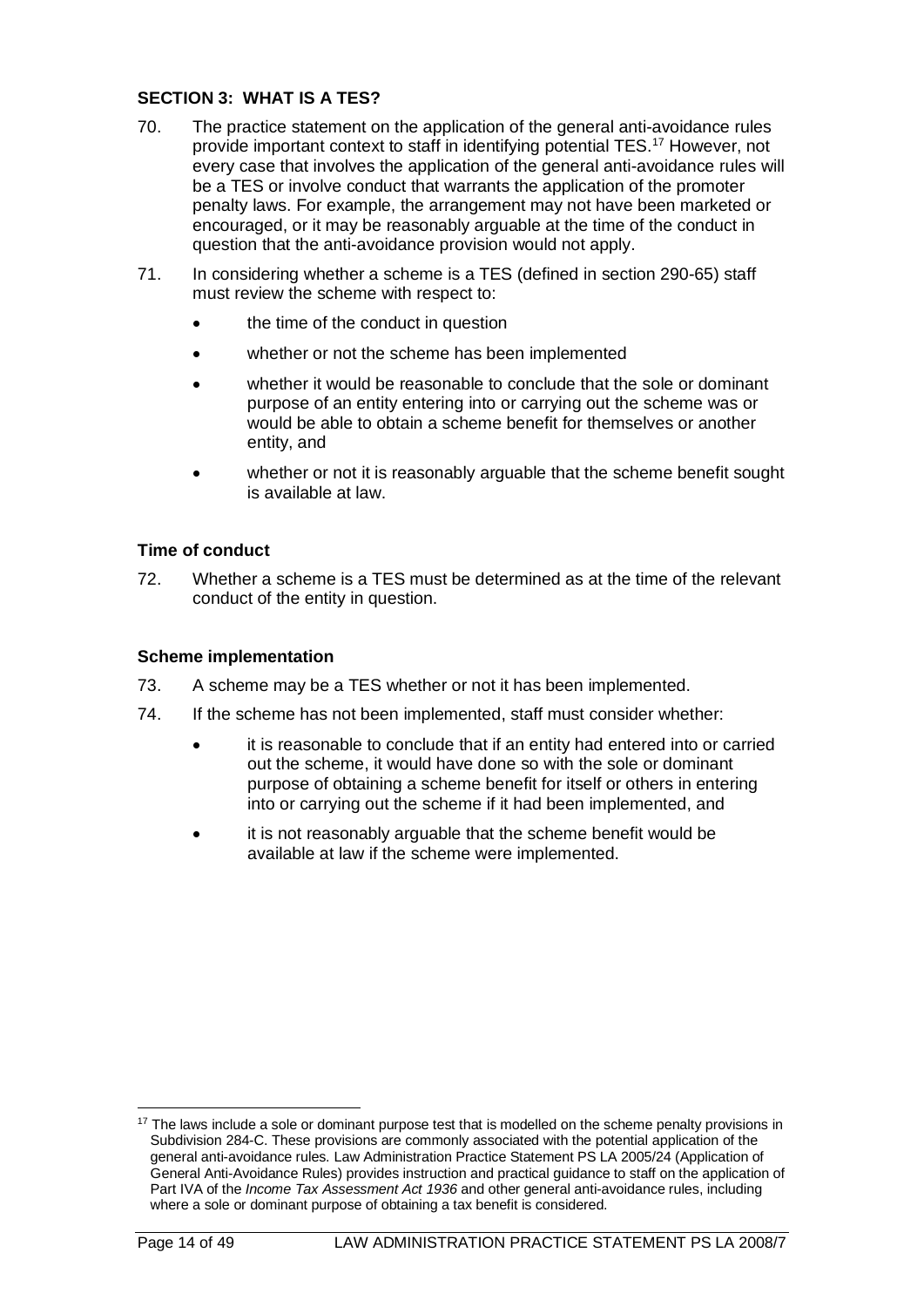75. *Mark develops a scheme and specifically markets it to doctors carrying on a sole practice by placing advertisements in medical journals. The Tax Office identifies the scheme before it is implemented. In drawing conclusions about the purpose an entity would have in entering into or carrying out the scheme and the availability of any scheme benefit, it would be relevant for staff to consider factors and circumstances likely to be particular to sole medical practitioners. This may lead to the conclusion that in the circumstances the sole or dominant purpose an entity would have in entering into or carrying out the scheme would be a legitimate commercial or family purpose and that the scheme is therefore not a TES.*

#### **Sole or dominant purpose**

- 76. Staff need to consider whether it is reasonable to conclude that an entity had a sole or dominant purpose of getting a 'scheme benefit'*.* This test determines if an entity that entered into or carried out the scheme did so for this purpose, or that an entity would have entered into or carried out the scheme (a participant), for this purpose. Such an entity may include a participant in the scheme or another entity who enters into or carries out the scheme.
- 77. When considering whether an entity had or would have had the sole or dominant purpose of getting a scheme benefit for themselves or another entity, staff should consider the two circumstances described in subsection 284-150(1) which cover a decrease in a tax-related liability, or the Commissioner paying or crediting an increased amount, as a result of the scheme.
- 78. In both cases, the law requires consideration of the expected effect of the scheme on the tax outcome for an entity in an accounting period.
- 79. The sole or dominant purpose requirement does not require that an entity obtain, or be able to obtain, a scheme benefit. For example, the precondition may be satisfied although the intended scheme benefit is unavailable at law.

#### *Example 2*

80. *George is the promoter of a TES that promises income tax deductions for investors. Sam enters into the scheme and the Commissioner disallows the deductions claimed by Sam on the basis that they are not deductible under section 8-1 of the Income Tax Assessment Act 1997 (ITAA 1997) or alternatively on the basis that Part IVA of the Income Tax Assessment Act 1936 (ITAA 1936) applies to deny the deductions. Sam objects to the disallowance of the claimed deductions and the Federal Court decides that the deductions claimed are very clearly not allowable under section 8-1 of the ITAA 1997. The reasoning of the Court supports the view that it was not reasonably arguable that the scheme benefit was available at the time of George's promotion activities. Provided it can be established that the scheme*  was carried out for the sole or dominant purpose of Sam getting a scheme *benefit, the promoter penalty laws may apply to George even though Sam does not actually obtain the benefit.*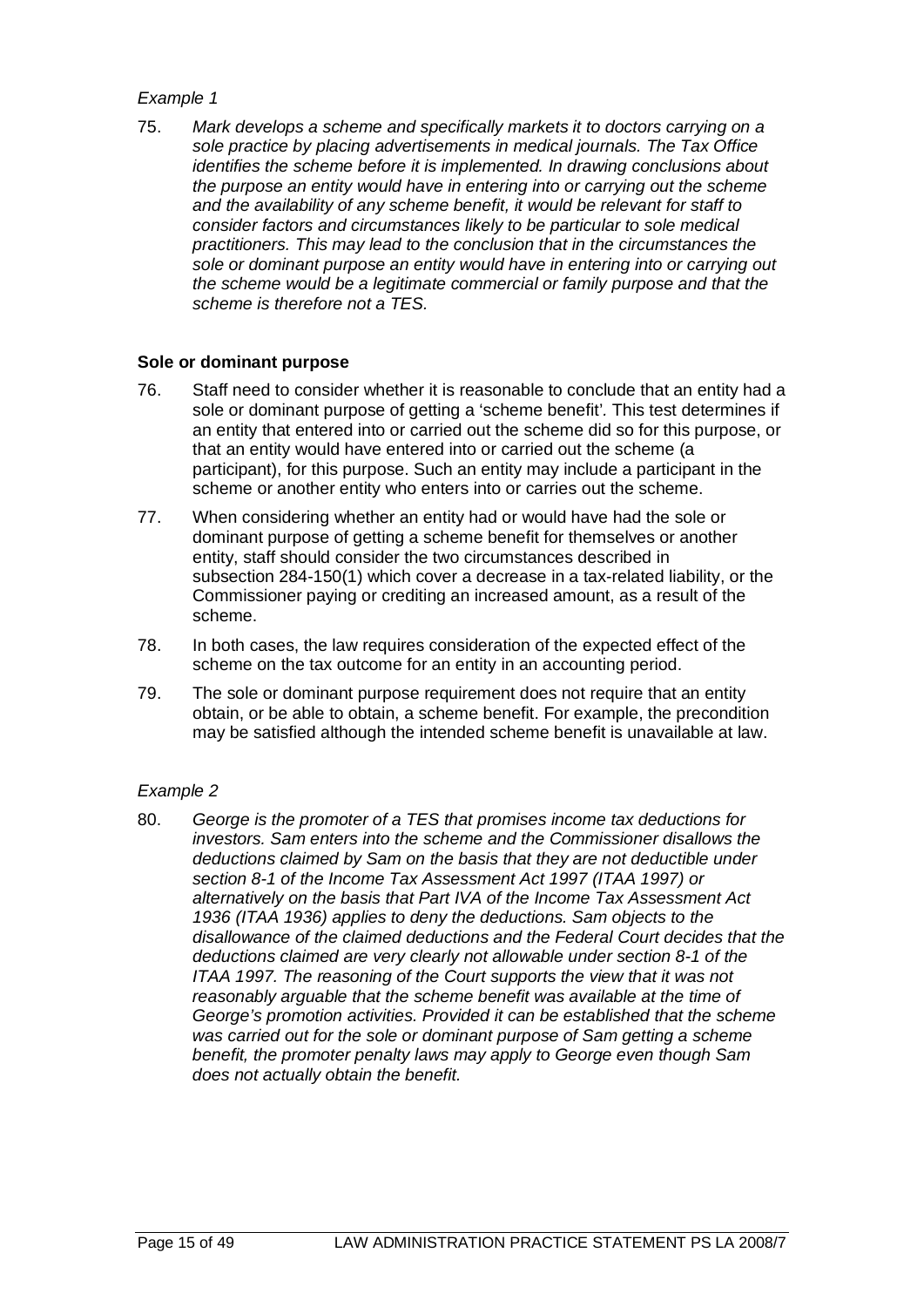## *Scheme*

- 81. 'Scheme' is defined in section 995-1(1) of the ITAA 1997 as any arrangement, or any scheme, plan, proposal, action, course of action or course of conduct, whether unilateral or otherwise. 'Arrangement' is defined in the same subsection to mean any arrangement, agreement, understanding, promise or undertaking, whether express or implied, and whether or not enforceable (or intended to be enforceable) by legal proceedings.
- 82. Staff reviewing arrangements may find differences between the schemes as they are implemented or likely to be implemented and the description of those schemes as marketed or encouraged. In some cases, this will mean that there is more than one scheme in the circumstances and in other cases it will be appropriate to regard the arrangements as the same scheme.
- 83. It is very important that staff correctly and specifically identify the scheme(s) in respect of which an entity's conduct will be examined.
- 84. If the differences between arrangements are not material they should generally be regarded as the same scheme. If there is a material difference between arrangements they should be regarded as different schemes.

## *Tax related liability*

85. 'Tax related liability' is defined in section 255-1 as a pecuniary liability to the Commonwealth arising directly under a taxation law (including a liability the amount of which is not yet due and payable). It encompasses a range of liabilities across the tax laws. This means that the promoter penalty laws have effect with regard to a range of different tax schemes, for example, income tax, GST and FBT schemes.

#### *Accounting period*

86. The effect upon an entity's tax outcome is to be considered in respect of an accounting period.[18](#page-16-0) The accounting period is the period for which the taxrelated liability or credit is calculated. The period is not necessarily a financial year and may differ according to the type of tax involved. This is important in considering different types of TES. For example, those that involve GST laws will be reviewed with respect to the relevant transactional period, which may be monthly, quarterly or yearly.

## **Availability of the scheme benefit sought**

- 87. This precondition is satisfied where it is **not** reasonably arguable that the scheme benefit was, or would have been, available at law at the time that the prohibited conduct occurred.
- 88. The precondition requires a two step analysis in order to identify whether it is not reasonably arguable that the scheme benefit was, or would have been, available at law. Staff must consider whether, at the time that the prohibited conduct occurred:
	- it was not or would not have been reasonably arguable that the scheme benefit was available under the general provisions of the law,

<span id="page-16-0"></span> $18$  The expression 'accounting period' appears in the definition of scheme benefits in subsection 284-150(1) but is not defined. See Explanatory Memorandum to the A New Tax System (Tax Administration) Bill (No. 2) 2000 paragraph 1.56.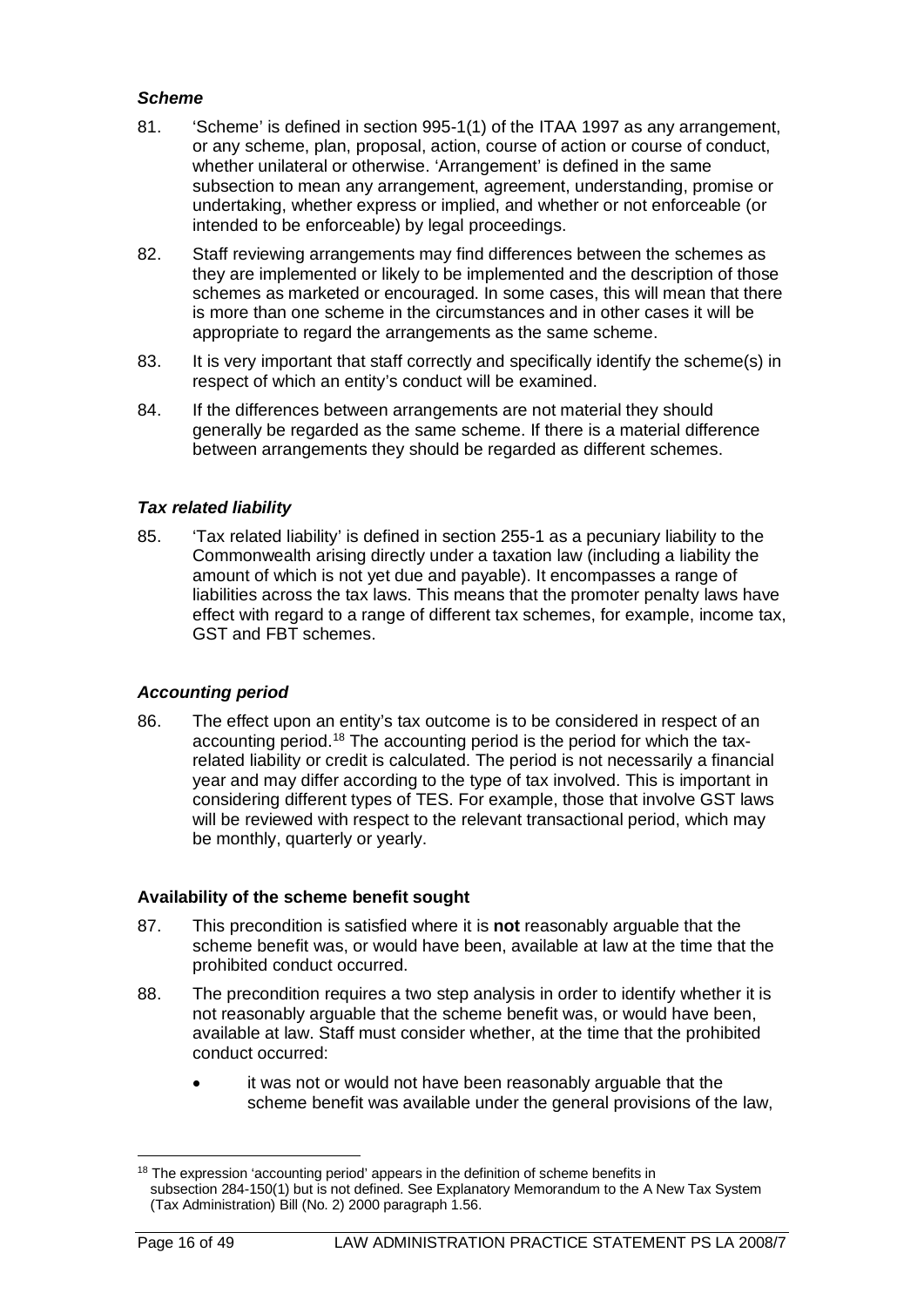and, if it is reasonably arguable that the scheme benefit is available under the general provisions, whether:

- it was not or would not have been reasonably arguable that antiavoidance provisions of the tax law would not be applied to defeat the scheme benefit.
- 89. The precondition is satisfied where it is concluded on the balance of probabilities under either of the above steps that it is not reasonably arguable that the scheme benefit was or would have been available at law at the time of the conduct in question.
- 90. The availability of the scheme benefit sought may depend upon the characteristics or circumstances of those entities that enter into or carry out the scheme and/or upon a particular mode of implementation. See further paragraphs 105 to 108 of this practice statement.
- 91. The availability of the scheme benefit sought will depend upon the objective conclusions that can be drawn in the context of the potential promoter's conduct. See paragraph 109 of this practice statement.

## *Reasonably arguable*

92. The phrase 'reasonably arguable' has the same meaning for the purposes of the promoter penalty laws as for the tax shortfall penalty provisions in Division 284. Subsection 284-15(1) provides that:

> 'matter is **reasonably arguable** if it would be concluded in the circumstances, having regard to relevant authorities, that what is argued for is about as likely to be correct as incorrect, or is more likely to be correct than incorrect.

- 93. The 'relevant authorities' are described in subsection 284-15(3) as including a taxation law, extrinsic material able to be taken into account in interpreting the taxation law, the decision of a court (whether or not an Australian court) or the Administrative Appeals Tribunal, or Board of Review and a public ruling.
- 94. A favourable legal or other opinion obtained by the entity does not of itself make a scheme benefit reasonably arguable at law. What needs to be considered is whether there is a well-reasoned construction of the applicable statutory provision that is based upon the relevant authorities and their application to the facts of the scheme that the interpretation is about as likely to be correct as incorrect.[19](#page-17-0)
- 95. Whether or not an entity had contemporaneous documentary support for the availability of the scheme benefit when they engaged in the prohibited conduct, is not determinative of whether it is reasonably arguable that the scheme benefit was or would have been available at law to an entity at that time. However, the degree of independent enquiry (such as a legal analysis as to whether a reasonably arguable position applies) conducted by a potential promoter will be a relevant factor that may be taken into account in determining whether a promoter penalty application should be made.
- 96. Taxation Ruling TR 94/5: Income tax: tax shortfall penalties: reasonably arguable sets out the Commissioner's view of what is reasonably arguable. Staff should familiarise themselves with TR 94/5 before considering whether or not it is reasonably arguable that the scheme benefit is or would have been available at law for the purposes of identifying if there is a TES.

<span id="page-17-0"></span><sup>19</sup> See Hill J in *Walstern v. FCT* [2003] FCA 1428 at paragraph 112.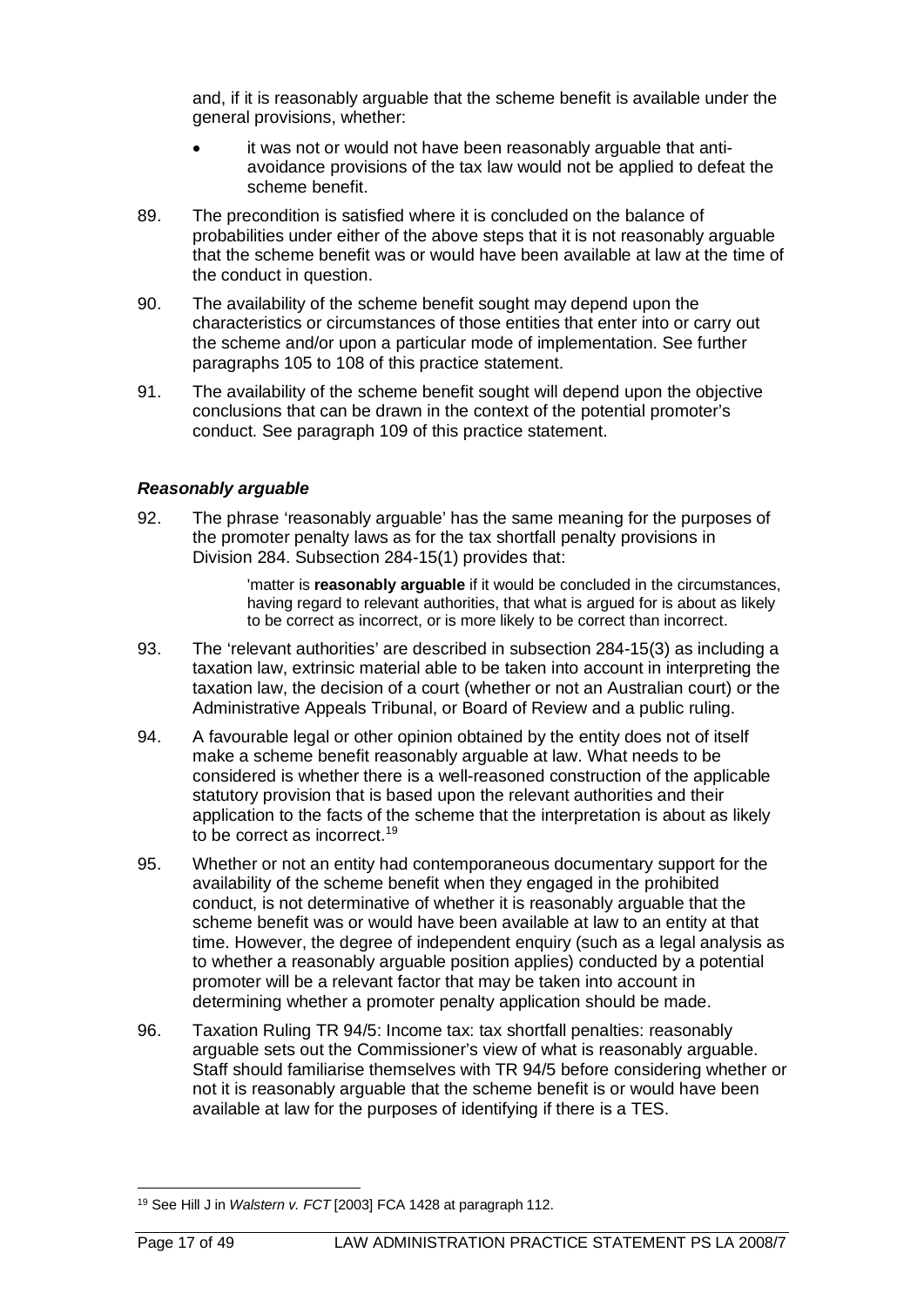- 97. *A large wholesaling operation is advised by its external accountant (Naomi) of a trading stock scheme that will considerably reduce the company's tax liability. The area of law is unsettled in Australia but Naomi obtains a favourable legal opinion from a respected tax counsel (Rona Silk SC) that the arrangement she is proposing is allowed under the tax laws. Rona's opinion deals with all the relevant authorities.*
- 98. *After a presentation by Naomi to the Board of Directors, the company's Chief Financial Officer recommends to the Board that they adopt the proposal. The Board is reassured by the legal opinion obtained by Naomi and resolves to enter into the arrangement.*
- 99. *The company's financial position improves significantly because of the tax savings from the trading stock arrangement and Naomi receives additional remuneration based on the tax savings from the proposal. Rona received a professional fee based on her usual billing rate.*
- 100. *A year later, after making a determination under Part IVA of the ITAA 1936, the Commissioner disallows the tax benefits claimed. The company challenges the disallowance in the Federal Court and loses. However, it may be inferred from the reasons for the decision that it was finely balanced.*
- 101. *In deciding whether the arrangement was a TES it is necessary to consider whether, at the time it was presented to the Board, it was reasonably arguable that the scheme benefit was available.*
- 102. *The reasoning of the Court supports a view that it was reasonably arguable that the scheme benefit was available at the time of Naomi and Rona's conduct. As it was reasonably arguable that the scheme benefit was available at the time of the conduct in question, the scheme is therefore not a TES. Therefore, irrespective of whether Naomi or Rona have engaged in promotion or merely the provision of advice, neither Naomi nor Rona have engaged in prohibited conduct as there is no TES. (Section 4 of this practice statement: Identifying entities that have engaged in prohibited conduct for the purpose of the promoter penalty laws, provides guidance on the definition of a promoter).*

#### *At law*

- 103. The above concept of 'at law' requires consideration of the availability of the scheme benefit under taxation law. For example, the application of the sham doctrine may result in a finding that no legal relations were created between the parties. In such a case no deduction would be available under a general provision and it would not be necessary to show whether an anti-avoidance provision would apply to defeat the scheme.
- 104. However, as a result of subsection 290-65(2), the potential actions of the Commissioner, including the application of a specific or general anti-avoidance provision requiring a determination or decision, may be taken into account.

#### *Circumstances of relevant entities*

105. There may be instances where the availability of a scheme benefit may depend on how the scheme is or would be implemented or the particular characteristics or circumstances of the entity that the participant sought or would have sought the scheme benefit for. For example, the availability of the scheme benefit may be reasonably arguable where the participant is or would be carrying on a business but not reasonably arguable where the participant is, or would be, a salary or wage earner.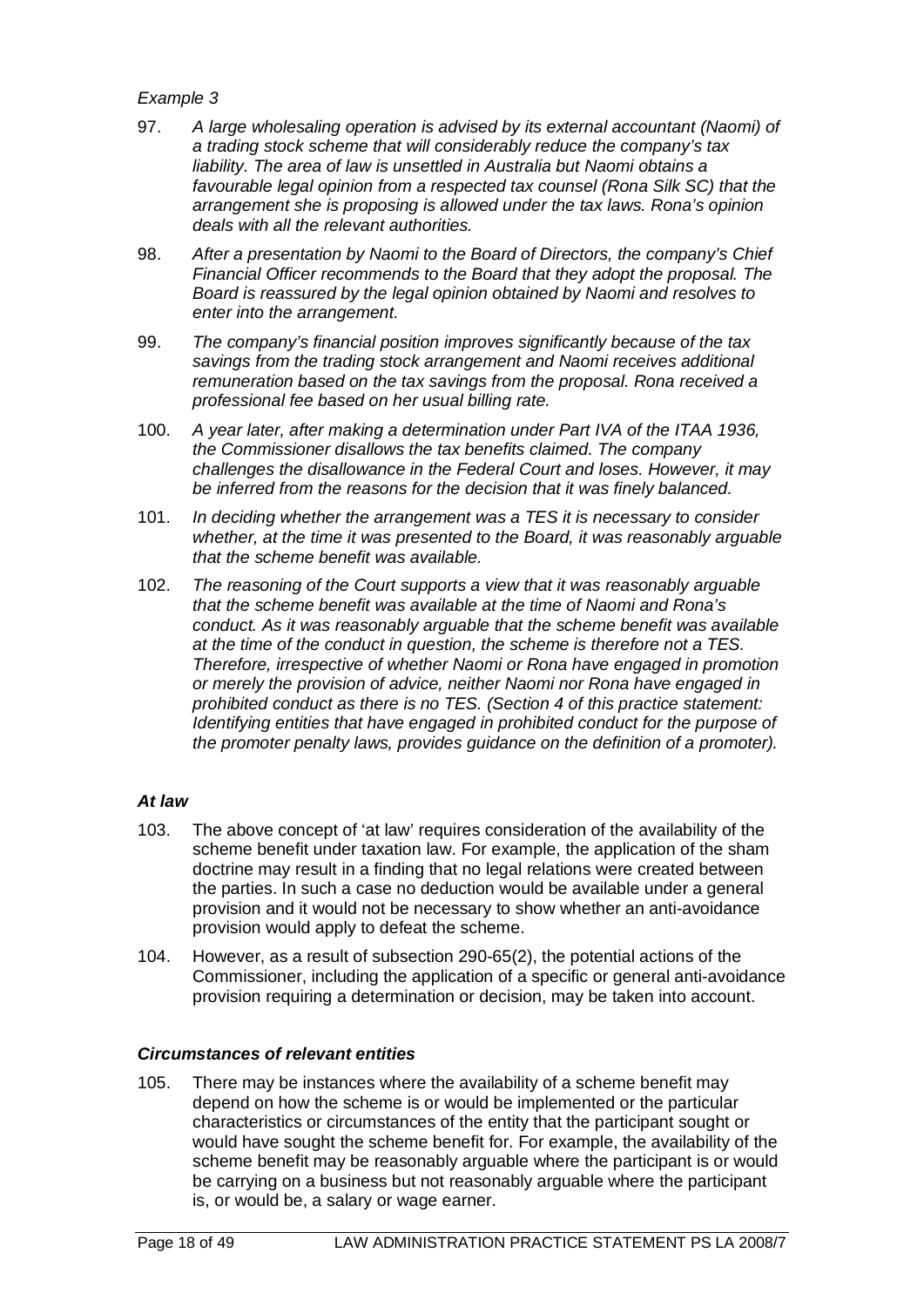- 106. Tax Office staff should review the relevant information and base their identification of the relevant characteristics, circumstances and requirements for the implementation of the scheme on the conduct of the entity in question and the objectively observable facts.
- 107. Sometimes, the effectiveness of a scheme depends on the characteristics or circumstances of entities and or a particular mode of implementation. In such cases, the promoter of the scheme should either clearly inform participants about the necessary requirements and any assumptions made, or make enquiries about the circumstances of potential participants. In considering whether there is a reasonably arguable position, staff should take into account such disclosures or the making of such enquiries if they have taken place.
- 108. The relevant conduct is that of the potential promoter, rather than the conduct of third parties. It is therefore a relevant consideration whether the entity has been misled by a participant about their characteristics, circumstances, or intended implementation.
- 109. The availability of the scheme benefit sought will depend upon the objective conclusions that can be drawn in the context of the potential promoter's conduct. If a potential promoter makes or relies upon an assumption in relation to the entity that will enter into or carry out a scheme and/or the entity for which the scheme benefit is sought, which they do not communicate, that assumption may not be relevant to determining whether the scheme benefit sought is available in the circumstances. See paragraphs 73 to 74 of this practice statement. However, if a potential promoter's assumptions are based on representations communicated by third parties this may be relevant to the application of the exceptions. See paragraphs 257 to 259 of this practice statement.

- 110. *Elizabeth holds a seminar in April 2007 where she markets a tax effective investment opportunity. Elizabeth markets and sells the structure and advises all clients that they should seek independent advice on implementing the arrangement to suit their circumstances. Elizabeth states that for the arrangement to be tax effective, legal documents need to be signed before 30 June 2007.*
- 111. *An attendee at Elizabeth's seminar, Patricia, takes detailed notes of the arrangement and pays Elizabeth for the structure at the end of the seminar. Patricia decides to implement the arrangement but does not execute the legal documents before the end of the 2007 tax year. Patricia claims a tax deduction in her 2007 tax return. The Tax Office reviews her return in late 2007 and the Commissioner determines that Patricia is not entitled to the deduction claimed.*
- 112. *In considering whether Elizabeth promoted a TES, it is necessary to review the arrangement that was marketed in April 2007. To identify whether the scheme is a TES it would not be reasonable to draw conclusions about the availability of the scheme benefit based upon the circumstances of Patricia's case because Patricia is not entitled to a tax deduction due to circumstances that occur after the promotion, beyond Elizabeth's control and contrary to the instructions she provided. Tax Office staff must take into account Elizabeth's advice regarding implementation when drawing conclusions about the availability of the scheme benefit sought.*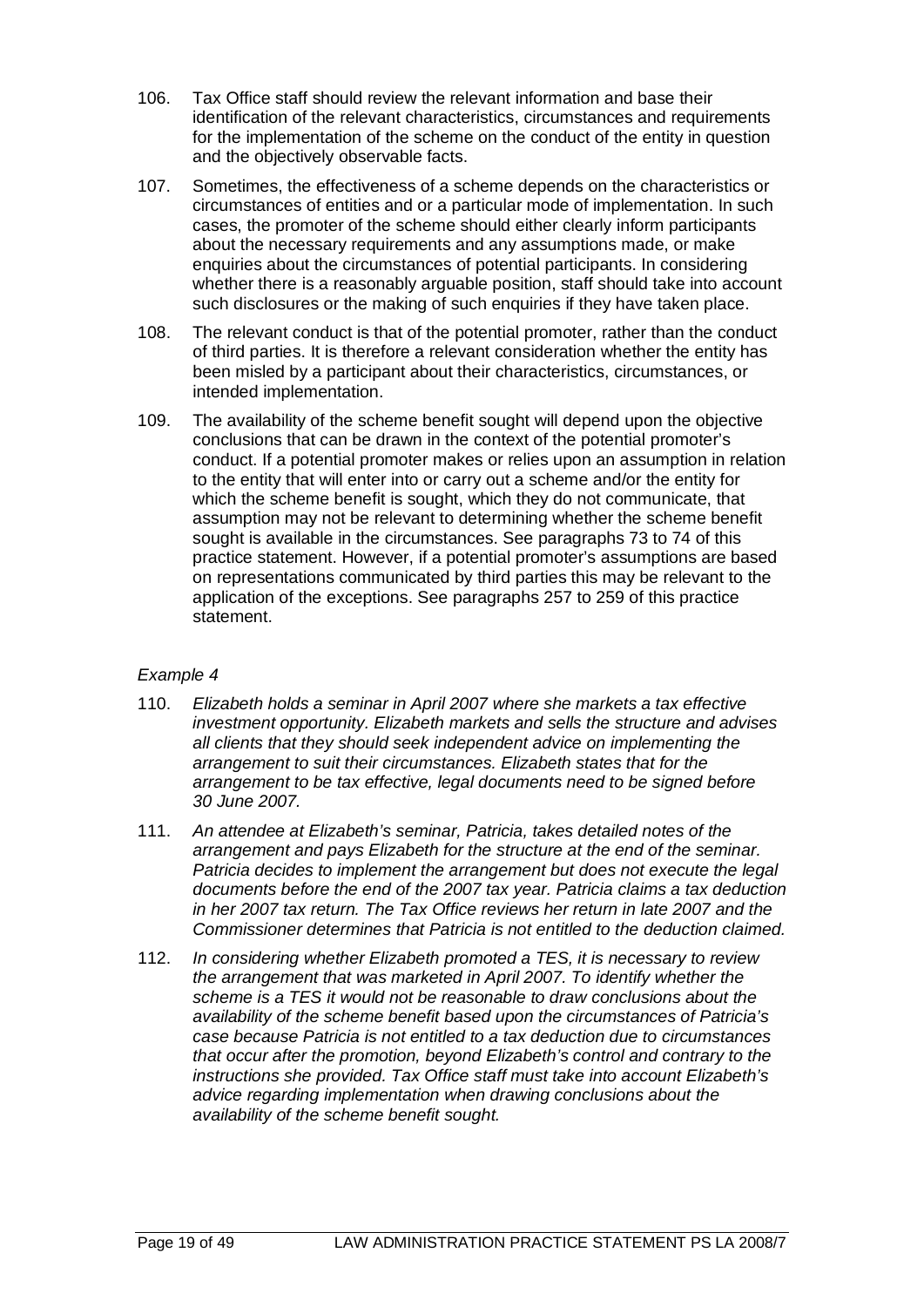- 113. *Rebecca is a licensed financial adviser and registered tax agent. Rebecca's remuneration is earned from fees charged for financial advice and rebates or commissions paid by the fund managers of the products she recommends. Rebecca wants to increase her clientele and conducts a series of free 'financial education' seminars in her community to encourage people to use her services by providing cursory information about a number of investment schemes.*
- 114. *Rick attends one of these seminars and makes an appointment to see Rebecca for further information about taking advantage of one of the investment strategies. Rebecca makes enquiries of Rick to establish his ownership of various companies and to determine which, if any, of the investment strategies are suitable for Rick's circumstances. She encourages him to adopt one of the strategies she outlined in brief during the 'financial education' seminar. However, Rick chooses to conceal from Rebecca an important factor about his ownership of the companies which, if known by Rebecca, would have altered her recommended strategy as the tax benefits thought to be available would not be available in Rick's circumstances.*
- 115. *Rick is subsequently audited by the Tax Office and the tax benefit claimed by Rick is denied. The deciding factor in the availability of the benefit is the matter not disclosed to Rebecca by Rick. A tax shortfall penalty is imposed on the basis that there was no reasonably arguable position available.*
- 116. *In assessing Rebecca's conduct under the promoter penalty laws, it is relevant that she made enquiries and was misled about Rick's circumstances.*
- 117. *In this case, although Rebecca may have promoted a TES, as she was misled by Rick as to his circumstances, she can rely on the mistake of fact exception. See paragraph 264 of this practice statement. The matter which Rick did not disclose goes to the existence of the TES. If the circumstances had been as Rick led Rebecca to believe, the scheme Rebecca promoted would not have been a TES.*

#### **SECTION 4: IDENTIFYING ENTITIES THAT HAVE ENGAGED IN PROHIBITED CONDUCT FOR THE PURPOSE OF THE PROMOTER PENALTY LAWS**

- 118. The promoter penalty laws apply to an entity. 'Entity' is defined in section 960-100 of the ITAA 1997 to include an individual, a body corporate, a body politic, a partnership, any other unincorporated association or body of persons (which is not a non-entity joint venture), a trust, and a superannuation fund.
- 119. If a TES is identified, it is necessary for staff to identify whether any entity has engaged in the relevant prohibited conduct (subsection 290-50(1)). This is:
	- whether any entity has engaged in conduct that results in it being a promoter of a TES, and/or
	- whether any entity has engaged in conduct that results in another entity being a promoter of a TES.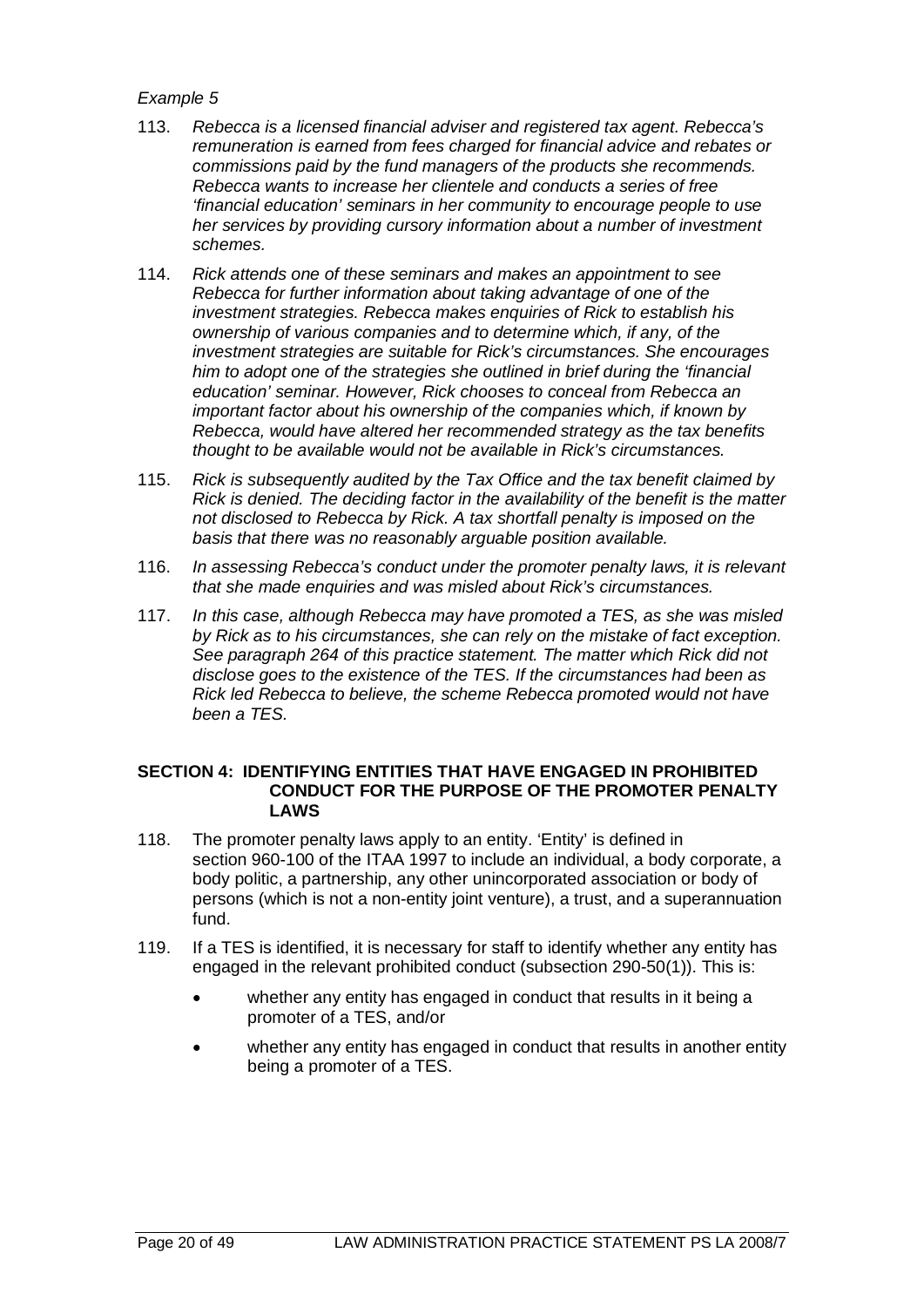120. Being a promoter requires marketing or other activities that encourage the growth of, or interest in, a scheme. Entities that design or implement a scheme but do not engage in these activities will not be promoters.<sup>[20](#page-21-0)</sup> Staff should also note the advice and employee exclusions discussed below (see paragraphs 140 to 170 of this practice statement).

## **Is an entity a promoter?**

- 121. Section 290-60 provides that an entity is a promoter of a TES if all of the three following elements are present:
	- the entity markets the scheme or otherwise encourages the growth or interest in it
	- the entity or an associate of the entity receives (directly or indirectly) consideration in respect of that marketing or encouragement, and
	- it is reasonable to conclude that the entity had a substantial role in respect of that marketing or encouragement having regard to all relevant matters.
- 122. A number of entities may be associated with a scheme and carry out one or more activities, for example:
	- devisers or designers of the scheme
	- persons that provide advice on the scheme
	- parties that finance the scheme
	- marketers of the scheme to intermediaries such as financial planners, business or financial consultants and tax agents
	- marketers of the scheme to participants
	- entities that implement the scheme or elements of the scheme, and
	- participants that invest or are likely to invest in the scheme.
- 123. Due to the differing nature and scope of their activities and their differing levels of involvement with the scheme, it is likely that only some of the entities undertaking such activities will be promoters of that particular scheme.
- 124. Note that even though an entity does not satisfy the requirements for being a promoter in its own right, the entity may still have engaged in prohibited conduct if its conduct results in another entity being a promoter. See further paragraphs 171 and 172 of this practice statement.

## *Marketing or encouragement element*

125. To be a promoter of a TES, an entity must market the TES or otherwise encourage its growth or the interest in it. Whilst the general expression *encouraging the growth of the scheme or interest in it* would ordinarily include most forms of marketing, the specific reference to marketing highlights the most common case. The inclusion of the broader phrase *otherwise encourages the growth of, or interest in, the scheme* clarifies that the promoter penalty laws are not restricted to marketing in a commonly understood sense.

<span id="page-21-0"></span><sup>&</sup>lt;sup>20</sup> However, note that even where an entity does not satisfy the definition of promoter their conduct may contravene the promoter penalty laws where it results in another entity being a promoter (see further at paragraphs 171 and 172 of this practice statement).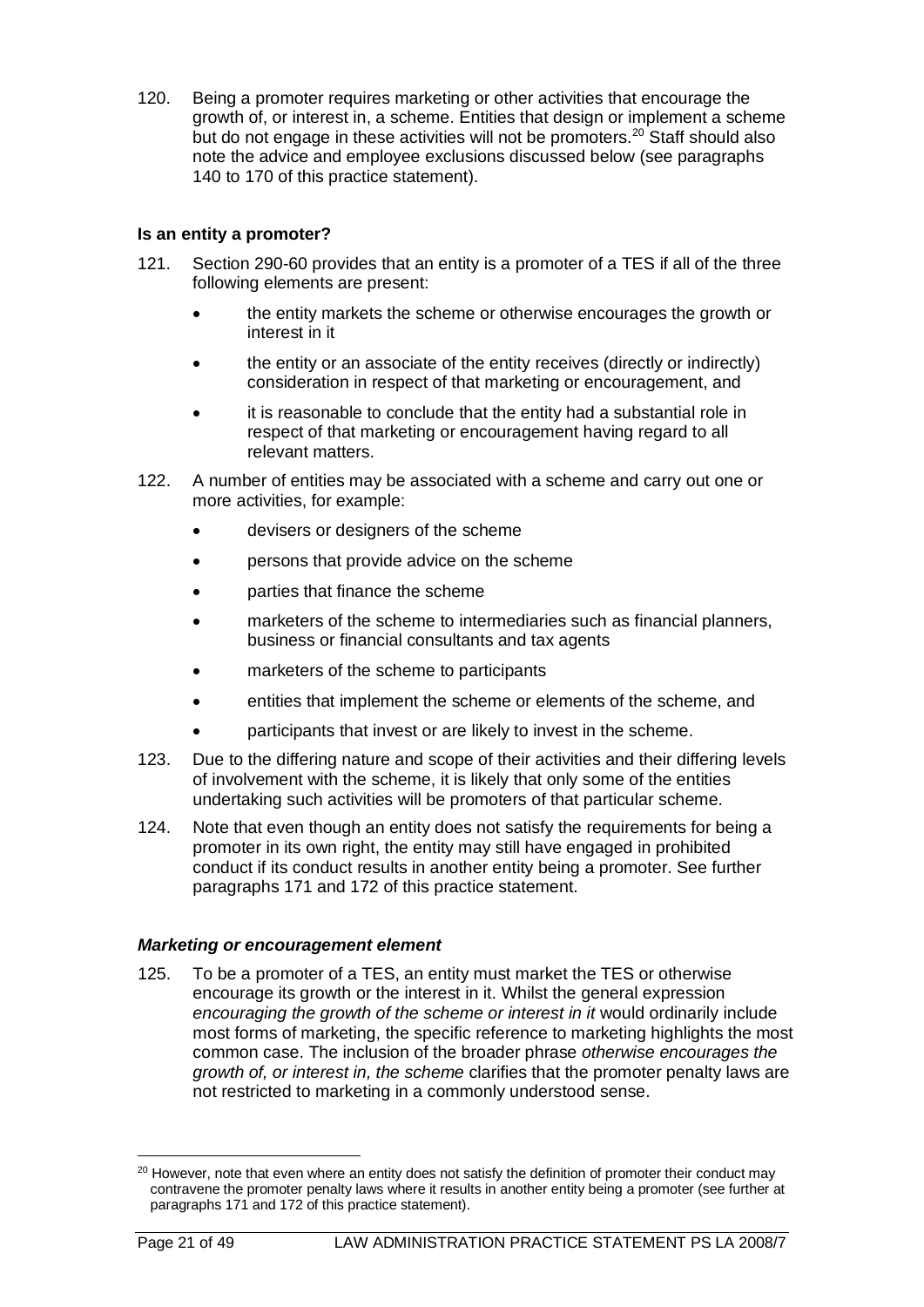- 126. *Graeme is a financial planner and registered tax agent who specialises in taxation, wealth creation and high net wealth client management. Graeme develops strategies that would be attractive to his high wealth clients.*
- 127. *Graeme persuades Matthew, one of his high wealth clients, to adopt an arrangement developed by him that involves an offshore tax haven.*
- 128. *Graeme receives a fee for providing and implementing the arrangement for Matthew that is significantly higher than his normal billing rate.*
- 129. *A Tax Office review of the arrangement implemented by Graeme for Matthew concludes that it is a TES.*
- 130. *Although he has only marketed the scheme to one client, Graeme's conduct constitutes marketing or otherwise encouraging the growth of, or interest in, the scheme.*

## *Consideration element*

- 131. For an entity to be a promoter of a TES, that entity or its associate<sup>21</sup> must receive consideration in respect of the marketing of the scheme, or in relation to encouraging the growth of, or interest in, the scheme.
- 132. The description of the consideration will not necessarily determine whether it has been received in respect of the marketing or encouragement of a TES. However, salary, wages and professional fees that genuinely reflect the time and expertise spent in merely providing independent advice to clients about a scheme, will not generally be consideration in respect of marketing or encouraging the growth of, or interest in, the scheme.
- 133. Factors which may indicate that consideration was received for marketing or encouragement include consideration calculated (whether directly or indirectly) on the basis of tax savings or scheme benefit potentially delivered, or that was contingent upon the nature of advice provided.

## *Example 7*

- 134. *Michael is an accountant who provides general accounting and taxation advice to his clients as well as preparation of their tax returns. Michael also devises TES for his clients. Michael provides one of his schemes to a number of clients and encourages them to enter into the arrangement. In addition to the time Michael spends encouraging clients to enter into the scheme Michael spends some time considering and advising each client about the impact of the scheme in their particular circumstances. The fee Michael charges his clients is more than he would normally charge for his expertise and time spent providing advice.*
- 135. *The fee charged by Michael in these circumstances is not solely for his time and expertise in advising the client. An element of the fee is consideration for the marketing or encouraging the growth of, or interest in, the scheme regardless of how Michael describes, charges or receives the consideration.*

<span id="page-22-0"></span><sup>&</sup>lt;sup>21</sup> Associate has the meaning given by section 318 of the ITAA 1936.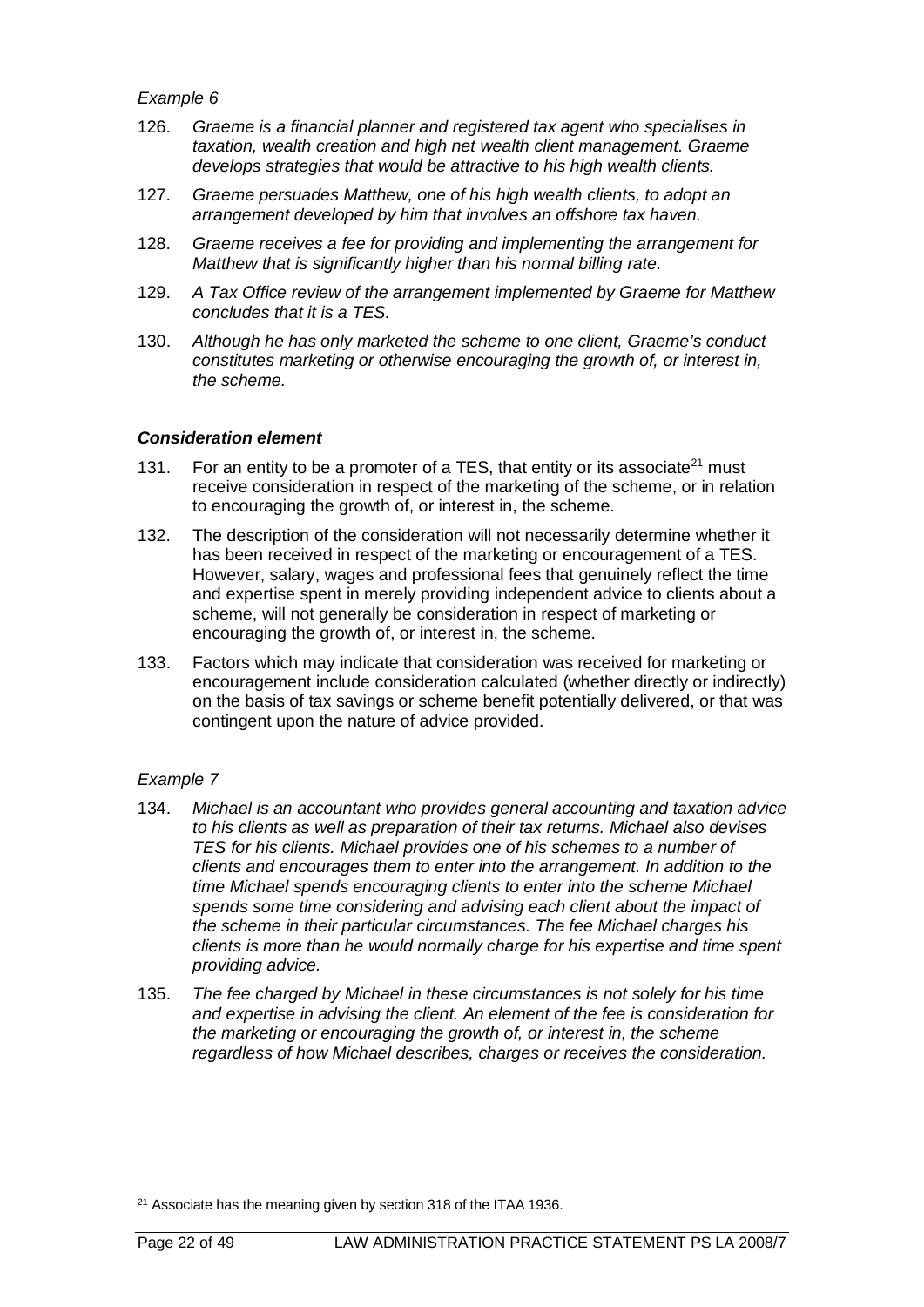136. *Whilst only the question of whether consideration was received in respect of his marketing or encouragement is relevant to determining if Michael is a promoter, the amount of the consideration he received for activities in respect of the scheme is relevant to the Federal Court in deciding the appropriate penalty[22](#page-23-0) in the circumstances.*

## *Substantial role element*

- 137. Numerous entities may be involved with, or participate in, the marketing or encouragement of the growth of, or interest in, a TES. However, not all of these entities will necessarily be subject to the promoter penalty laws. Only those entities that have a substantial role in the marketing and encouragement activities (in addition to receiving consideration) will be a promoter. An entity that has only minor involvement in marketing or encouraging the growth of, or interest in, a TES, or whose conduct is peripheral to the marketing or encouragement of a TES, will not satisfy this element of the promoter definition.
- 138. Whether or not a particular entity has a substantial (considerable or large) role will depend on the facts of the case. Relevant matters include:
	- the entity's degree of involvement in activities that marketed or encouraged the growth of, or interest in, the scheme
	- the nature and level of the consideration received by the entity in respect of those activities
	- the degree of the entity's participation in the management, direction or control of the marketing or encouraging of the scheme (also see the employee exclusion in paragraphs 169 and 170 of this practice statement), and
	- the significance of the entity's role in those activities compared to the role played by others. An entity that plays a key role in devising the scheme and giving instructions to others in the course of its establishment and implementation will have a more significant role than an entity that merely acts in accordance with those instructions.

#### **Exclusions**

139. There are two exclusions which will prevent an entity from being considered to be a promoter. These are the 'advice exclusion' in subsection 290-60(2) and the 'employee exclusion' in subsection 290-60(3).

#### *Advice exclusion*

- 140. Subsection 290-60(2) provides that an entity is not a promoter of a TES merely because the entity provides advice about the scheme.
- 141. Mere provision of independent and objective advice by an entity is not of itself conduct that results in the advisor or another entity being a promoter of a TES, even if the advice is supportive of a particular arrangement, and even if a taxpayer might not have entered into a scheme without it.

<span id="page-23-0"></span> $22$  Paragraph 290-50(5)(a).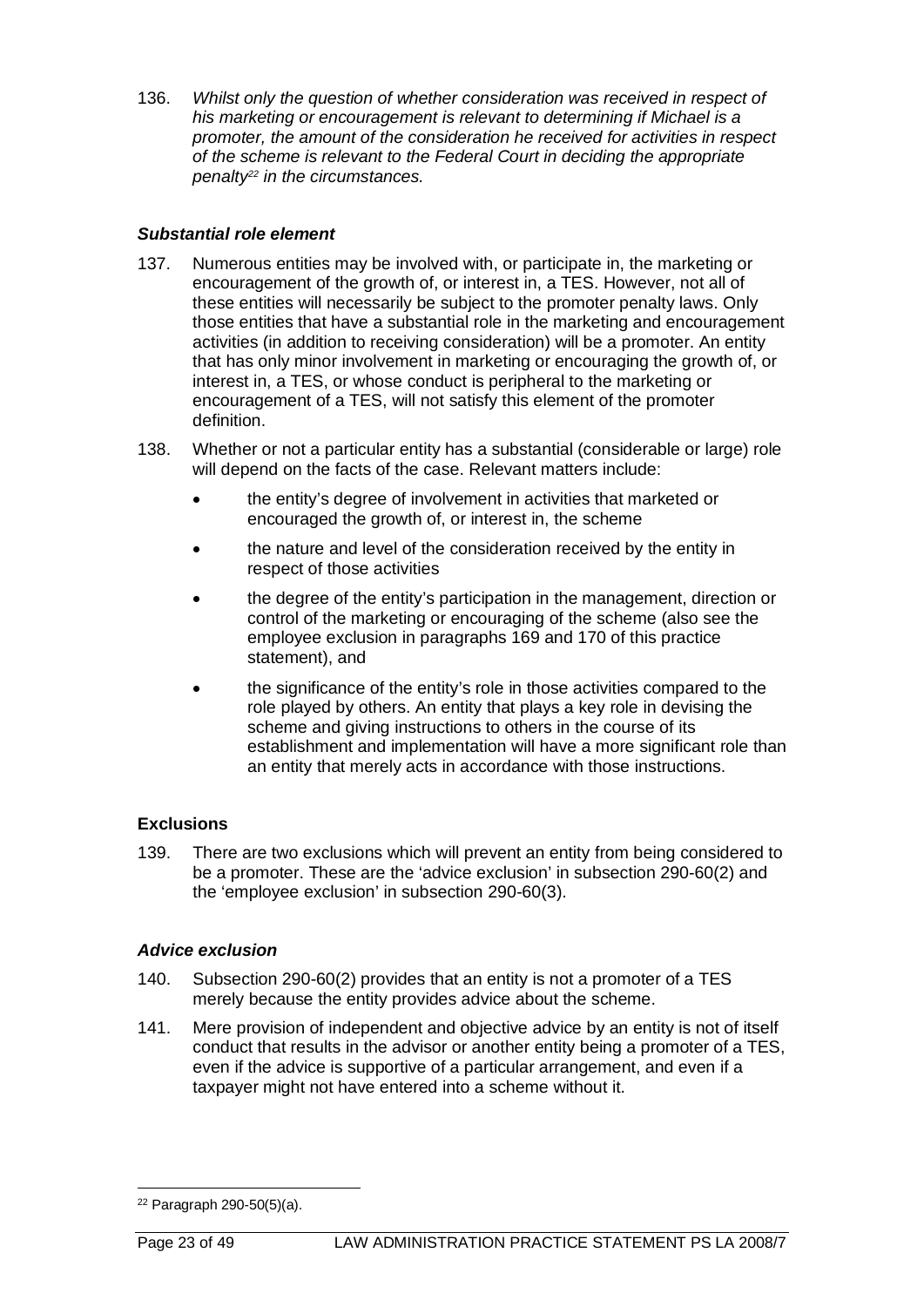- 142. *Nada is a barrister who is asked to advise on the tax consequences of an arrangement that is to be marketed by Peter. Nada receives draft documents including management agreements. Based on her initial review, Nada is concerned that Peter's expectation that investors will receive a tax benefit is flawed. Nada holds a conference with Peter and outlines the perceived flaw and suggests changes to the proposal. Peter re-submits the arrangement to Nada for advice. Nada provides a favourable opinion on the application of the general tax laws. Nada's advice is qualified as it is based on the documents provided and that the circumstances of individual investors were not considered. Nada's advice is included in the marketing material for the arrangement.*
- 143. *The Tax Office investigates the arrangement marketed by Peter and concludes that it is a TES.*
- 144. *Nada's conduct does not result in her being a promoter because it does not amount to marketing or otherwise encouraging the growth of, or interest in, the scheme.*
- 145. *In any event, Nada has merely provided advice about the scheme and subsection 290-60(2) ensures that she is not a promoter. The fact that in the course of providing advice Nada suggests changes to the design of the scheme does not alter this conclusion.*
- 146. The fact that an entity describes their conduct as 'advice' or that they are an 'advisor' is not conclusive as to whether or not an entity is a promoter.

#### *Example 9*

- 147. *Assume the facts in Example 8, however Nada is approached by Peter to be the public face of the scheme, as interest in the scheme is low. Nada agrees and negotiates a fee for each investor that participates. Nada agrees to participate in marketing activities including speaking at seminars. Nada also agrees that Peter can refer potential investors to Nada for 'independent' legal advice.*
- 148. *In these circumstances Nada is a promoter as her activities have gone beyond the mere provision of advice and she has marketed or otherwise encouraged the growth of the scheme. Nada will not be able to rely on the 'mere advice' exclusion. Nada's conduct clearly goes beyond what would be normal professional advice and her speaking at marketing seminars is clearly distinguishable from instances of providing normal professional advice upon which several named parties may rely on.*
- 149. An entity is not a promoter merely because they provide advice about a scheme. Accordingly, financial planners, tax agents, accountants, legal practitioners and others are not promoters merely because they provide advice about a TES, even if that advice provides alternative ways to structure a transaction, or sets out the tax risks of the alternatives.

#### *Example 10*

- 150. *Quincy is shown a copy of an arrangement for minimising tax which involves an offshore structure.*
- 151. *Quincy is very keen to increase his cash flow and studies the arrangement closely. He prepares documents based on the structure, and he independently makes enquiries of a financial entity about putting in place a structure that will enable him to not declare income in Australia.*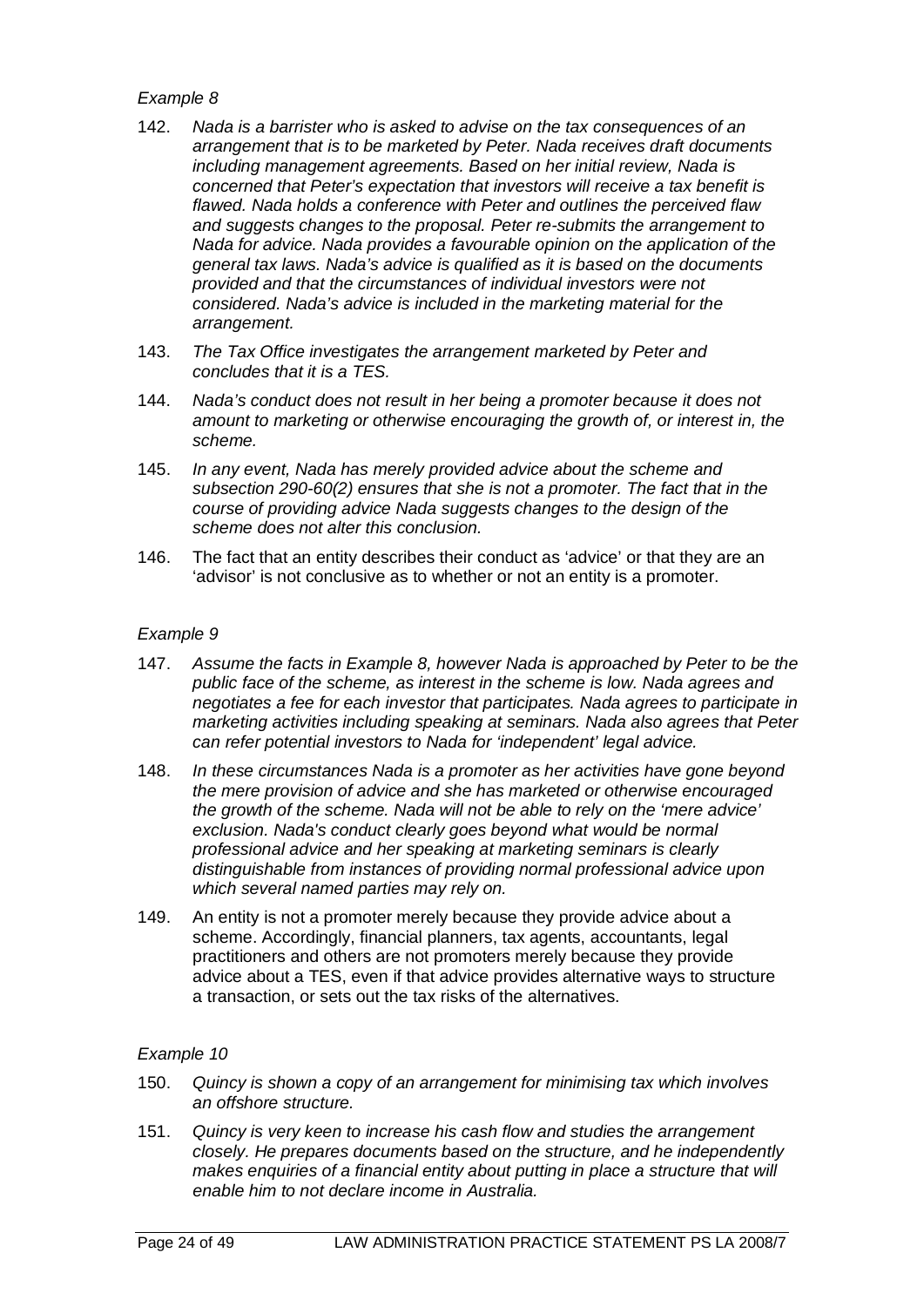- 152. *Quincy seeks advice on the arrangement from Fred of Farrier Finance & Accounting (Farrier Finance), who has traditionally provided accounting and taxation services to Quincy.*
- 153. *Fred reviews the arrangement proposed by Quincy and prepares a memo outlining the advantages and risks of the arrangement. Fred points out that the arrangement is similar to those that are described in a Taxpayer Alert as being of concern to the Tax Office. Fred also qualifies his advice indicating that he has no knowledge of the financial entity that Quincy approached nor of the bona fides of their services. Fred concludes that as a professional he could not recommend the arrangement to Quincy due to the risks regarding the availability of the tax benefits.*
- 154. *Quincy is not happy with Fred's advice and is keen to proceed. Quincy instructs Fred to prepare the documentation. Fred charges his normal fee for these services and Quincy enters into the arrangement.*
- 155. *A Tax Office review of the arrangement entered into by Quincy concludes that it is a TES.*
- 156. *On consideration of the relevant factors, neither Fred nor Farrier Finance are promoters. Although Fred's services are significant in the implementation of the arrangement, the activities do not amount to marketing or encouraging an interest in the scheme. Further, Fred and Farrier Finance are able to rely on the advice exclusion.*
- 157. *As Quincy has put the arrangement together and made the decision to further the implementation, there is no promoter for this TES. However, Quincy will be exposed to administrative penalties in relation to any tax shortfall.*

- 158. *TaxFin Limited, an investment bank, develops a product to structure a cross border financial security to achieve a tax benefit for a user of funds in Australia. The security requires a specialist funding package that TaxFin can offer. TaxFin will receive an advisory fee and fees in relation to the financing transaction. The structure is marketed to three companies for valuable consideration. A Tax Officer auditing one of the companies identifies the arrangement and refers the matter as a potential promoter penalty case to ATPBSL.*
- 159. *Discussions with TaxFin reveal that it sought advice in relation to the arrangement from a well known tax advisor, Anna, a partner in an accounting firm. Anna produced a letter of advice which fully set out the risks and issues including the risk of Part IVA of the ITAA 1936 being applied to the arrangement. Her advice was that Part IVA of the ITAA 1936 would not apply to the transaction. However, Anna's advice failed to consider a recent case directly on point where Part IVA of the ITAA 1936 applied. The fee charged by Anna's firm to TaxFin was in line with the firm's normal billing rates for significant tax advice and was not affected by the potential tax benefit achieved by the arrangement.*
- 160. *The Tax Office concludes that the arrangement is a TES as the sole or dominant purpose of the participants would have been to obtain a tax benefit which would have been disallowed under Part IVA of the ITAA 1936.*
- 161. *As Anna has merely provided professional advice upon the arrangement she is not a promoter of the TES and the advice exclusion will apply to her.*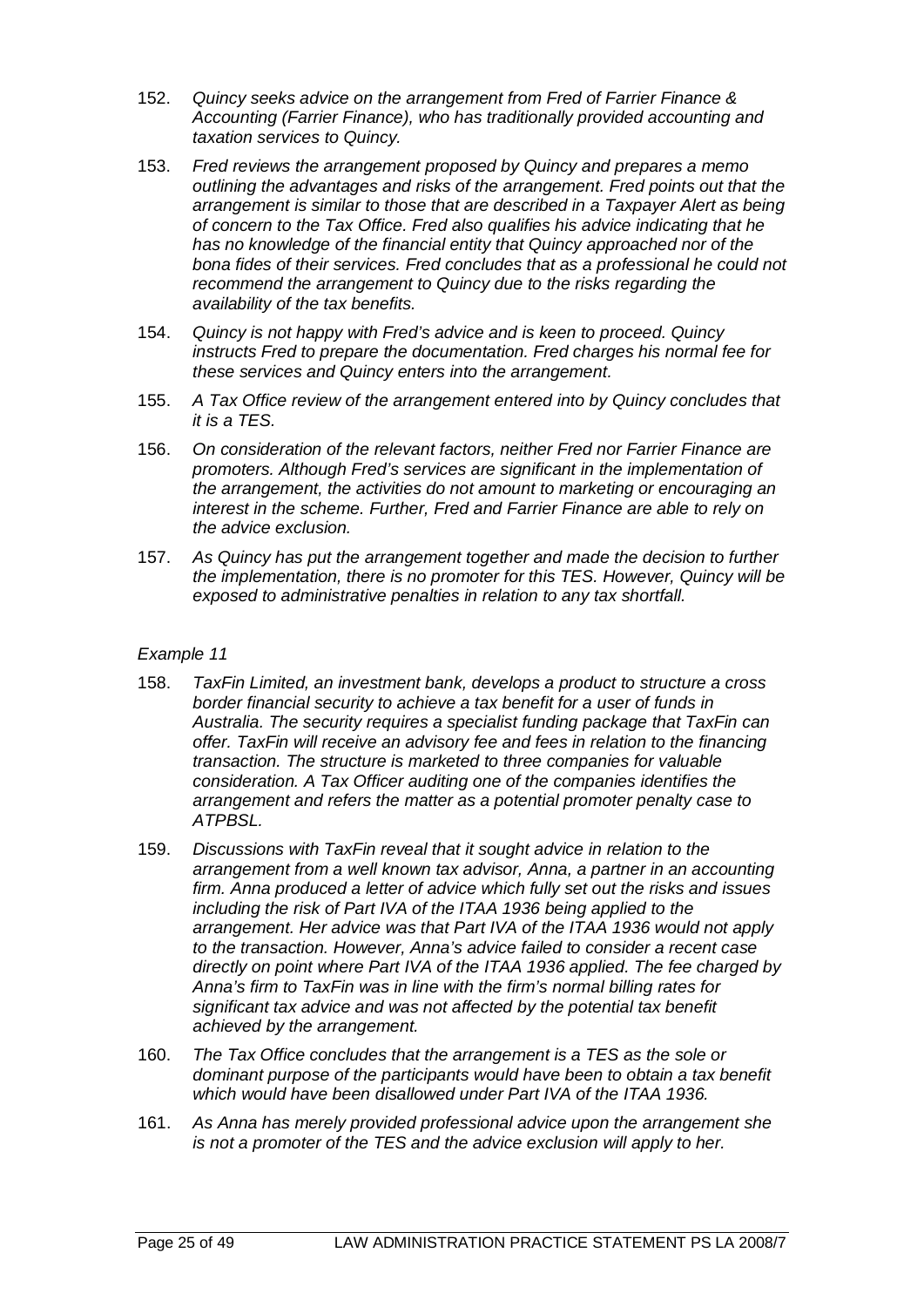- 162. *TaxFin offers a voluntary undertaking to not market the scheme to any other entities. The terms of the undertaking and relevant circumstances are considered and the undertaking is accepted by the Commissioner after taking into account the objectives of the promoter penalty laws and other options that may be available under those laws in relation to the prohibited conduct.*
- 163. In determining whether the advice exclusion applies, staff need to examine the conduct of the entities to identify whether they have merely provided advice. For example, if advice was limited in its scope based on the client's request or was given negligently, this would not ordinarily indicate that the entity had done more than merely provide advice. However, if incomplete material information was given in order to sway a client's decision making (for example, material which might discourage entry into the scheme was excluded or intentionally not covered), this would indicate that the entity has done more than merely provide advice.
- 164. Whether any relevant quality assurance procedures of a sufficient standard were followed or whether they were circumvented in order to achieve a particular outcome may also be relevant.

- 165. *Ruth is a barrister who is briefed by a firm of solicitors at Lisa's instruction, to provide an opinion on the operation of the tax laws with respect to a specific element of an arrangement that has been devised by Lisa. Ruth is provided brief details of the arrangement and a summary of the technical taxation issues that she is briefed to advise upon.*
- 166. *In providing her opinion on the questions asked in the brief, Ruth advises that she will have to make certain assumptions as to how the arrangement will be implemented. Neither the instructing solicitors, nor their client Lisa, identifies any error or misstatement in the assumptions that Ruth has made as a result of her enquiries about the tax position. Clearly stating the assumptions relied upon, and that the scope of her consideration has been limited to the specific questions asked, Ruth provides an opinion that the operation of the tax laws in relation to the specific question asked in the brief properly results in a relevant tax benefit being available.*
- 167. *However, the implementation of the arrangement involves steps that were not made known to Ruth in providing her advice. The Tax Office considers that the tax benefit sought in the arrangement is not available and identifies the arrangement as a TES. As Ruth has merely provided advice about the scheme, she is not a promoter of the TES and the advice exclusion applies.*
- 168. In some professions an entity may have an ongoing relationship with a client and part of the duty owed to their client may be to be proactive in bringing new opportunities to their client's attention. Although it is considered that this would constitute more than the mere provision of advice in some circumstances, this does not imply that the entity is automatically the promoter of a TES. All the elements of the promoter definition still need to be considered, including whether the scheme is a TES and whether any consideration was received in respect of its marketing.

## *Employee exclusion*

169. The second exclusion is that an employee is not taken to have a substantial role in respect of marketing or encouragement merely because the employee distributes information or material prepared by another entity.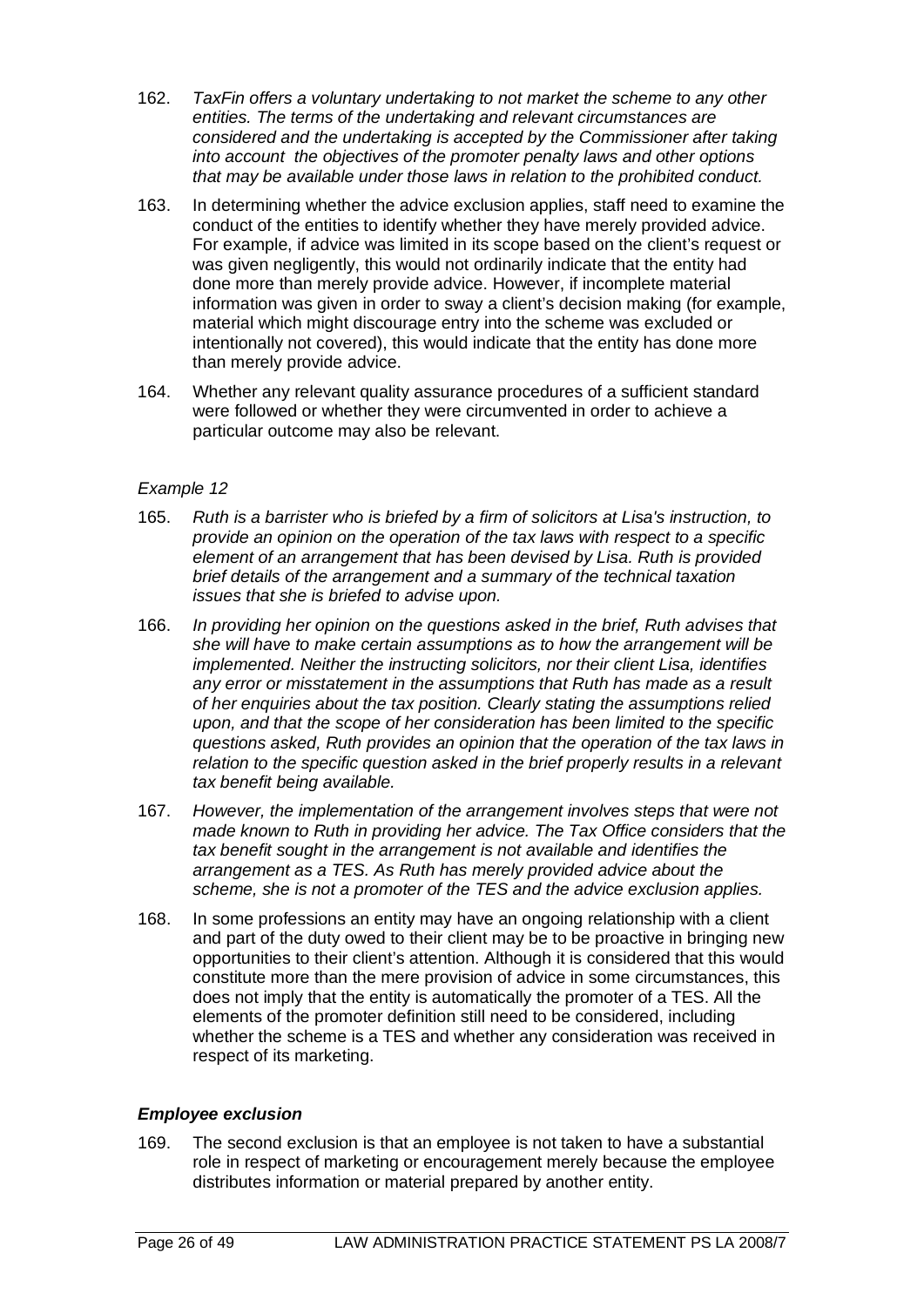170. Staff examining the potential application of the promoter penalty laws to a scheme should focus on those who are likely to have a substantial role in marketing or encouragement of the scheme, such as the entity or entities that prepared the material and/or directed the employee to distribute the material. Action cannot be taken against an employee or agent where they do not have such a substantial role, but merely distribute information or material prepared by another entity. The application of the laws to employees and other agency relationships in the context of conduct resulting in another entity being a promoter is discussed at paragraphs 189 to 216 of this practice statement.

## **Is an entity engaging in conduct that would result in another entity being a promoter?**

- 171. The promoter penalty laws also apply where an entity engages in conduct that results in another entity being a promoter of a TES. This aspect of the prohibited conduct recognises that an individual who is the controlling mind behind the promotion of a TES may attempt to structure their affairs to avoid sanction under the promoter penalty laws.
- 172. In considering whether the conduct of an entity has resulted in another entity being a promoter of a TES, staff are to assess all relevant circumstances on a case by case basis. They need to ensure that the conduct of the entity is not so remote as to make it unreasonable to reach the conclusion that the entity's conduct effectively resulted in the other entity being a promoter. The conduct of the entity must directly or indirectly result in the other entity satisfying each of the three elements of the promoter definition. Conduct that is merely peripheral to the other entity being a promoter will not be sufficient.

## *Example 13*

- 173. *Paul is a junior associate in a large accounting firm. The firm encourages innovation amongst its staff by offering a cash bonus for novel tax planning ideas. In his own time, Paul reviews new tax legislation providing tax incentives for industry. Paul devises a scheme that inflates the tax benefits and allows them to flow through to retail investors. Paul submits his idea and, after assessment by the relevant partner, receives the cash bonus. The tax division of the firm prepares the arrangement to be marketed by the firm and*  for entry by clients. The members of the firm encourage clients to participate in *the scheme and receive a bonus in relation to each client that participates in the scheme. The Tax Office becomes aware of the scheme and considers it to be a TES.*
- 174. *Although Paul is the originator of the scheme, he did not actively engage in conduct that resulted in the accounting firm being a promoter in these circumstances.*

## *Example 14*

175. *Assume the facts in the previous example. The firm contributes to a newspaper's special industry feature by placing advertisements promoting the arrangement and providing editorial comment. The newspaper publishes an article that refers to the arrangement favourably and publishes the advertisement.*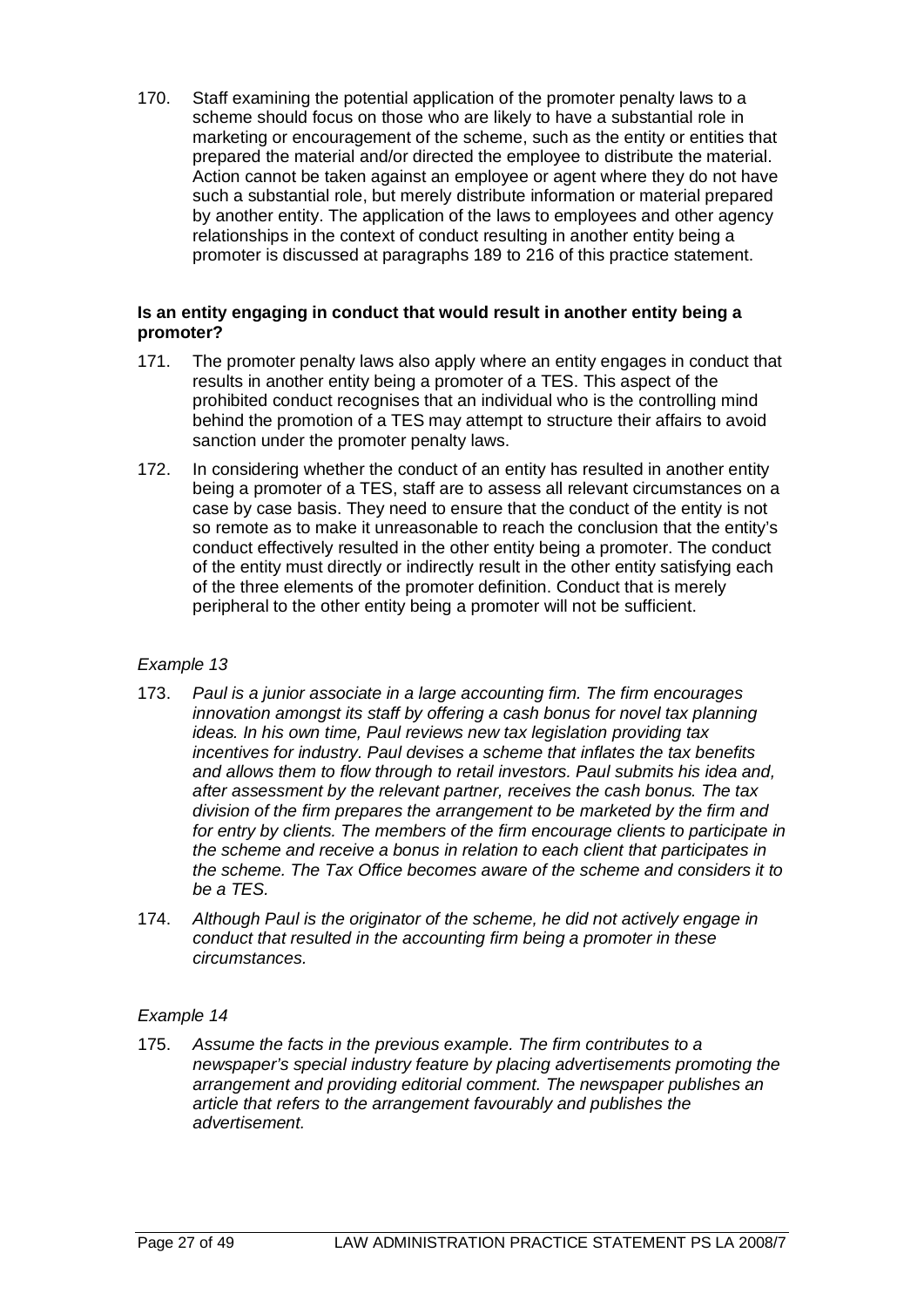176. *The use of the newspaper by the firm has caused a growth in interest in the scheme. However, the newspaper is not an entity that has engaged in conduct that resulted in them or another entity being a promoter. In performing these roles the newspaper is neither actively engaged in causing another entity to be the promoter of a TES, nor does it have a substantial role in the promotion. Further, the fees received by the newspaper firm were consideration for providing advertising services and or space. Receipt of consideration for this activity would not be consideration in respect of marketing or encouraging the growth of, or interest in, the scheme.*

## *Example 15*

177. *In Example 8 (see paragraphs 142 to 145 of this practice statement), it is concluded that Nada's conduct did not result in her being a promoter because she merely provided advice. Assume that Peter satisfies the definition of promoter in relation to the TES Nada advised upon. In the circumstances, without further conduct, Nada's provision of advice is not conduct that results in Peter being a promoter, even if Nada's opinion is an essential element of the marketing material for the arrangement such that the marketing could not have proceeded without the inclusion of Nada's advice.*

#### *Conduct of an Australian entity facilitating an offshore promoter*

- 178. The promotion of tax avoidance structures from offshore locations to Australian taxpayers creates significant practical issues in identifying and reviewing the actions of the offshore entities for the purposes of the promoter penalty laws, especially where the entities have no relevant presence in Australia or only operate through Australian agents (see below regarding agency).
- 179. Staff need to consider whether the overall conduct of an Australian entity facilitating an offshore promoter is so substantial that it supports a conclusion that its conduct resulted in it or another entity being a promoter of a TES. This should include consideration of whether the Australian entity:
	- recommended an offshore service provider to clients or prospective clients
	- provided material prepared by the offshore service provider to clients or prospective clients
	- facilitated direct contact between the taxpayer and the offshore service provider
	- dealt with Australian parts of the scheme, for example, setting up structures, arranging for financing, preparing and lodging documentation
	- arranged for the payment of fees
	- received payment from the offshore service provider (which may or may not be disclosed to the clients) or from clients or prospective clients, or
	- represented the offshore service provider in dealings with Australian entities in respect of the arrangement.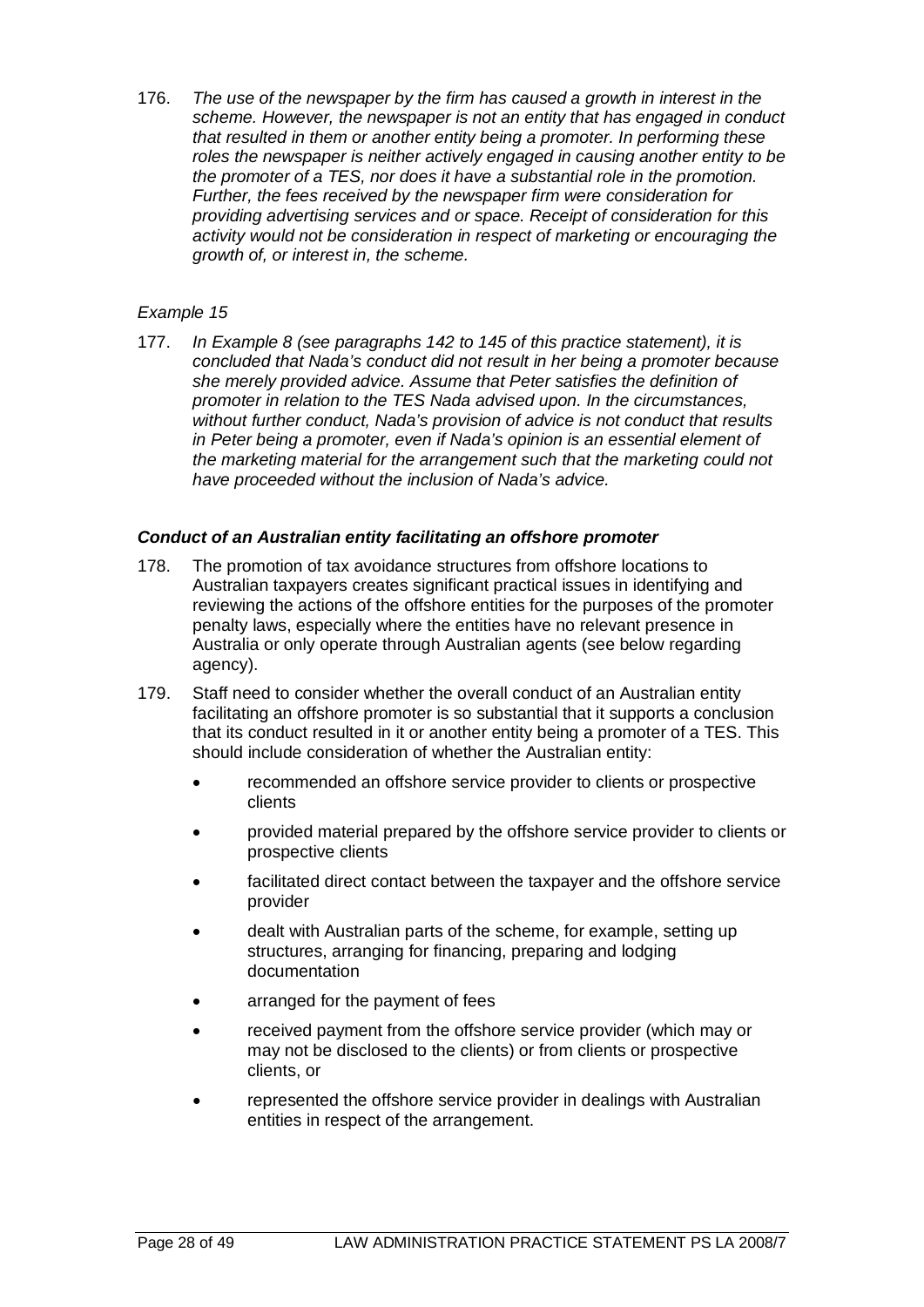### **Selecting the appropriate entity for action under the promoter penalty laws**

- 180. As stated in paragraph 137 of this practice statement, there may be a number of entities involved in a particular instance of prohibited conduct. When recommending or approving actions under the promoter penalty laws, staff must select for action the entity or entities that are most appropriate in the circumstances to advance the objects of the Division. LSB or TCN should be consulted to assist in identifying the appropriate entity where a promoter penalty application is being considered.
- 181. Individuals engaging in prohibited conduct may use other entities in a variety of ways in an attempt to protect themselves from sanction. For instance, individuals may:
	- operate through another entity
	- formally or informally control the acts of a corporate entity
	- institute complex entity structuring
	- employ others to carry out the prohibited behaviour, and
	- use contrived employment arrangements to remove the appearance of being the controlling mind of another entity.
- 182. When making recommendations for action under the promoter penalty laws, staff should direct their examination to the source or cause of the conduct and attempt to identify the individuals controlling or directing the engagement in the prohibited conduct.
- 183. A promoter penalty application in regard to an individual controlling or directing an entity's engagement in prohibited conduct would most likely need to be made on the basis that they have engaged in conduct that has resulted in another entity being the promoter of a TES (see paragraphs 171 and 172 of this practice statement).

#### *Application in regard to the controlling mind of entity structures*

184. In order to achieve the deterrence objectives for entities that are not natural persons it will generally be more effective to take action under the promoter penalty laws in regard to the individual who is the controlling mind behind the entity rather than the entity itself. However, in other circumstances it will be more effective or appropriate to take action under the promoter penalty laws in regard to entities that are not natural persons.

## *Example 16*

- 185. *Fran has worked for many years as an employee of an accounting firm. She decides that she would like to set up her own business providing tax effective advice to a small group of selected high net wealth individuals. Fran sets up a company structure for asset protection purposes with her spouse as the sole director of the company. Her spouse agrees to follow Fran's instructions in the day-to-day running of the company and in the major decisions taken by the company.*
- 186. *Fran is an employee of the company. Three other employees provide secretarial and office support and take all directions from Fran. All advice is provided under the company letterhead and Fran does not disclose to the other employees or the company's clients her relationship with the company.*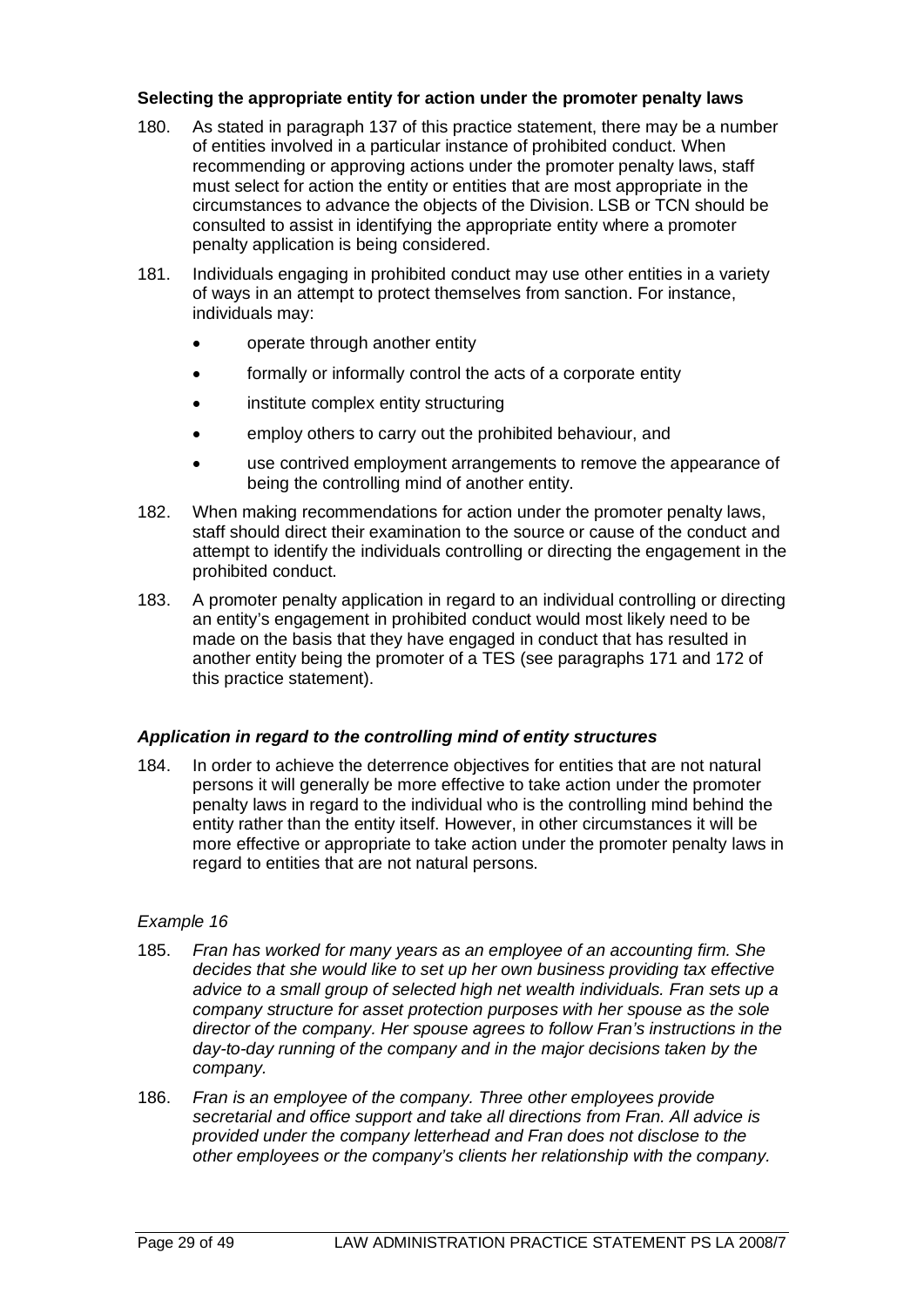- 187. *Fran commences her employment activities, some of which includes the promotion of TES.*
- 188. *In this case the company is the entity that is the promoter. It may be appropriate to seek an injunction to prevent the company from undertaking further prohibited conduct. However, for civil penalty purposes, the Commissioner may decide to make an application in regard to Fran as her conduct has resulted in the company being a promoter. Fran cannot rely on the employee exclusion as she is not merely distributing information or material prepared by another entity. Fran's conduct goes beyond merely providing advice about the scheme because she is the controlling mind of the company and its engagement in prohibited conduct.*

#### *Application in regard to agency*

- 189. As entities may carry out their functions through the acts of employees, contractors and other agents, taking action under the promoter penalty laws in regard to individuals who have carried out elements of the prohibited conduct on behalf of another entity may not always be appropriate or the most effective way to deter prohibited conduct.
- 190. The acts of employees, agents and contractors acting within their actual or apparent authority will generally be regarded as acts of the employer or the principal.
- 191. Where an employee, agent or contractor has engaged in prohibited conduct on behalf of, or at the direction of, an employer or principal, it will generally be appropriate to regard the employer or principal as having engaged in that conduct and to take any action under the promoter penalty laws in respect of that entity.
- 192. If an employee, agent or contractor acts outside the scope of their authority those acts will generally be regarded as acts of the employee, agent or contractor in their own right, rather than the acts of the employer or principal.
- 193. An employee, agent or contractor may also be regarded as the appropriate entity for action under the promoter penalty laws where they are the controlling mind of the employer or principal.
- 194. Factors to be considered by staff in identifying which entity has engaged in prohibited conduct include:
	- the circumstances surrounding the employee, agent or contractor's involvement in the marketing or encouragement of the TES, including whether the employer or principal could be reasonably taken to have known about the conduct of the employee, agent or contractor
	- whether the employee, agent or contractor is a beneficial owner or controlling mind of the employer or principal
	- whether the employee, agent or contractor is remunerated for marketing or encouraging the growth of, or interest in, the TES; including whether these payments go beyond the usual method of remuneration in that industry and whether the payments were known about, or approved by, the employer or principal
	- any circumstances surrounding the employee, agent or contractor's conditions of employment that are inconsistent with industry norms
	- the level of autonomy provided to the employee, agent or contractor in representing the employer or principal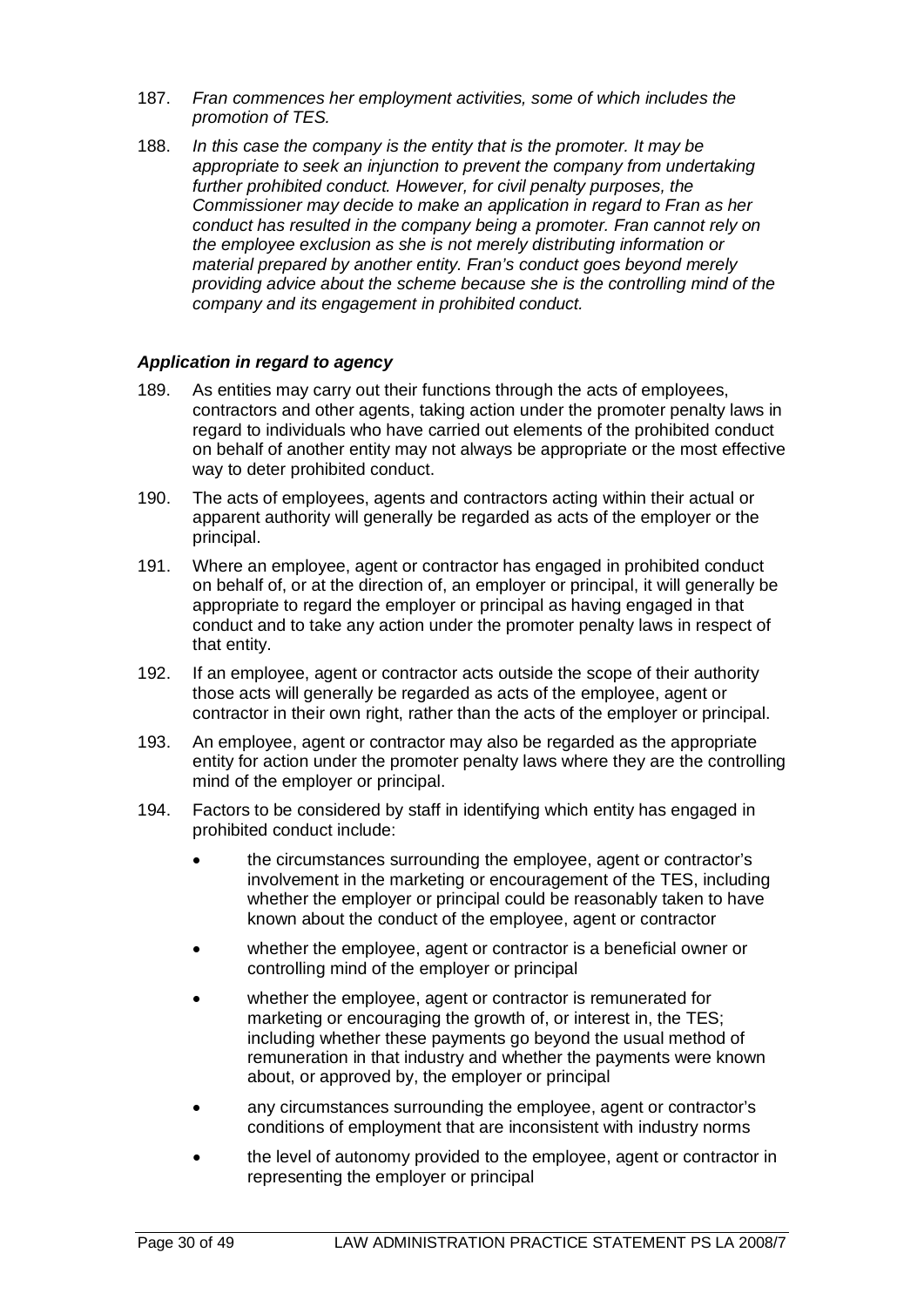- the employer or principal's applicable policies and approval processes governing product and transaction sign-offs. For example, an employee may have made a submission to an employer's New Product Committee, Management Committee, or Risk Committee for approval
- the employer or principal's process of post-approval certification, periodic reporting, verification, review, or auditing of compliance with the terms of approval; including consideration of any changes in law or emergence of facts not identified at the time of approval
- whether the employee, agent or contractor has breached their contract of employment or engagement
- whether any disciplinary or corrective action is under consideration or has been taken in regard to the employee, agent or contractor, for acting outside the scope of their role, responsibility, and authority
- the regulatory regime to which the employer or principal may be subject to and the obligations under that regime placed on the employer or principal in relation to monitoring and supervising the activities of employees, agents or contractors to prevent them from operating outside the scope of their role, responsibility and authority, and
- for professional services providers, any obligations arising from any relevant code of ethics or standards.
- 195. Note that a relevant consideration in this context would be whether the employer could rely upon the reasonable precautions exception in relation to the acts of the employee. See paragraph 264 of this practice statement.

- 196. *Geoff is an employee of Brock, who runs a small firm. Brock approaches Hajar, a high wealth client, and markets a product to her that is a TES.*
- 197. *Geoff works at the direction of Brock and, in the course of his duties communicates with Hajar and drafts documents and correspondence for Brock to send to Hajar.*
- 198. *Brock receives a fee that is significantly higher than his normal billing rate for professional services. Brock is impressed with the work done for him by Geoff in the course of the engagement and ensures that Geoff receives a promotion which carries with it a substantial increase in fixed annual salary. In addition Geoff is paid an annual performance bonus equal to 20% of his fixed annual salary.*
- 199. *Brock is considered to be a promoter. Geoff would not be the appropriate entity to consider for the purposes of the promoter penalty laws as he has carried out the relevant activities within the scope of his role as an arm's length employee.*

#### *Example 18*

200. *James is employed as an investment consultant by Lane Bank, an investment bank. Lane Bank develops a loan package for customers that want to borrow money for private and investment purposes. The package is based upon customers claiming tax benefits not normally available in usual financial arrangements.*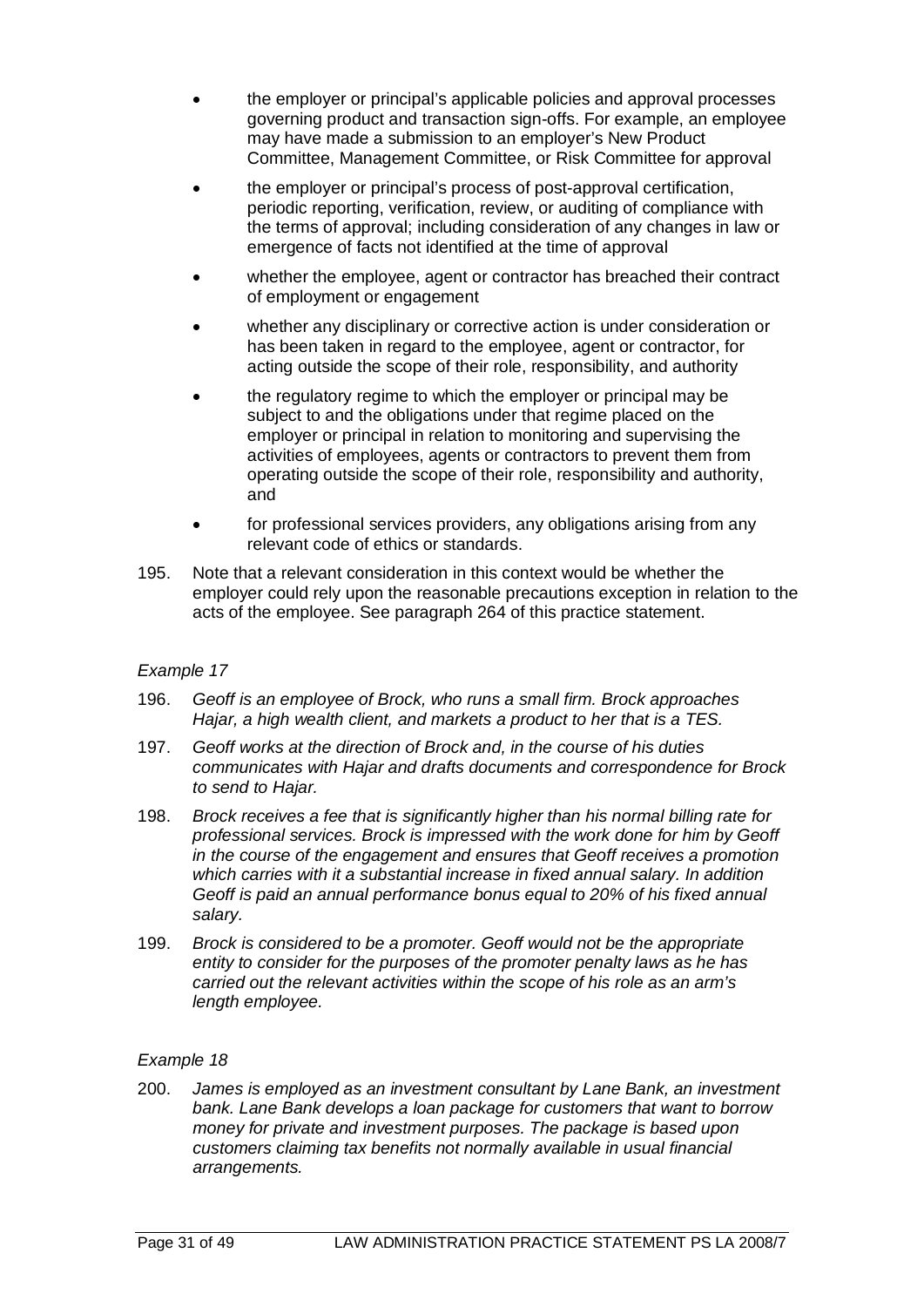- 201. *The New Product Approval Committee of Lane Bank approves the loan package in accordance with the Bank's normal policies and procedures, which includes obtaining an opinion from an external tax advisor that the tax benefits would be available at law in a given set of circumstances.*
- 202. *Lane Bank provides its investment consultants with training on the loan package, including a software package that performs scenario analysis and demonstrates the tax benefits for customers in using the package when compared with Lane Bank's other investment loans and loans on offer from its competitors.*
- 203. *As part of his duties, James actively markets the loan package to the bank's customers, such as by modelling the financial outcome for the customer's personal position or by suggesting ways to restructure their existing loan package.*
- 204. *James is particularly successful in marketing the loan package and as part of his annual appraisal process receives substantial discretionary compensation based on his overall performance which includes his success in marketing the product.*
- 205. *If the Tax Office identified the product as a TES, Lane Bank would be the appropriate entity to identify as a promoter. James can rely upon the employee exclusion as he merely distributes information or material prepared by his arm's length employer, Lane Bank.*

- 206. *Vincent is employed by a boutique financial institution that provides investment products. Vincent sponsors a product which has the potential to provide a return via a capital gain at maturity in five years and provides the investor with 100% capital protection. The product includes an embedded loan for 100% of the subscription price upon which the investor prepays five year's worth of interest.*
- 207. *As required by the bank's internal policy for new products, Vincent has obtained an opinion from an external tax advisor that it is more likely than not that the prepaid interest is deductible to the investor.*
- 208. *The bank's new product approval committee is concerned that the product is a TES and refuses to approve it. Vincent is furious as he believes that the committee is acting unreasonably in rejecting the external opinion as flawed. He calls his clients to vent his frustration at not being able to proceed despite having a favourable tax opinion, which he faxes together with other material outlining the product to some of his clients to gauge their interest in the product. The Tax Office then becomes aware of the scheme and concludes that it is a TES.*
- 209. *Vincent has not acted within the authority granted to him by his employer. In these circumstances, if Vincent had received any consideration in respect of marketing or encouraging the growth of, or interest in, the scheme he would be the appropriate entity for action under the promoter penalty laws.*

#### *Example 20*

210. *Phil and Luke are employed by an investment bank with substantial worldwide operations. Phil sponsors a product that has the potential for investors to receive tax exempt foreign source dividends at a fixed rate for five years and provides investors with security over their investment in the form of a pool of government bonds.*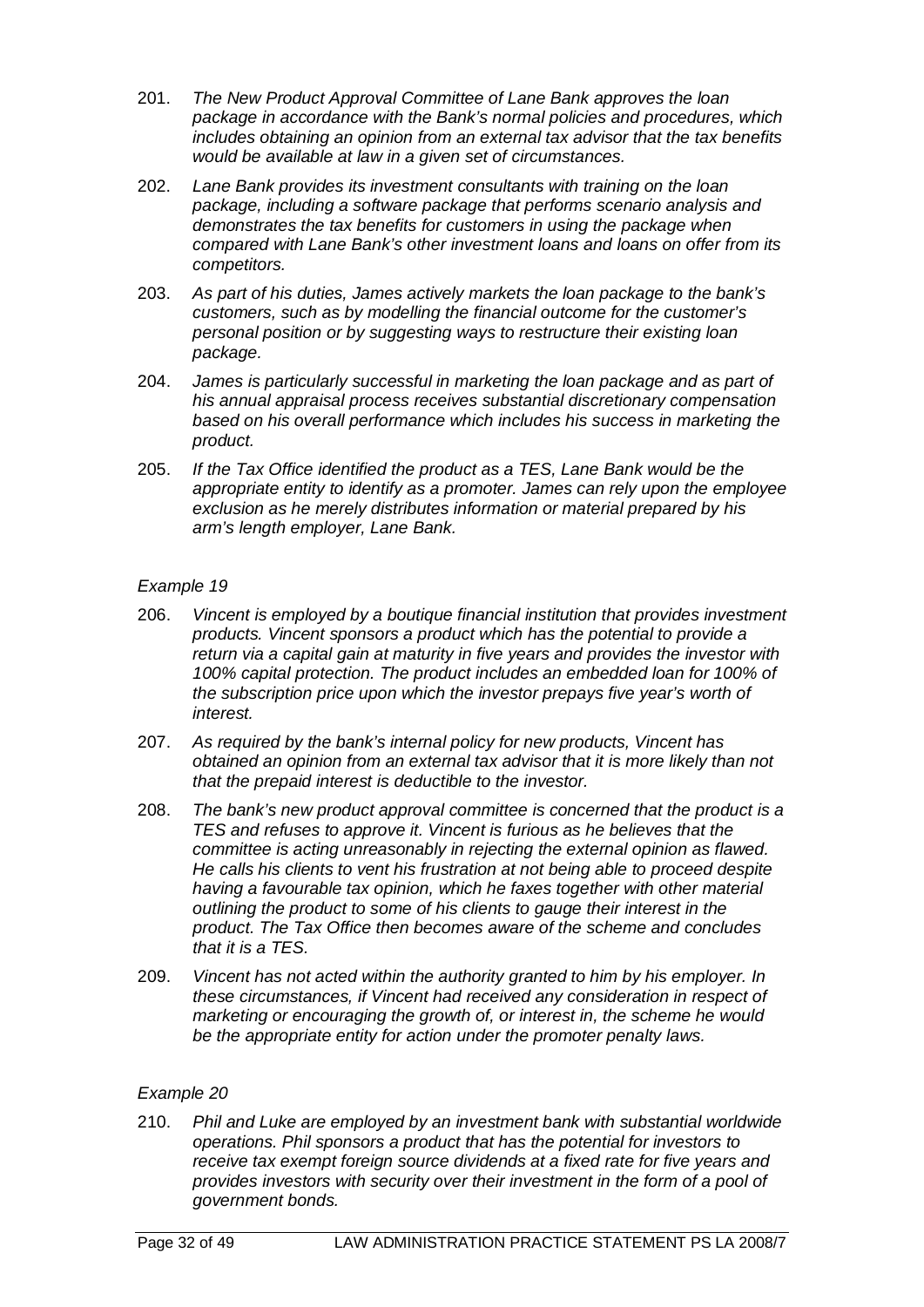- 211. *Phil obtains a tax opinion from a well known external advisor that it is more likely than not that the dividends will be exempt income on the basis of certain assumptions.*
- 212. *Phil submits the product to the bank's new product approval committee which accepts the tax opinion but thoroughly questions the economics of the transaction upon which the opinion is based. Although the bank has a stringent approvals procedure in place, Phil convinces the committee by misleading them as to the essential elements and complexity of the scheme. On this basis the committee approves the product for marketing.*
- 213. *Phil enlists the support of Luke, a relationship manager within the bank, and together they successfully market the product to Australian investment fund managers. Both receive substantial discretionary compensation almost entirely attributable to their efforts in relation to the product as part of their annual performance review.*
- 214. *The Tax Office audits a number of the investors and forms the view that the product is a TES.*
- 215. *Phil has acted in a manner inconsistent with the scope of his employment by providing misleading information to the committee that resulted in the product being approved, which would not have otherwise occurred. Accordingly the bank takes disciplinary action against Phil.*
- 216. *In these circumstances Phil is the appropriate entity for action under the promoter penalty laws as he is clearly the cause of the prohibited conduct. The bank was misled by Phil only as Luke was not a party to the deception.*

## *Application in regard to in-house advisers*

- 217. In-house tax advisers are employed on an arm's length basis to manage the taxation affairs of a company or a group of corporate entities. When conducting compliance activities staff may identify TES that have been developed, recommended and implemented by in-house tax advisers.
- 218. In order for an in-house adviser to be the appropriate entity for action under the promoter penalty laws, they must have engaged in conduct that results in them or another entity being a promoter.
- 219. In some circumstances, an in-house adviser may engage in conduct that would constitute prohibited conduct had they been external to their company. However, in most cases the adviser's activities will be regarded as the acts of the employer entity. The concept of marketing or otherwise encouraging the growth of, or interest in, a scheme requires an external element to be present.
- 220. Therefore, where a TES is entered into by the employer entity, neither the in-house adviser, nor the employer entity, would ordinarily be considered to have engaged in conduct that resulted in it or another entity being a promoter. The employer entity could not be regarded as a promoter due to the acts of the in-house adviser, as they are regarded as the employer's acts. The inhouse adviser could not be considered to have engaged in conduct that resulted in another entity being a promoter because the employer entity would not satisfy the definition of promoter.[23](#page-33-0)

<span id="page-33-0"></span><sup>&</sup>lt;sup>23</sup> Note that although the promoter penalty laws may not apply in this circumstance generally, the employer entity may be subject to significant administrative penalties.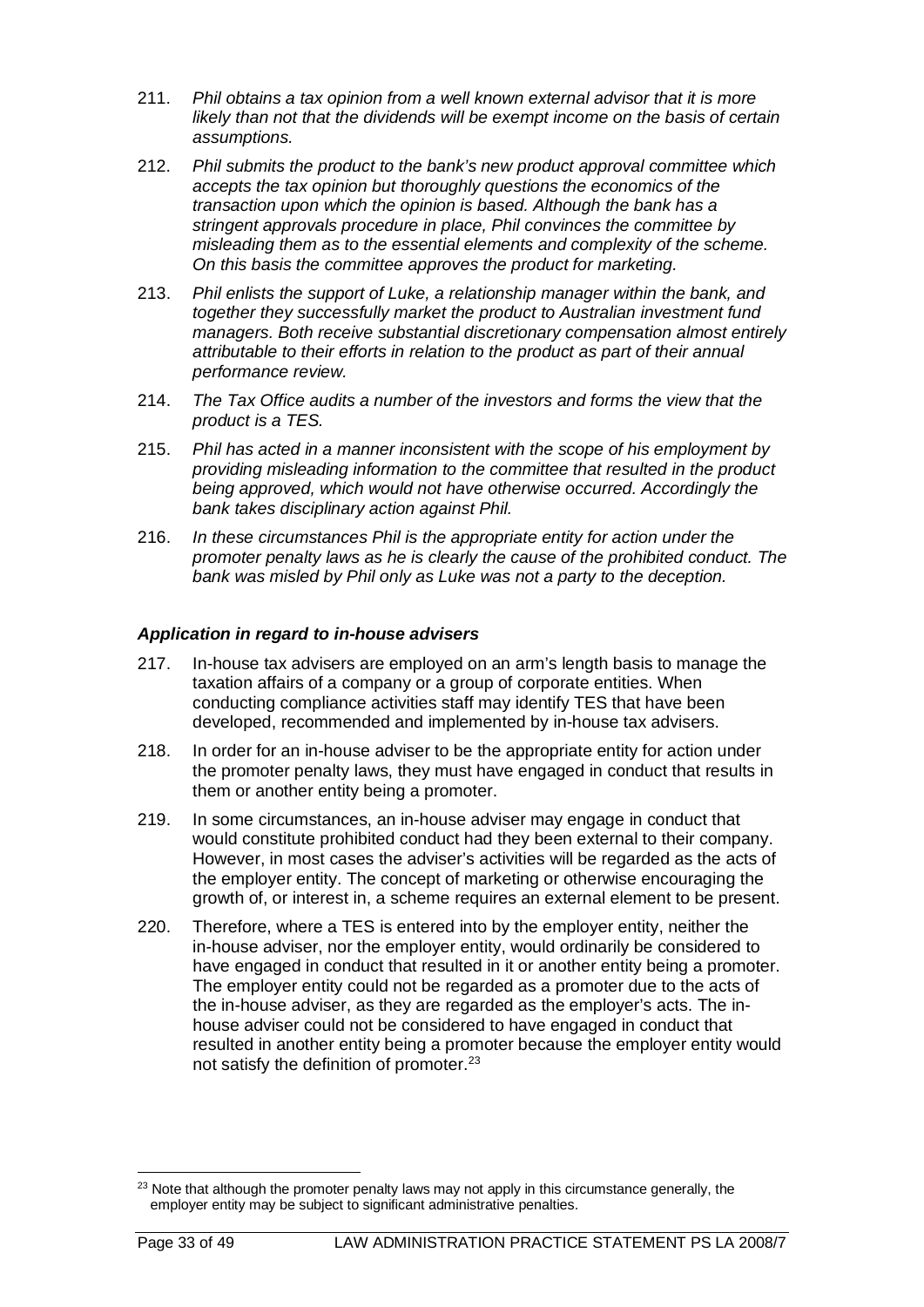- 221. However, there are situations where an in-house adviser may have engaged in conduct that results in them or another entity being the promoter of a TES. For example:
	- where the employer entity satisfies the definition of promoter (for instance by marketing a scheme to other entities for consideration) and the in-house adviser's conduct has resulted in the employer entity being the promoter of a TES to an external entity
	- where the in-house adviser engages in a course of conduct that results in the in-house adviser being a promoter (for instance obtaining various successive employment contracts as an in-house adviser as the means for the promotion of their TES), or
	- where the in-house adviser has acted outside their authority and is the promoter of a TES to third parties.

- 222. *A large transport company is advised by its in-house accountant, Edmund, of a method of assigning its contracts between subsidiaries that will significantly reduce the company's tax liability.*
- 223. *After a presentation by Edmund to the Board of Directors, the company's Chief Financial Officer recommends to the Board that they adopt the proposal.*
- 224. *The company's financial position improves significantly because of the tax savings from the arrangement and Edmund receives a bonus of 20% of his annual salary.*
- 225. *A year later the Commissioner issues an amended assessment disallowing the tax benefits claimed. The Commissioner imposes a 50% shortfall penalty under Subdivision 284-C.*
- 226. *The case is reviewed by Tax Officers for the purposes of the promoter penalty laws. The examination indicates that the arrangement has not been adopted by other entities. There is no evidence that either the company or Edmund have attempted to profit from the arrangement by adapting it for the purposes of marketing it to any outside entities. There is no evidence suggesting that Edmund had devised the scheme prior to his employment, or that his employment was a device to attempt to enable him to promote TES without exposure to the operation of the promoter penalty laws.*
- 227. *In the circumstances, the case would not be appropriate for any action under the promoter penalty laws.*

#### *Application in regard to financial services*

228. The financial services industry is an area where arrangements are often marketed via a network of entities that may be agents of, or otherwise associated with, a promoter. There may be circumstances where it is not clear whether an agency arrangement exists and staff will need to look at the facts of each situation.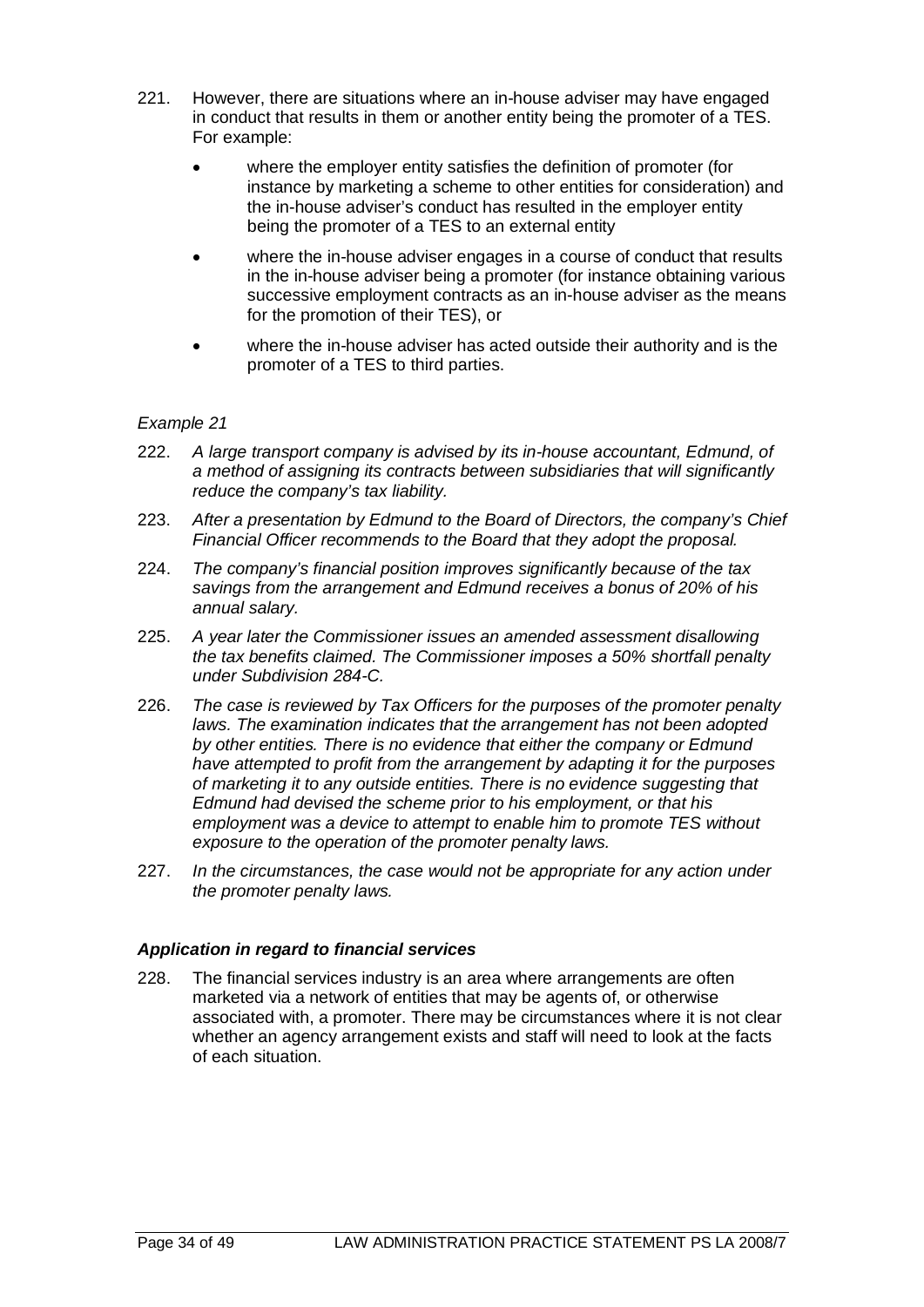229. Agents providing financial product advice under the *Corporations Act 2001* would be clearly identified as Authorised Representatives of an Australian Financial Services Licensee. Note that financial product advice can also be provided by the Australian Financial Services Licensee directly or by their employees. In these circumstances, staff must also consider the due diligence exception (paragraph 264 of this practice statement). For example, it is likely that an Authorised Representative that provides financial product advice in accordance with the relevant requirements of the *Corporations Act 2001* would be considered to have taken reasonable precautions and exercised due diligence.

## *Example 22*

- 230. *Kelly is an Authorised Representative of a financial services licensee, Advice is Us, which limits its advisers to recommending products from its approved product list unless specific approval for an exception is obtained. Kelly advertises in her local newspaper that she can provide financial planning advice. While Kelly is careful to take the opportunities provided by Advice is Us to update her knowledge and understand the products on the approved product list, she is reliant on the accuracy of the information provided by Advice is Us. Advice is Us has a product on its approved product list that is later identified as a TES. In the circumstances where Kelly has recommended the TES using material provided by Advice is Us, she will not be a promoter as she has not had a substantial role in marketing or otherwise encouraging the growth of, or interest in, the scheme, compared to the role of Advice is Us as Licensee.*
- 231. *Kelly may have a more substantial role in other circumstances, for example, where she conducts investment seminars and produces tailored financial planning reports for her clients in which she clearly recommends this product over others. However, in undertaking these additional activities, Kelly has acted consistently with her responsibilities as an Authorised Representative and her role as a professional financial planner and is still reliant on information provided by her Licensee, Advice is Us. In these circumstances, any action under the promoter penalty laws should be in respect of Advice is Us.*
- 232. *However, there may be circumstances where staff should recommend that action under the promoter penalty laws should be taken in regard to an individual or entity purportedly in an agency relationship.*

#### *Example 23*

233. *Kelly receives a phone call from Offshore-Firm, an entity based in a tax haven. Offshore-Firm explains that they are aware of the products which Kelly recommends and states that they offer similar products that have substantial tax advantages for investors and higher commissions for Kelly. Kelly asks for information on the products including tax opinions, investment strategies etcetera. Kelly receives the application forms and advertising material but not the requested information. After a cursory examination, Kelly is impressed that the products offered promise extraordinary returns which seem to outperform other investments. Without further enquiry she begins to recommend the products to her clients.*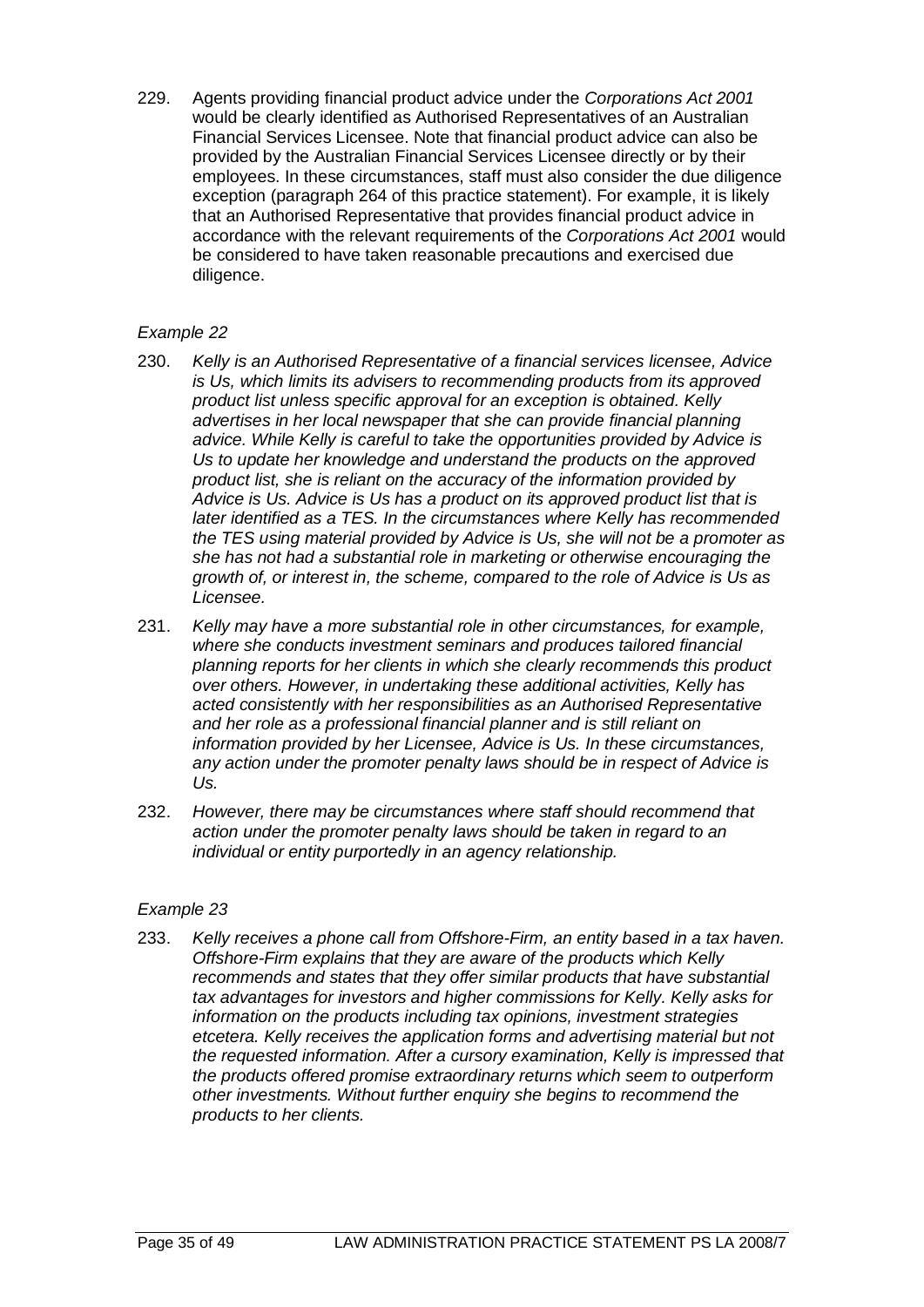234. *Kelly has clearly acted outside of her authority as an authorised representative in recommending a product not on her approved product list without her Licensee's consent. In these circumstances, if the Offshore-Firm products are found to be a TES, Kelly may be a promoter of a TES as she has had a substantial role in the marketing or encouragement and has not conducted reasonable due diligence. She cannot argue that her role as a promoter was due to an act of her Licensee.*

## *Application in regard to partners and partnerships*

- 235. A partnership is an entity for the purposes of the promoter penalty laws.  $24$ However, a partnership is a group of individual entities bound by contract rather than a separate legal person.
- 236. As a partnership is an entity for the purposes of the promoter penalty laws staff should consider whether a partnership has engaged in prohibited conduct through the acts of its partners, employees or acts otherwise done in the partnership name.
- 237. If it is determined that it is appropriate in the circumstances to accept a voluntary undertaking (see paragraphs 30 to 35 of this practice statement) in relation to a partnership, staff should ensure that the partner or partners making the voluntary undertaking offer are authorised to bind the partnership in that way unless the undertaking is sought in relation to the individual partner's own conduct.
- 238. As a result of these issues, in some instances it will be appropriate for a promoter penalty application to be made against partners in the partnership name[25.](#page-36-1) In other instances it will be appropriate to make promoter penalty applications against the particular partner or partners that have engaged in the prohibited conduct.
- 239. As stated in paragraph 180 of this practice statement where it is proposed to recommend that a promoter penalty application be made in relation to a partnership, LSB or TCN should be consulted in identifying and naming the appropriate entity.
- 240. To assist in identifying the appropriate entity for a promoter penalty application, staff should examine the circumstances and information available and consider the following matters:
	- whether the individuals carrying out the prohibited behaviour were acting (or apparently acting) on behalf of the partnership or in its name
	- whether the individual was authorised to act on behalf of the partnership and, if so, whether the individual's acts were explicitly or implicitly authorised by the partnership in the conduct of its business
	- whether the individual is an employee or partner of the partnership and their role within the partnership
	- whether the conduct can be generally attributed to the partnership, and
	- whether a specific individual's conduct satisfies the elements of the prohibited conduct separately from the partnership entity.

<span id="page-36-0"></span> $24$  See the definition of entity found in subsection 960-100(1) of the ITAA 1997 as per section 3AA of the TAA and subsection 995-1(1) of the ITAA 1997.

<span id="page-36-1"></span><sup>&</sup>lt;sup>25</sup> Order 42 of the Federal Court Rules allows for an action to be brought in (or against) the partnership name.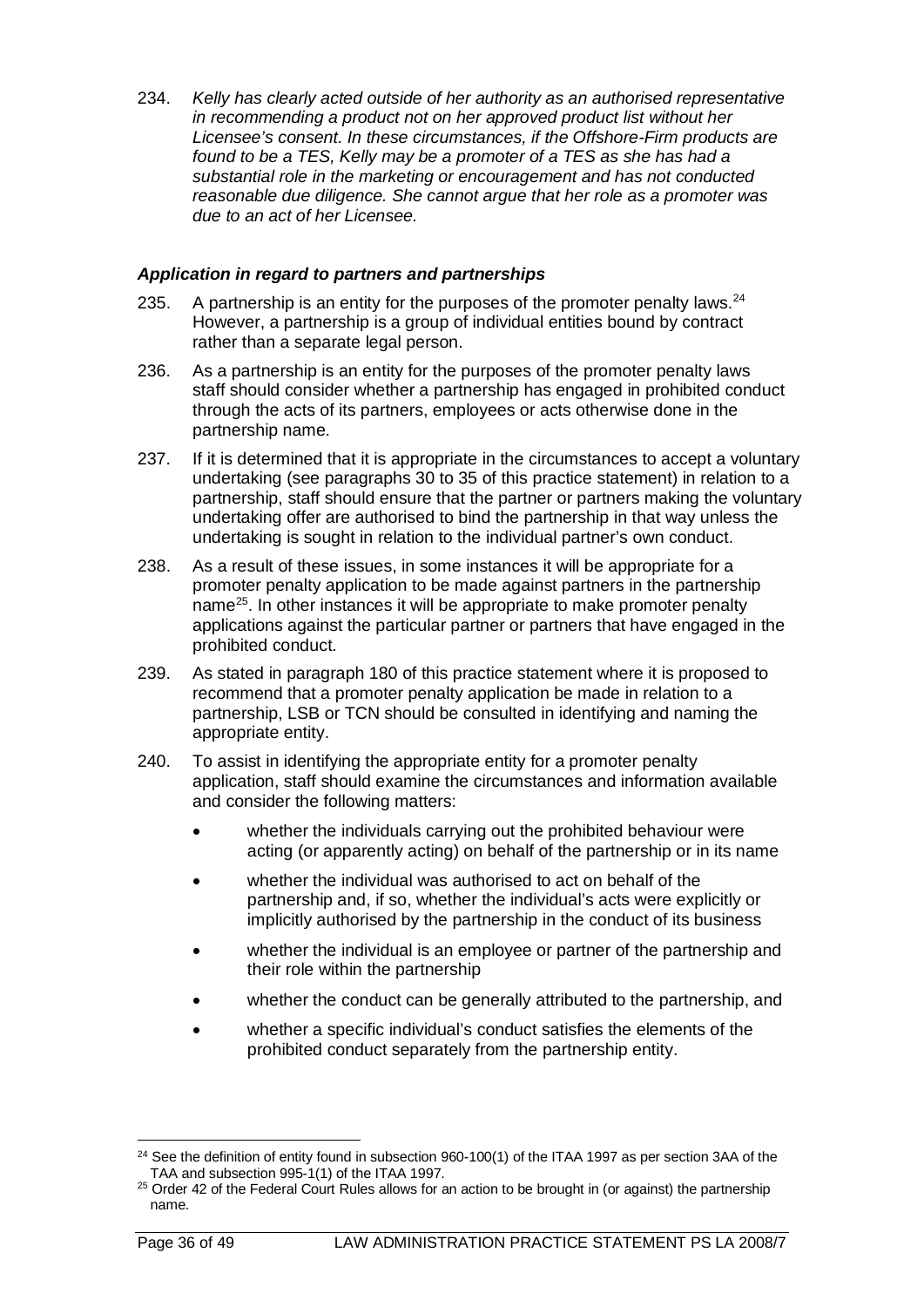- 241. *Boutique is a partnership of 13 partners specialising in the development and marketing of tax minimisation schemes. Some partners specialise in devising schemes and all of the partners encourage clients to participate in the partnership's schemes. Clients that participate in a scheme are billed on the basis of a percentage of the tax savings generated by the scheme.*
- 242. *The Tax Office identifies a scheme as a TES. In this instance it would be appropriate to make a promoter penalty application in regard to all the partners by naming the partnership as the relevant entity.*

#### *Example 25*

243. *Wendy is an employee of a large accounting partnership. The partnership maintains a list of authorised precedents available to partners and employees of the firm. Without her supervising partner's knowledge, Wendy alters a precedent from the partnership's database for a client who intends to seek funds from a number of participants, and arranges with the client that she will be provided a percentage of the tax savings achieved. Wendy develops the product to achieve the maximum remuneration without regard to the commerciality of the arrangement for participants and encourages the client to take up the scheme without fully outlining the relevant considerations for the client. The provision of the unapproved advice to the client, as well as the acceptance of this form of remuneration, are outside the partnership's terms of conduct for employees and the terms of Wendy's employment. The Tax Office identifies the scheme Wendy developed as a TES that has had a significant number of participants. In these circumstances, Wendy would be the appropriate entity in considering action under the promoter penalty laws, rather than the partnership or her supervising partner.*

#### *Example 26*

- 244. *John is a partner in an accounting firm of 400 partners which maintains a list of authorised precedents available to members of the firm as part of its knowledge sharing process. The partnership has approval procedures in place for its precedent database and internal governance arrangements for the database which are diligently followed by all staff. In particular, the partnership requires that the issue of whether the availability of the benefits sought under the arrangement are reasonably arguable to be addressed before each precedent is approved for inclusion on the database. Additionally, the partners are also required to satisfy themselves that the availability of the benefit is reasonably arguable in the context of a particular client's circumstances before the precedent is presented to the client.*
- 245. *John has a number of clients in similar circumstances and he finds an arrangement on the database which is suited to their circumstances and meets their tax minimisation objectives. In accordance with the firm practice, John advises his clients about the availability of the scheme and its advantages and disadvantages based upon the information on the database, in circumstances where the adviser exception is inapplicable. The Tax Office identifies the scheme in a client compliance review and the case is referred by the area conducting the review as it is considered that the scheme may be a TES. John and the firm's history indicate that the offering of a TES is likely to have had a significant number of participants. In these circumstances, the partnership would be the most appropriate entity in considering the application of the promoter penalty laws and it is likely that a voluntary undertaking would be the most appropriate remedy.*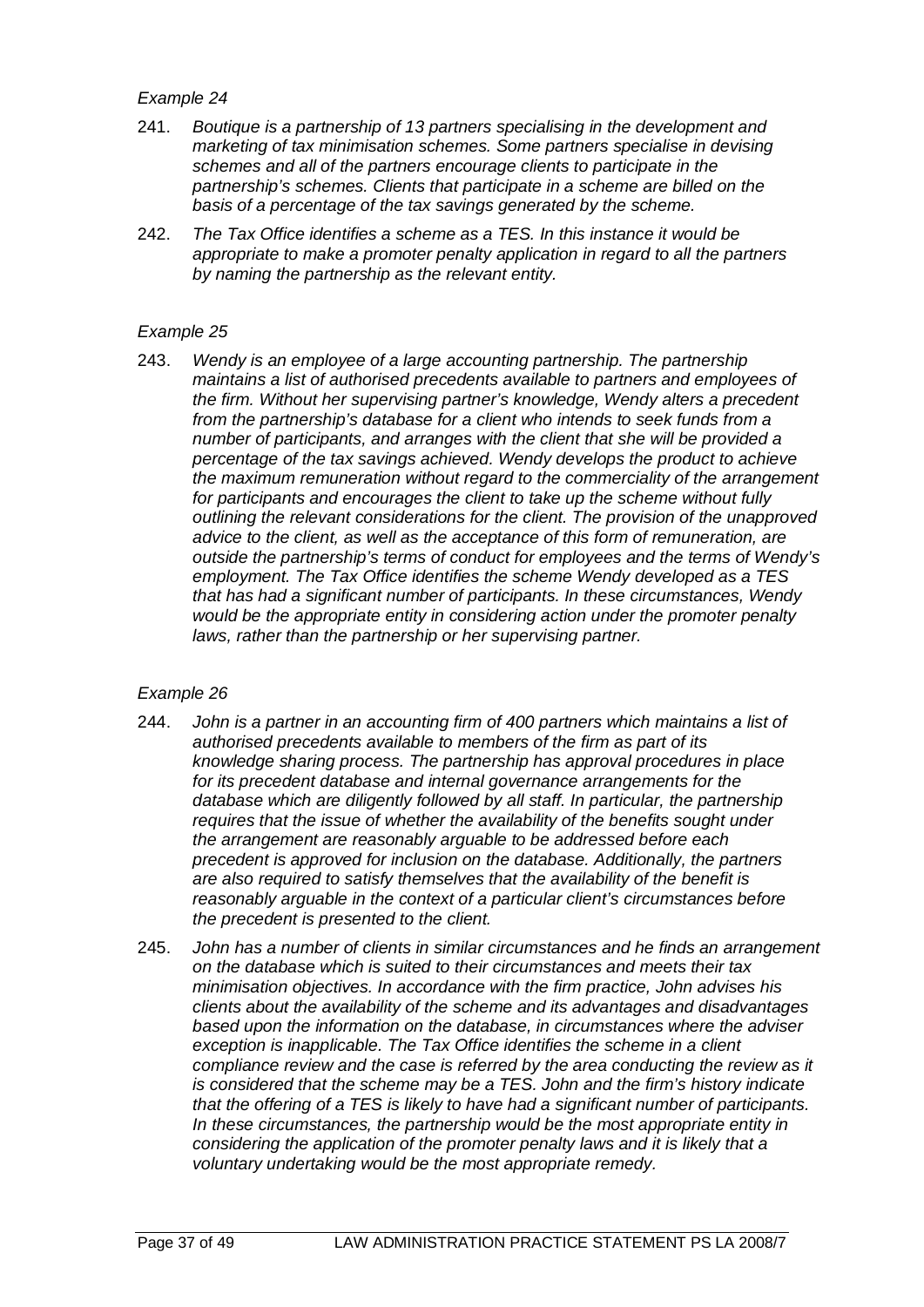- 246. *Four partners operate the property finance subgroup of a law firm comprising 120 partners. The partners in the property finance sub-group develop a financing strategy involving property developers incorporating their own special purpose companies, and using a particular financing document with particular tax features.*
- 247. *The Tax Office subsequently identifies the financing strategy as a TES. The Tax Office also identifies that only the four property finance sub-group partners have engaged in conduct that encouraged clients to enter into the TES.*
- 248. *The partners in the property finance group did not seek to have the strategy reviewed and recorded in the firm's bank of precedents as required and thereby bypassed the firm's governance processes in preparing the strategy and offering it to clients. As a result the firm's tax division did not have the opportunity to review the arrangement to establish whether the position was reasonably arguable.*
- 249. *Amongst other things, the Tax Office determines that a civil penalty application is appropriate due to the number of property developers involved in the scheme and the amount of revenue involved. As the property sub-group intentionally circumvented the firm's governance procedures and other partners were not involved in their contravention, Promoter Compliance recommends that the Commissioner make applications for a civil penalty order in respect of the four property finance sub-group partners only.*
- 250. *As the firm is willing to offer a voluntary undertaking relating to the conduct which involves various strategies to rectify the conduct and prevent it from occurring again, an injunction application is not required at this time.*

#### *Application in regard to joint venture arrangements*

251. There may be circumstances where entities in a joint venture may have engaged in prohibited conduct. In these circumstances, the conduct of each joint venturer should be examined separately.<sup>[26](#page-38-0)</sup>

## *Example 28*

- 252. *Adam and Wendell develop a scheme designed to provide tax benefits to participants and a commission benefit to both salespeople and themselves. They arrange a meeting with a firm known to engage in tax planning to discuss the scheme. Troy, a partner, and Patrick, a senior manager from the firm, examine the scheme and enhance the scheme in collaboration with Adam and Wendell to include financing for the scheme participants. Troy and Patrick also arrange for the utilisation of a tax loss company, provided by Darren. Darren also introduces non-recourse lending to the scheme. They jointly develop a marketing strategy and market the scheme for consideration to investors.*
- 253. *The Tax Office reviews the scheme and concludes that it is a TES. The Tax Office considers that each individual has engaged in conduct that has resulted in them being a promoter of a TES.*

<span id="page-38-0"></span> $26$  Note that a non-entity joint venture does not fall within the definition of an 'entity' (subsection 960-100(1A)) and as a result the promoter penalty provisions cannot apply to a non-entity joint venture.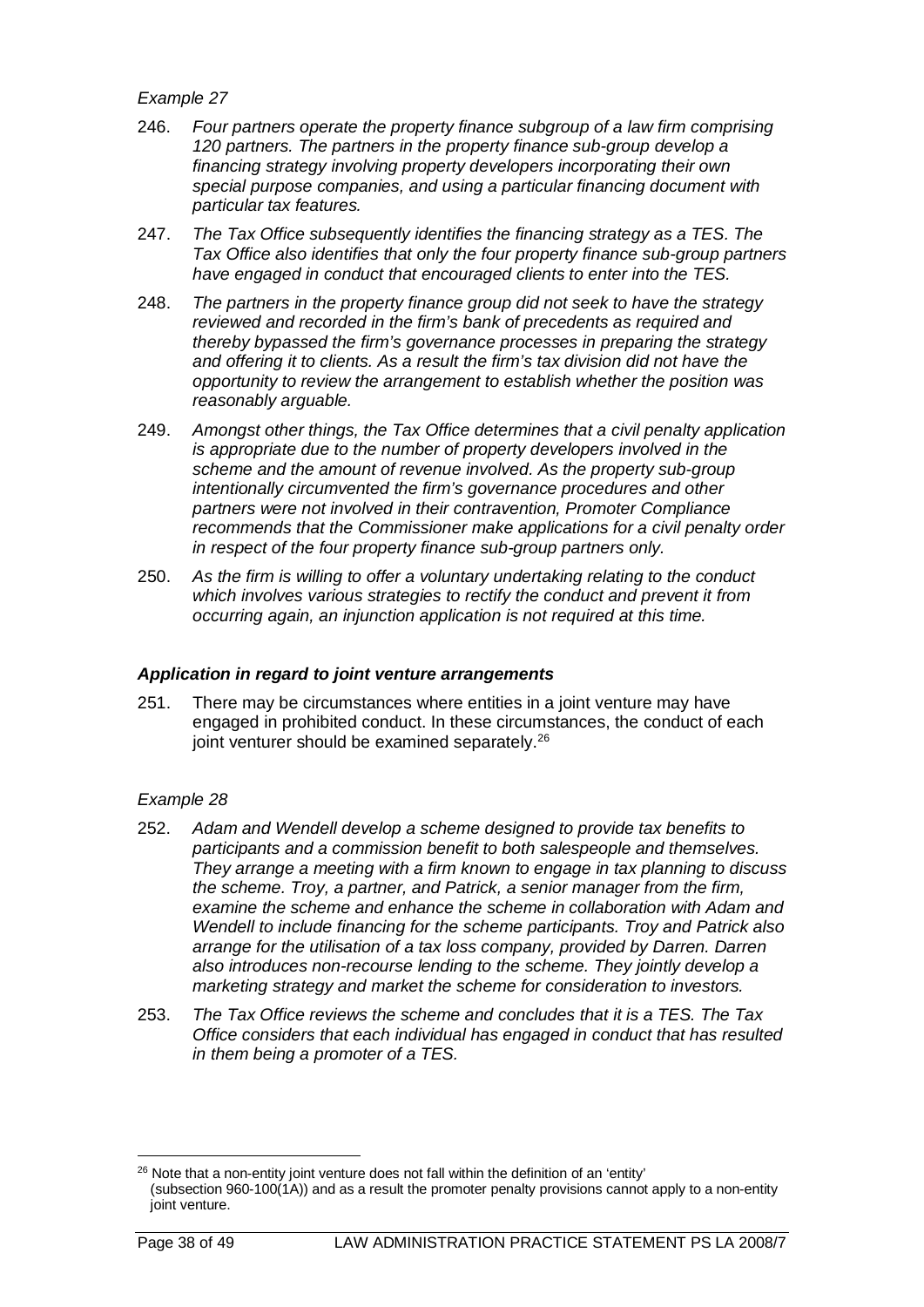## *Application in regard to consolidated groups*

254. There may be circumstances where entities in a consolidated group may have engaged in prohibited conduct. In these circumstances, the conduct of each entity in a consolidated group should be examined separately.

### *Application in regard to trustees and trust arrangements*

- 255. There may be instances where an entity acting (or purportedly acting) in its capacity as trustee of a trust may have engaged in prohibited conduct on behalf of a trust.
- 256. In these circumstances, particularly where the trustee is a corporation or is carrying on a business on behalf of the trust, staff should refer to the principles outlined in paragraphs 180 to 255 of this practice statement to determine if the trustee entity or another entity is the appropriate entity for action under the promoter penalty laws. If there is more than one trustee it is appropriate to examine the conduct of each trustee separately.

## **SECTION 5: EXCEPTIONS**

- 257. When reviewing or investigating a potential promoter penalty case, staff need to consider whether any statutory exceptions may apply. There are a number of exceptions that apply to limit the circumstances in which the Commissioner may make an application to the Federal Court and there are other exceptions that apply to limit Federal Court orders.
- 258. Both types of exceptions apply to civil penalty provisions $27$  where an entity has otherwise engaged in prohibited conduct. These exceptions differ from the 'mere advice', 'employee' and 'insubstantial role' exclusions from activities in relation to an entity being a promoter (outlined in paragraphs 260 to 267 of this practice statement).
- 259. As the exceptions are limited to the civil penalty provisions and do not extend to the injunction<sup>[28](#page-39-1)</sup> or voluntary undertaking provisions<sup>[29](#page-39-2)</sup> they are relevant to the choice of an appropriate remedy for prohibited conduct – an application to the Federal Court for an injunction may be still an appropriate remedy and may proceed even if an exception would apply to make a civil penalty unavailable.

#### **Exceptions that apply to the Commissioner**

- 260. The Commissioner cannot commence a civil penalty application to the Federal Court where:
	- the scheme is based on treating a taxation law as applying in a particular way, and that way either agrees with advice given to the entity or the entity's agent by or on behalf of the Commissioner, or with a statement in a publication approved in writing by the Commissioner (subsection 290-55(3))
	- the entity is an individual who was involved in the scheme as an employee where the employer has been penalised in relation to the same scheme (subsection 290-55(8)), and

<span id="page-39-0"></span><sup>27</sup> Sub-division 290-A.

<span id="page-39-1"></span><sup>28</sup> Sub-division 290-C.

<span id="page-39-2"></span><sup>29</sup> Sub-division 290-D.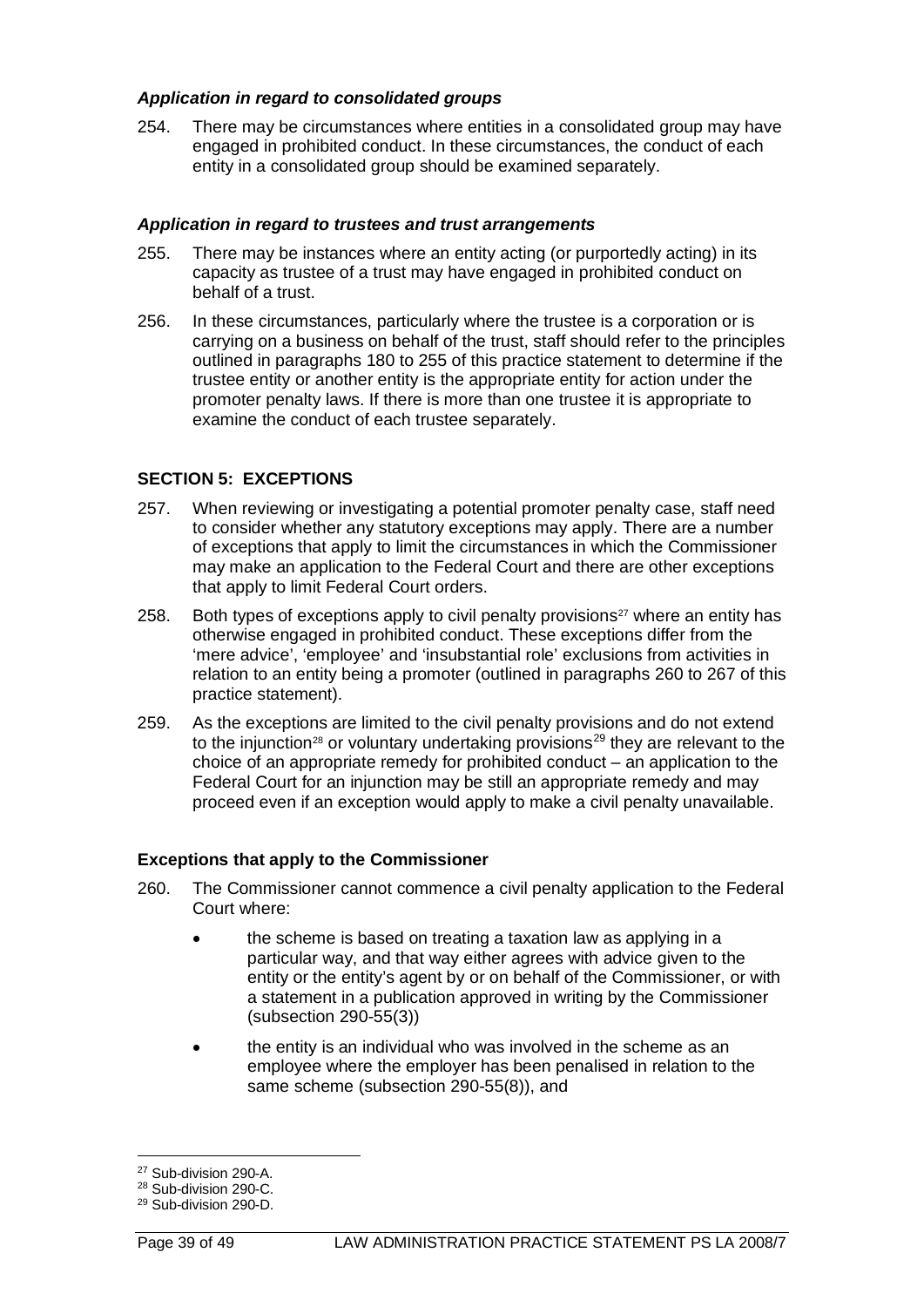- it is more than four years after the entity last engaged in conduct that resulted in that entity or another entity being a promoter of the TES (subsection 290-55(4)), except where the scheme involves tax evasion (subsection 290-55(6)).
- 261. These exceptions relate to matters that should be within the Commissioner's knowledge. If there is insufficient information to identify whether an exception applies, for example it is not known precisely when the conduct in question occurred, further enquiries must be made.
- 262. The potential for each exception to apply must be specifically addressed in a submission to a decision maker for an application to be made to the Federal Court for a civil penalty. They should also be addressed in submissions for injunctions or voluntary *undertakings* so that the decision maker is fully informed.

## **Exceptions that apply to the Federal Court**

- 263. Where the Court finds that prohibited conduct has occurred it is open to the entity to take a submission to the Court that a penalty order should not be made based on the exceptions.
- 264. The Federal Court must not order an entity to pay a civil penalty where:
	- the entity's conduct was due to a reasonable mistake of fact (paragraph 290-55(1)(a)), or
	- the entity's conduct was due to the act or default of another entity, to an accident or to some other cause beyond the entity's control, and the entity took reasonable precautions and exercised due diligence to avoid the conduct (paragraph 290-55(1)(b)).
- 265. The Federal Court must not order an entity to pay a civil penalty in relation to the entity's engaging in conduct that results in another entity being a promoter of a TES if the entity satisfies the Court that the entity did not know, and could not reasonably be expected to have known, that the entity's conduct would produce that result (subsection 290-55(7)).
- 266. The Federal Court must not make a civil penalty order under the civil penalty provisions against an entity if the entity has been convicted of an offence constituted by conduct that is substantially the same as the conduct in relation to which the civil penalty order would be made (section 298-90).
- 267. Consideration should be given by staff to the likelihood of an entity relying on one of the above exceptions. While the availability of the exceptions is a matter for the Federal Court, the likelihood of the exception being available is a relevant consideration for the decision to commence proceedings. It is also a relevant matter for the conduct of the Commissioner's case before the Court.

#### **SECTION 6: ACCESS AND INFORMATION GATHERING PRINCIPLES FOR PROMOTER PENALTY LAWS**

- 268. Information gathering is a normal compliance activity undertaken by staff in the course of their duties. General guidance for staff is provided in the [Access](http://intranet/content.asp?doc=/content/51/51035.htm) and [Information Gathering Manual.](http://intranet/content.asp?doc=/content/51/51035.htm)
- 269. When gathering information for the purposes of the promoter penalty laws staff may use an informal approach or formal access and information gathering powers as appropriate.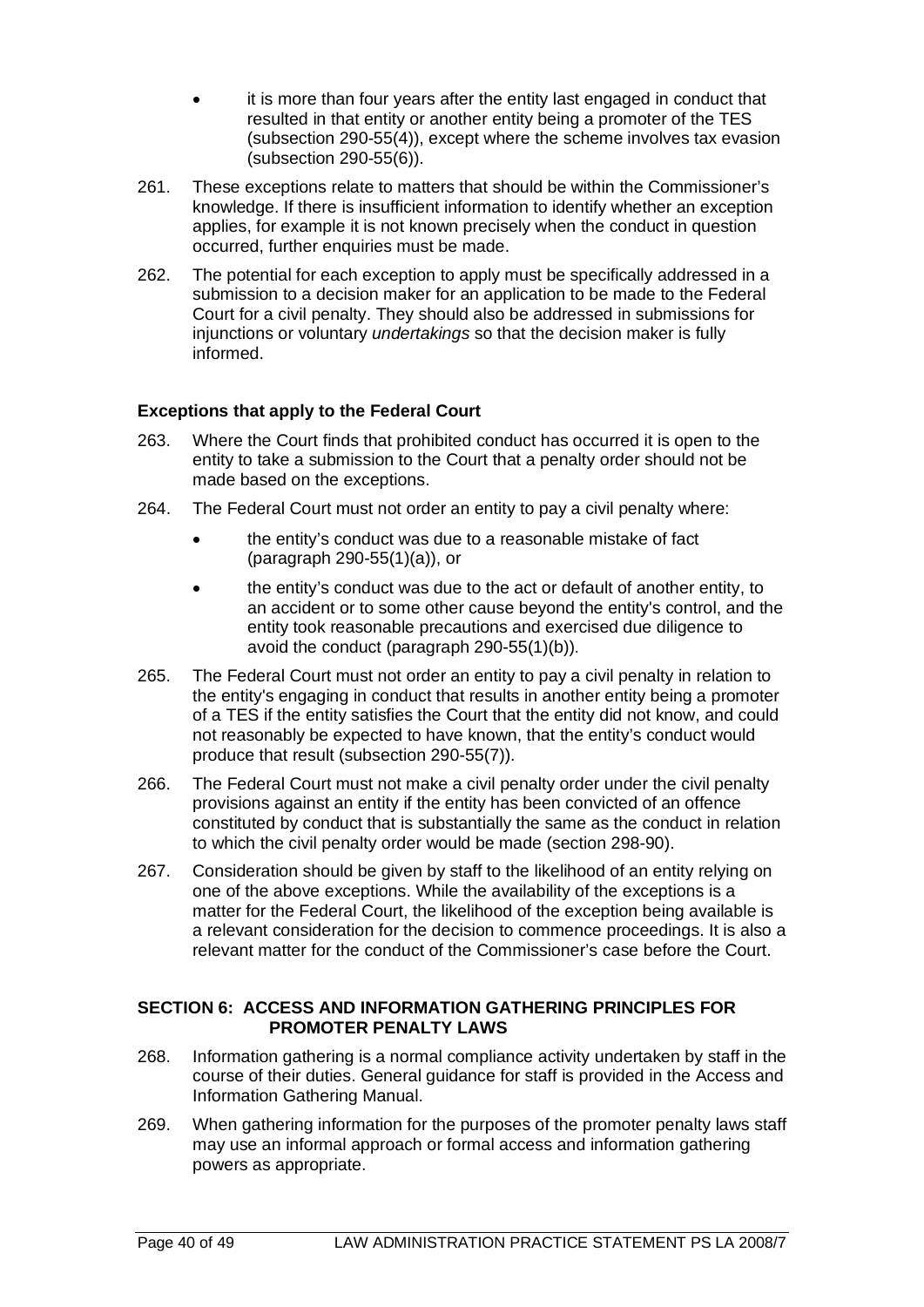- 270. If the use of formal powers is required for the purpose of gathering information or obtaining access in relation to the application of the promoter penalty laws, the relevant powers to be exercised are section 263 of the ITAA 1936 and/or section 353-10 of the TAA.
- 271. In most, if not all cases, staff will have multiple purposes in gathering information or obtaining access to information regarding participants compliance with other laws administered by the Commissioner in relation to the potential TES. As a result, other statutory powers may be exercised concurrently with those exercised for the purposes of the promoter penalty laws.
- 272. Staff should also be aware of the potential for legal professional privilege and the accountant's concession to apply in the context of promoter penalty investigations.

## **Access powers**

273. When the Commissioner is seeking formal access to an entity's premises for the purposes of the promoter penalty laws, section 263 of the ITAA 1936 is to be used.

## **Notice powers**

274. When the Commissioner is seeking information from an entity for the purpose of the promoter penalty laws under formal powers, section 353-10 is to be used. $30$ 

#### **Access and notice powers not to be used when civil proceedings commenced**

275. Staff must not use the access and notice powers in relation to action under the promoter penalty laws when civil proceedings have commenced because the matter will be in the jurisdiction of the Federal Court.

#### **Information that has been gathered for other purposes**

276. Information that has been properly gathered for the purpose of relevant laws administered by the Commissioner can be referred to and used for the purposes of the promoter penalty laws.

<span id="page-41-0"></span> $30$  The relevant powers are subparagraphs 353-10(1)(a)(ii), 353-10(1)(b)(ii) and 353-10(1)(c)(ii), which provide powers for the purposes of the administration or operation of the Schedule.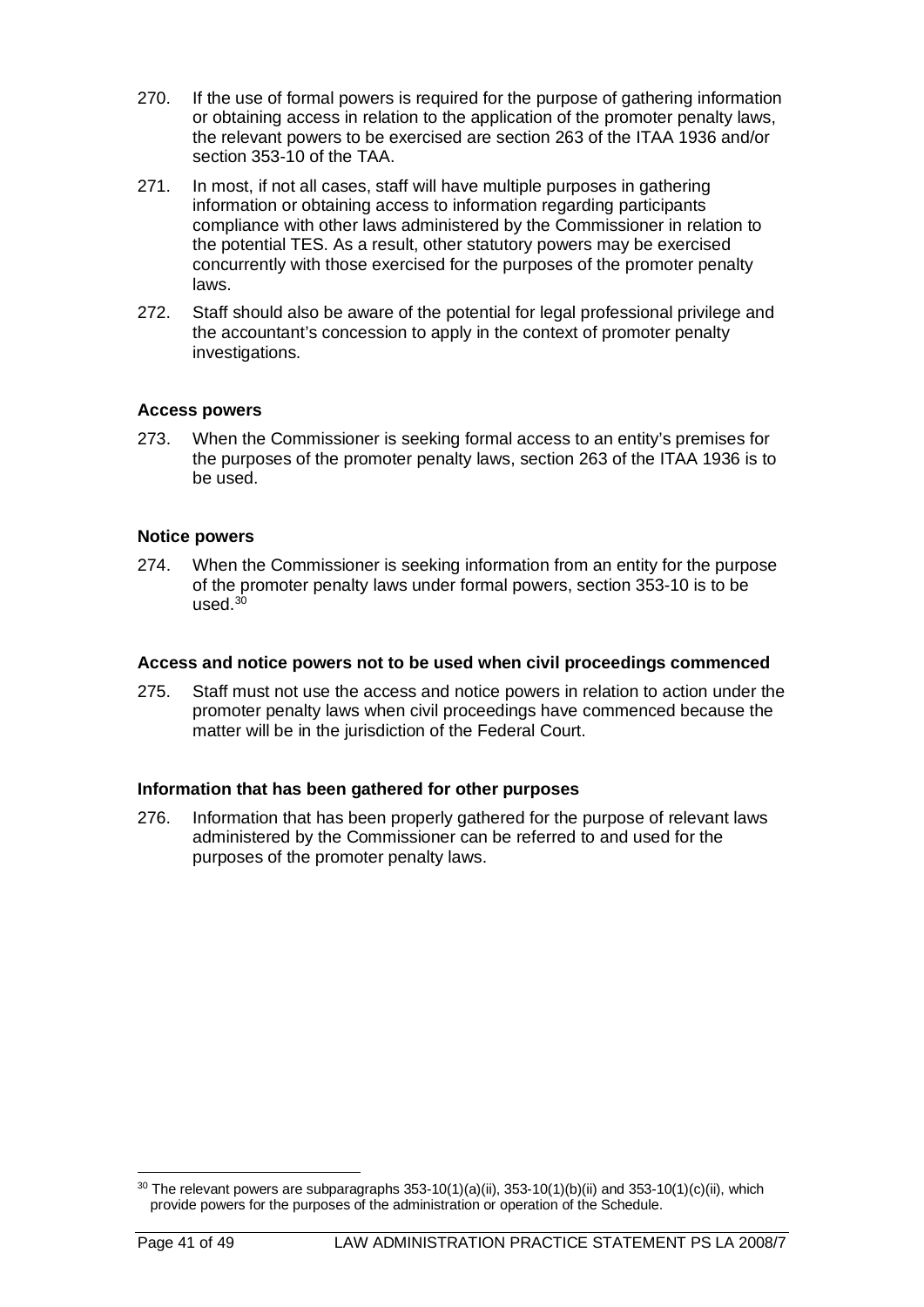# **ATTACHMENT 1 – FLOWCHART FOR IDENTIFICATION OF A TAX EXPLOITATION SCHEME**

All paragraph references are to this practice statement unless otherwise stated.

### **(a) Flowchart relating to schemes that have been implemented**

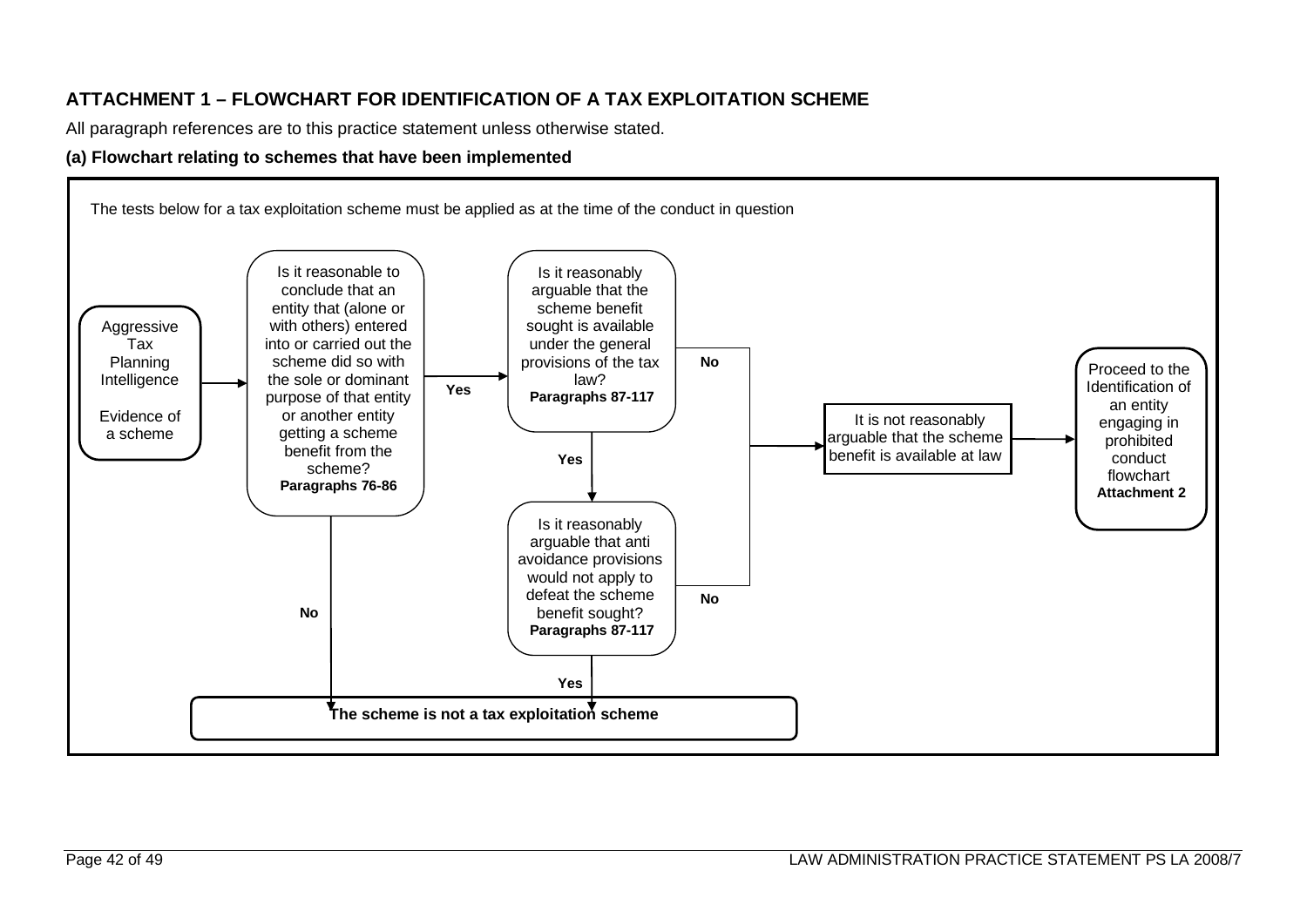## **(b) Flowchart relating to schemes that have not yet been implemented**

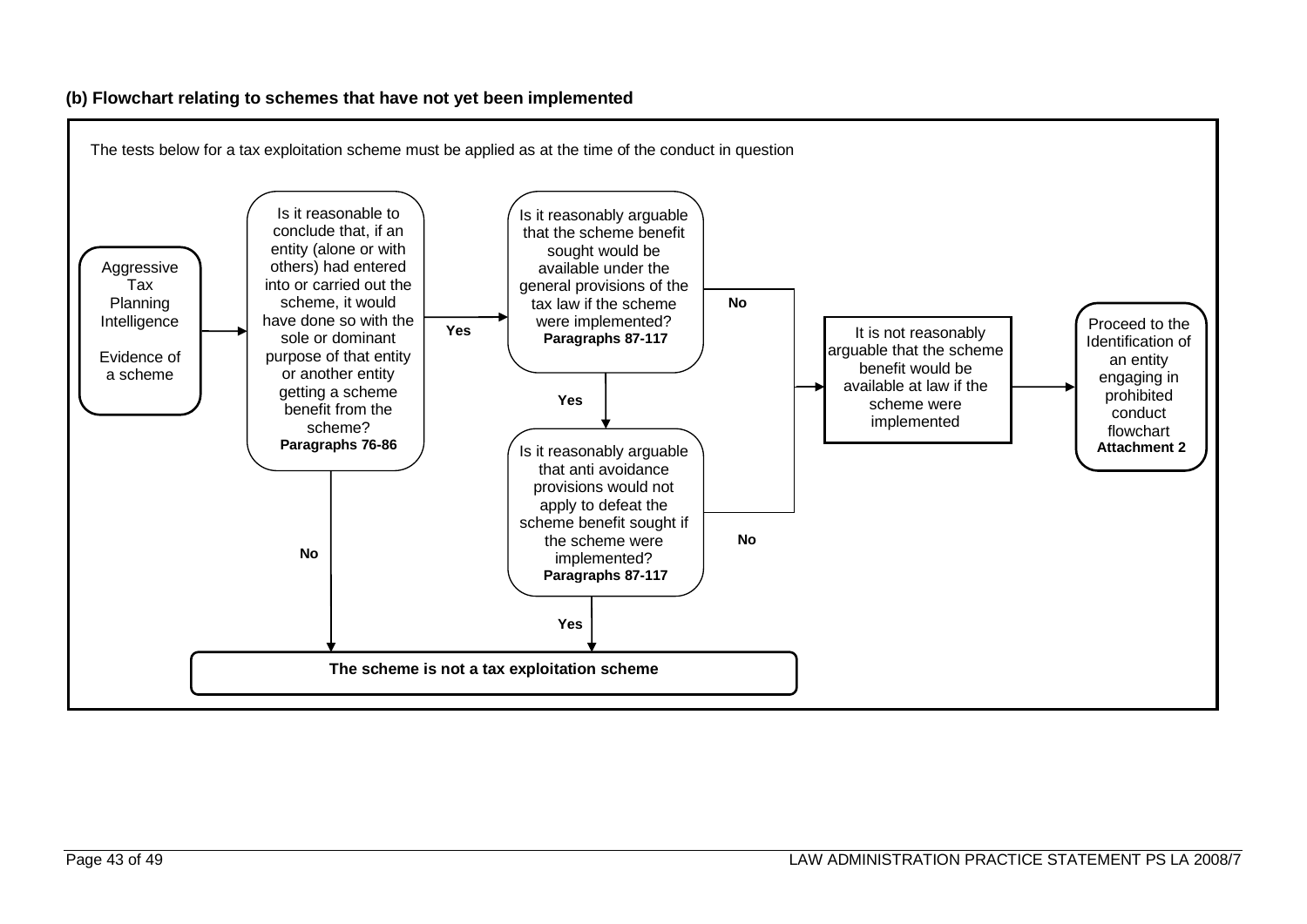# **ATTACHMENT 2 – FLOWCHART FOR IDENTIFICATION OF AN ENTITY ENGAGING IN PROHIBITED CONDUCT**

All paragraph references are to this practice statement unless otherwise stated.

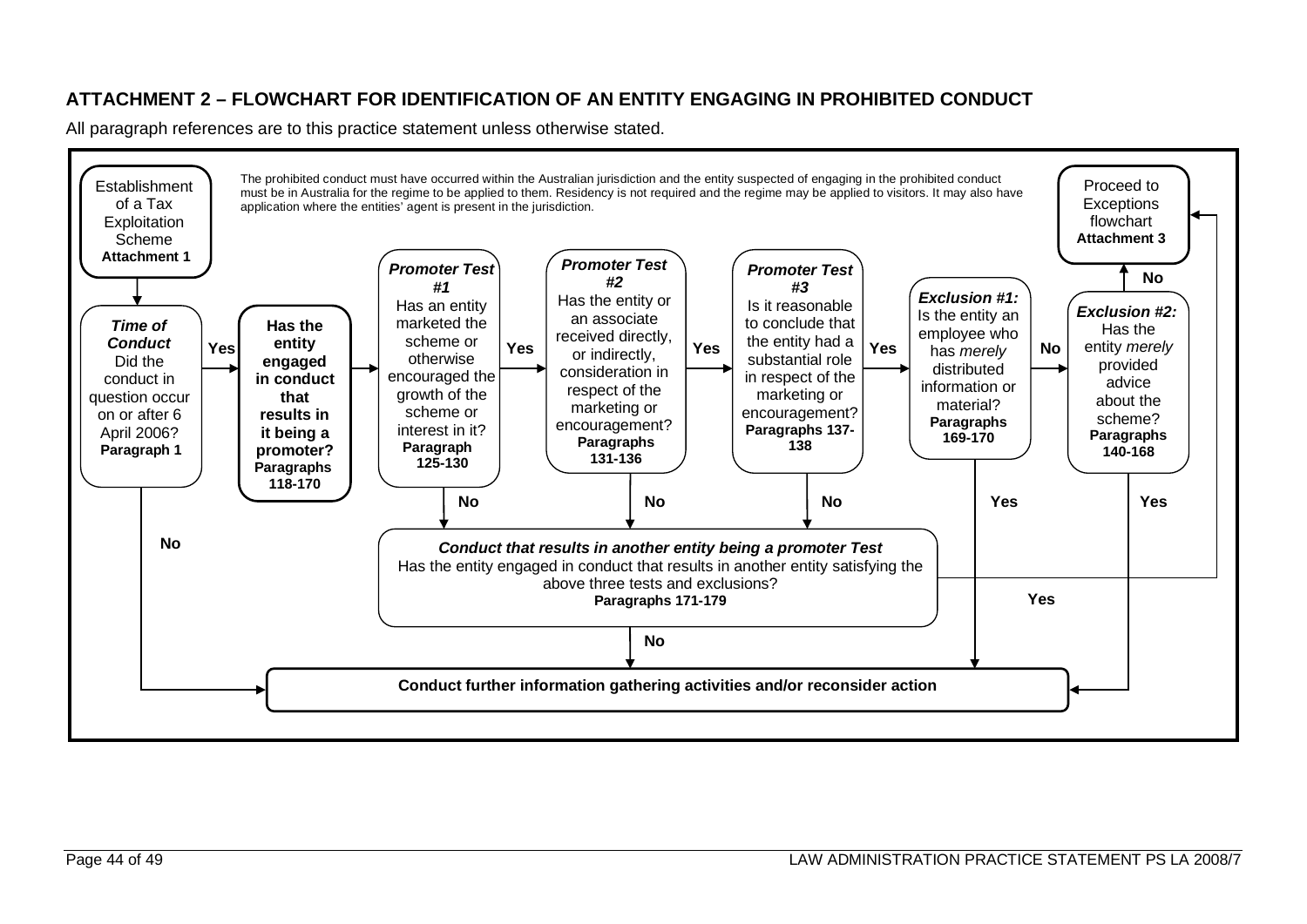## **ATTACHMENT 3 – FLOWCHART FOR EXCEPTIONS**

Refer to Section 5 of this practice statement: Exceptions.

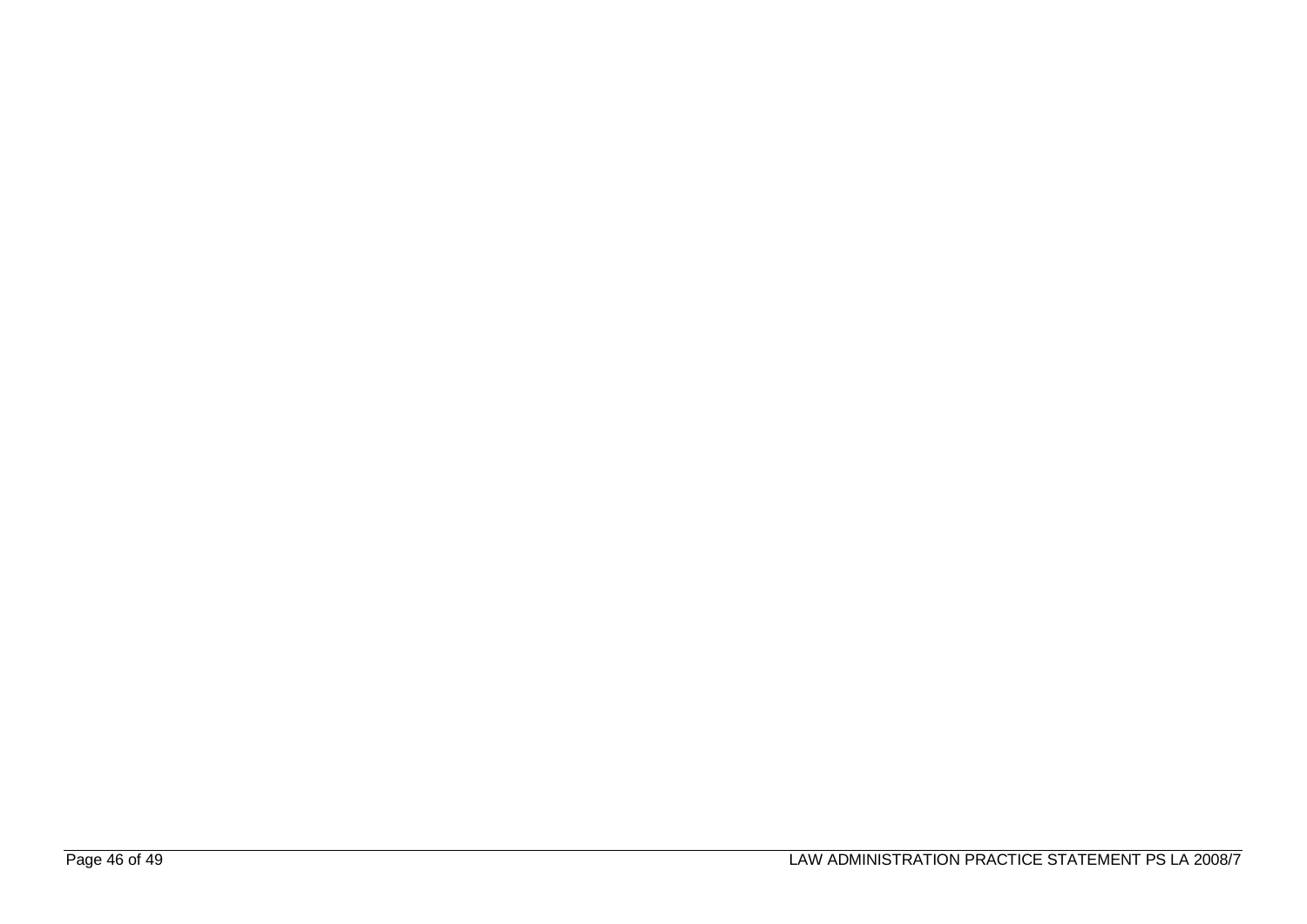# **Amendment history**

| Date of<br>amendment | <b>Part</b>                                            | <b>Comment</b>                                                     |
|----------------------|--------------------------------------------------------|--------------------------------------------------------------------|
| 25 June 2020         | Paragraph 43 and<br>footnote 10                        | Updated due to change in penalty unit value.                       |
| 20 March 2013        | Paragraph 43                                           | Dollar amounts changed to reflect increased<br>penalty unit value. |
| 11 September 2008    | Footnote 15 &<br><b>Related practice</b><br>statements | References to PS LA 2006/11 removed.                               |
|                      | Other references                                       | Link to policy added.                                              |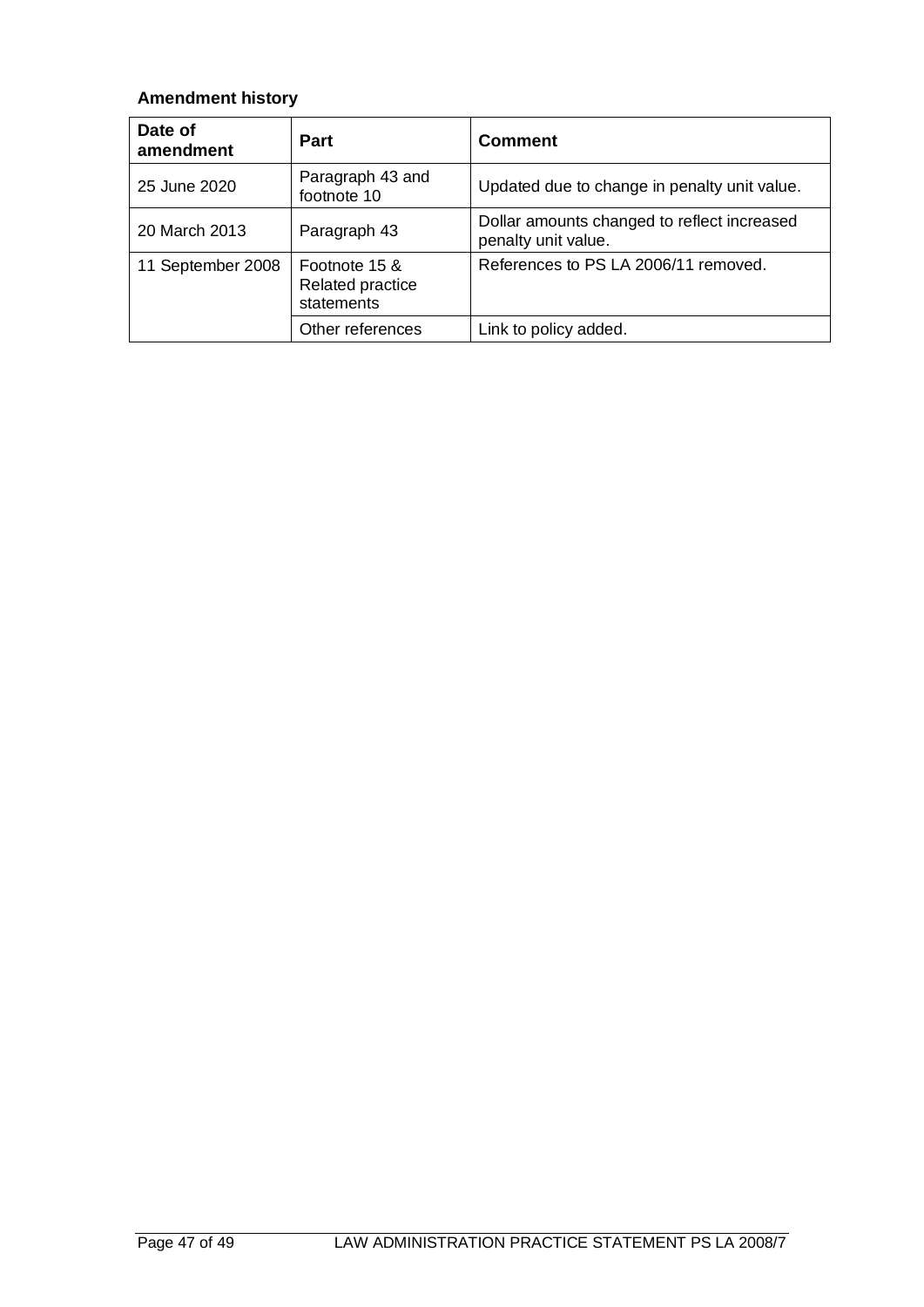| Subject references     | civil penalty provisions                                |
|------------------------|---------------------------------------------------------|
|                        | scheme promoters                                        |
|                        | schemes & shams                                         |
| Legislative references | TAA 1953 3AA                                            |
|                        | TAA 1953 Sch 1                                          |
|                        | TAA 1953 Sch 1 255-1                                    |
|                        | TAA 1953 Sch 1 255-1(2)                                 |
|                        | TAA 1953 Sch 1 Div 284                                  |
|                        | TAA 1953 Sch 1 284-15(1)                                |
|                        | TAA 1953 Sch 1 284-15(3)                                |
|                        | TAA 1953 Sch 1 Subdiv 284-C                             |
|                        | TAA 1953 Sch 1 284-150(1)                               |
|                        | TAA 1953 Sch 1 Div 290                                  |
|                        | TAA 1953 Sch 1 Subdiv 290-A                             |
|                        | TAA 1953 Sch 1 290-50(1)                                |
|                        | TAA 1953 Sch 1 290-50(5)(a)                             |
|                        | TAA 1953 Sch 1 290-50(6)                                |
|                        | TAA 1953 Sch 1 290-55(1)(a)                             |
|                        | TAA 1953 Sch 1 290-55(1)(b)                             |
|                        | TAA 1953 Sch 1 290-55(3)                                |
|                        | TAA 1953 Sch 1 290-55(4)                                |
|                        | TAA 1953 Sch 1 290-55(6)                                |
|                        | TAA 1953 Sch 1 290-55(7)                                |
|                        | TAA 1953 Sch 1 290-55(8)                                |
|                        | TAA 1953 Sch 1 290-60                                   |
|                        | TAA 1953 Sch 1 290-60(2)                                |
|                        | TAA 1953 Sch 1 290-60(3)                                |
|                        | TAA 1953 Sch 1 290-65                                   |
|                        | TAA 1953 Sch 1 290-65(1)                                |
|                        | TAA 1953 Sch 1 290-65(1)(b)                             |
|                        | TAA 1953 Sch 1 290-65(2)<br>TAA 1953 Sch 1 Subdiv 290 C |
|                        | TAA 1953 Sch 1 Subdiv 290 D                             |
|                        | TAA 1953 Sch 1 Subdiv 298-B                             |
|                        | TAA 1953 Sch 1 298-90                                   |
|                        | TAA 1953 Sch 1 353-10                                   |
|                        | TAA 1953 Sch 1 353-10(1)(a)(ii)                         |
|                        | TAA 1953 Sch 1 353-10(1)(b)(ii)                         |
|                        | TAA 1953 Sch 1 353-10(1)(c)(ii)                         |
|                        | ITAA 1936 Pt IVA                                        |
|                        | ITAA 1936 263                                           |
|                        | <b>ITAA 1936 318</b>                                    |
|                        | ITAA 1997 8-1                                           |
|                        | ITAA 1997 960-100                                       |
|                        | ITAA 1997 960-100(1)                                    |
|                        | ITAA 1997 960-100(1A)                                   |
|                        | ITAA 1997 995-1(1)                                      |
|                        | Corporations Act 2001                                   |
|                        | Judiciary Act 1903 55ZF                                 |
| Related public rulings | TR 94/5                                                 |